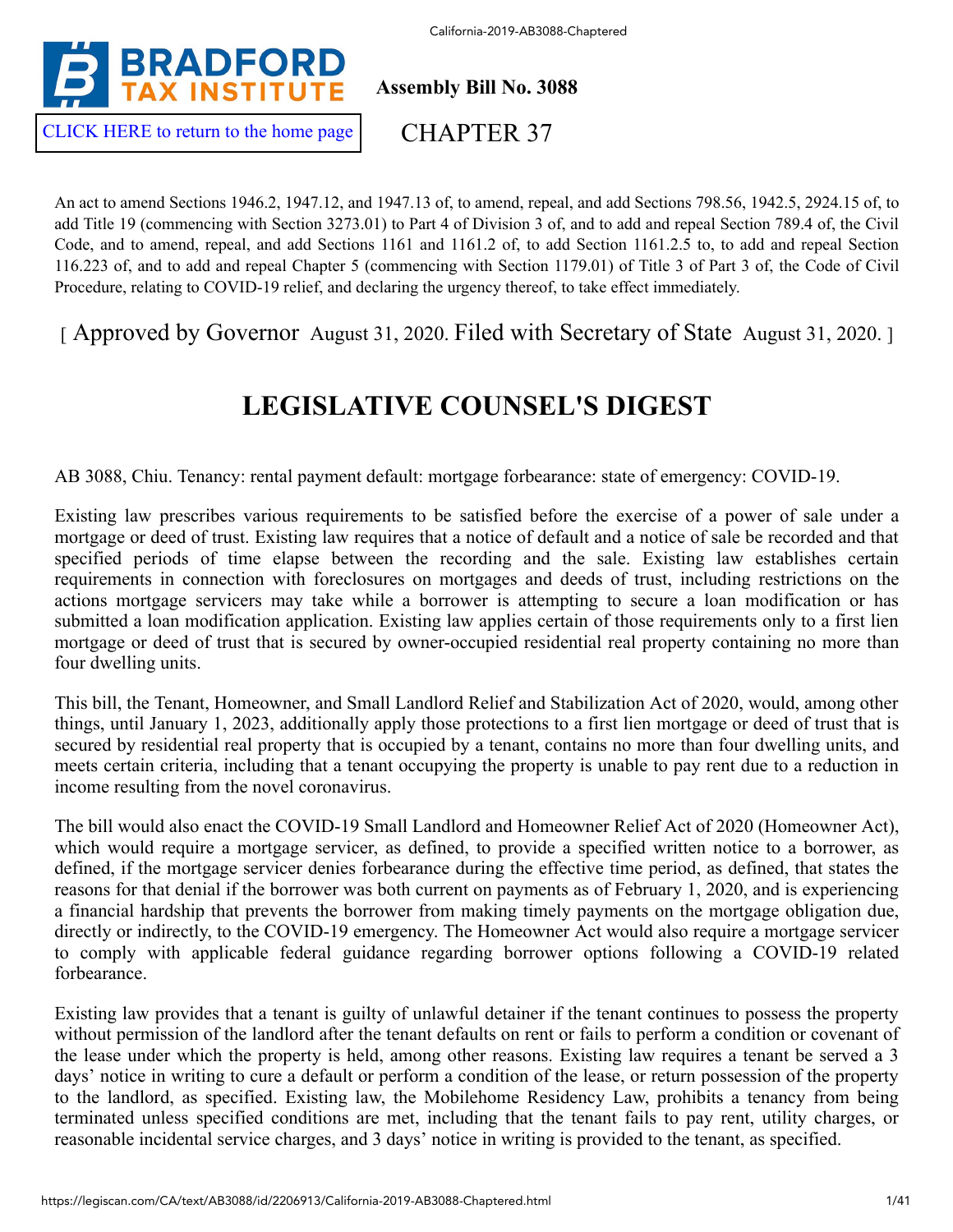This bill would, until February 1, 2025, enact the COVID-19 Tenant Relief Act of 2020 (Tenant Act). The Tenant Act would require that any 3 days' notice that demands payment of COVID-19 rental debt that is served on a tenant during the covered time period meet specified criteria, including that the notice include an unsigned copy of a declaration of COVID-19-related financial distress and that the notice advise the tenant that the tenant will not be evicted for failure to comply with the notice if the tenant delivers a signed declaration of COVID-19related financial distress to the landlord, as specified. The Tenant Act would define "covered time period" for purposes of these provisions to mean the time between March 1, 2020, and January 31, 2021. The Tenant Act would deem a 3 days' notice that fails to comply with this criteria void and insufficient to support a judgment for unlawful detainer or to terminate a tenancy under the Mobilehome Residency Law. The Tenant Act would prohibit a tenant that delivers a declaration, under penalty of perjury, of COVID-19-related financial distress pursuant to these provisions from being deemed in default with regard to the COVID-19 rental debt, as specified. By expanding the crime of perjury, this bill would create a state-mandated local program. The Tenant Act would prohibit a court from finding a tenant guilty of an unlawful detainer before February 1, 2021, subject to certain exceptions, including if the tenant was guilty of the unlawful detainer before March 1, 2020. The bill would prohibit, before October 5, 2020, a court from taking specified actions with respect to unlawful detainer actions, including issuing a summons on a complaint for unlawful detainer in any action that seeks possession of residential real property and that is based, in whole or in part, on nonpayment of rent or other charges.

The Tenant Act would also authorize a landlord to require a high-income tenant, as defined, to additionally submit documentation supporting the claim that the tenant has suffered COVID-19-related financial distress if the landlord has proof of income showing the tenant is a high-income tenant.

The Tenant Act would preempt an ordinance, resolution, regulation, or administrative action adopted by a city, county, or city and county in response to the COVID-19 pandemic to protect tenants from eviction based on nonpayment of rental payments, as specified.

The bill would require the Business, Consumer Services and Housing Agency to, in consultation with the Department of Finance, engage with residential tenants, landlords, property owners, deed-restricted affordable housing providers, and financial sector stakeholders about strategies and approaches to direct potential future federal stimulus funding to most effectively and efficiently provide relief to distressed tenants, landlords, and property owners, as specified.

Existing law prohibits a landlord from taking specified actions with intent to terminate the occupancy under any lease or other tenancy or estate at will, however created, of property used by a tenant as the tenant's residence. Existing law makes a violator of those provisions subject to certain damages in a civil action.

This bill would, until February 1, 2021, make a violator of those provisions whose tenant has provided to that violator the declaration of COVID-19-related financial distress described above liable for damages in an amount between \$1,000 and \$2,500.

Existing law, The Small Claims Act, grants jurisdiction to a small claims court in cases where the amount demanded does not exceed \$5,000, as specified, and prohibits a person from filing more than 2 small claims actions in which the amount demanded exceeds \$2,500 anywhere in the state in any calendar year.

This bill would instead, until February 1, 2025, provide that a small claims court has jurisdiction in any action for recovery of COVID-19 rental debt, as defined, regardless of the amount demanded and would provide that a claim for recovery of a COVID-19 rental debt is exempt from the prohibition on filing more than 2 small claims actions described above.

Existing law, the Tenant Protection Act of 2019, prohibits, with certain exceptions, an owner of residential real property from increasing the gross rental rate for a dwelling or unit more than 5% plus the "percentage change in the cost of living," as defined, or 10%, whichever is lower, of the lowest gross rental rate charged for the immediately preceding 12 months, subject to specified conditions. The act exempts certain types of residential real properties, including dormitories constructed and maintained in connection with any higher education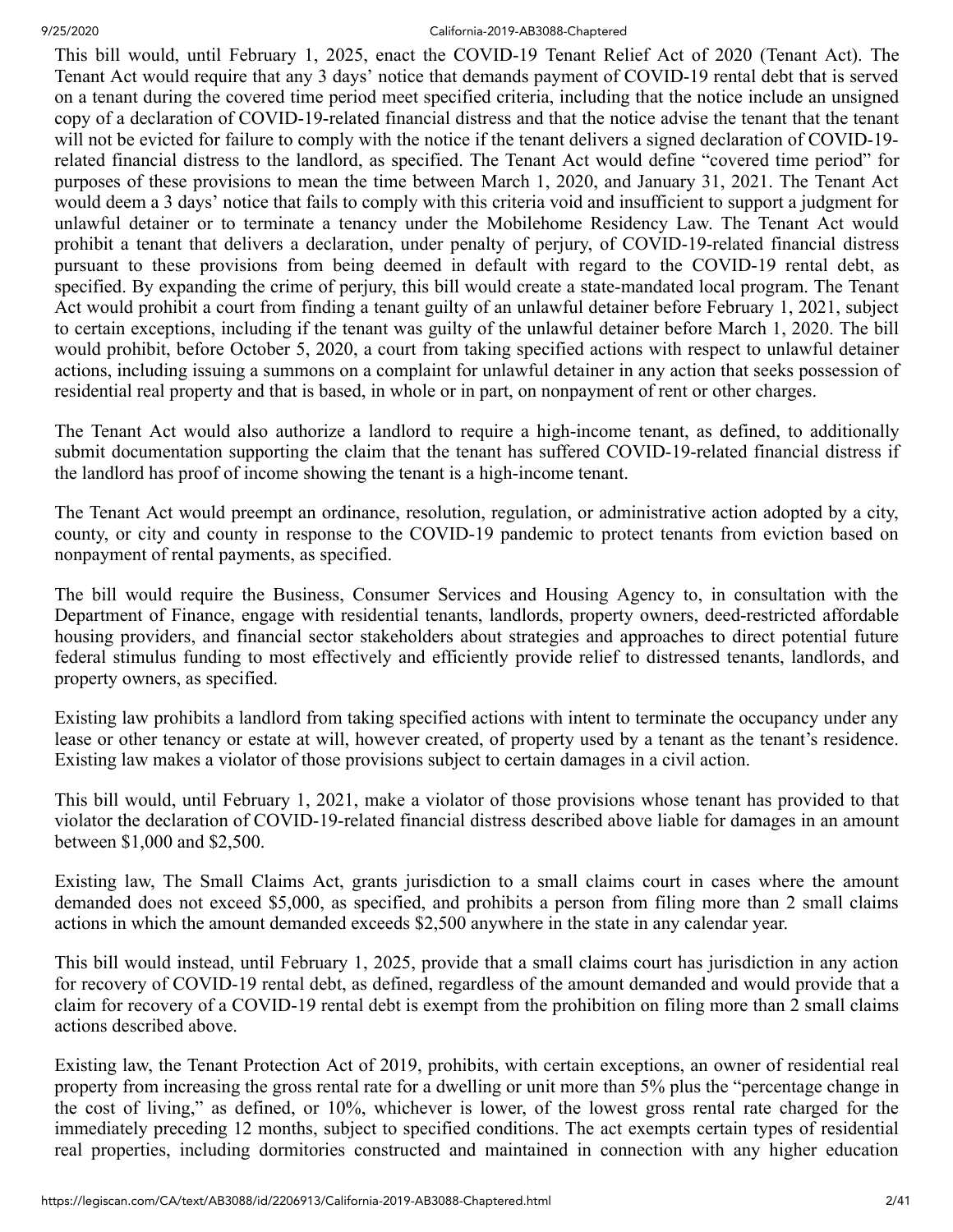institution within the state for use and occupancy by students in attendance at the institution and housing that has been issued a certificate of occupancy within the previous 15 years.

This bill would revise and recast those exemptions to exempt dormitories owned and operated by an institution of higher education or a kindergarten and grades 1 to 12, inclusive, school. The bill would also make clarifying changes to the definition of "percentage change in the cost of living."

This bill would also make clarifying and conforming changes.

The bill would include findings that changes proposed by this bill address a matter of statewide concern rather than a municipal affair and, therefore, apply to all cities, including charter cities.

The California Constitution requires the state to reimburse local agencies and school districts for certain costs mandated by the state. Statutory provisions establish procedures for making that reimbursement.

This bill would provide that no reimbursement is required by this act for a specified reason.

This bill would declare that it is to take effect immediately as an urgency statute.

# **Digest Key**

Vote: 2/3 Appropriation: no Fiscal Committee: yes Local Program: yes

# **Bill Text**

# **THE PEOPLE OF THE STATE OF CALIFORNIA DO ENACT AS FOLLOWS:**

**SECTION 1.** This act shall be known, and may be cited, as the Tenant, Homeowner, and Small Landlord Relief and Stabilization Act of 2020.

**SEC. 2.** The Legislature finds and declares all of the following:

(a) On March 4, 2020, Governor Gavin Newsom proclaimed a state of emergency in response to the COVID-19 pandemic. Measures necessary to contain the spread of COVID-19 have brought about widespread economic and societal disruption, placing the state in unprecedented circumstances.

(b) At the end of 2019, California already faced a housing affordability crisis. United States Census data showed that a majority of California tenant households qualified as "rent-burdened," meaning that 30 percent or more of their income was used to pay rent. Over one-quarter of California tenant households were "severely rentburdened," meaning that they were spending over one-half of their income on rent alone.

(c) Millions of Californians are unexpectedly, and through no fault of their own, facing new public health requirements and unable to work and cover many basic expenses, creating tremendous uncertainty for California tenants, small landlords, and homeowners. While the Judicial Council's Emergency Rule 1, effective April 6, 2020, temporarily halted evictions and stabilized housing for distressed Californians in furtherance of public health goals, the Judicial Council voted on August 14, 2020, to extend these protections through September 1, 2020, to allow the Legislature time to act before the end of the 2019-20 Legislative Session.

(d) There are strong indications that large numbers of California tenants will soon face eviction from their homes based on an inability to pay the rent or other financial obligations. Even if tenants are eventually able to pay their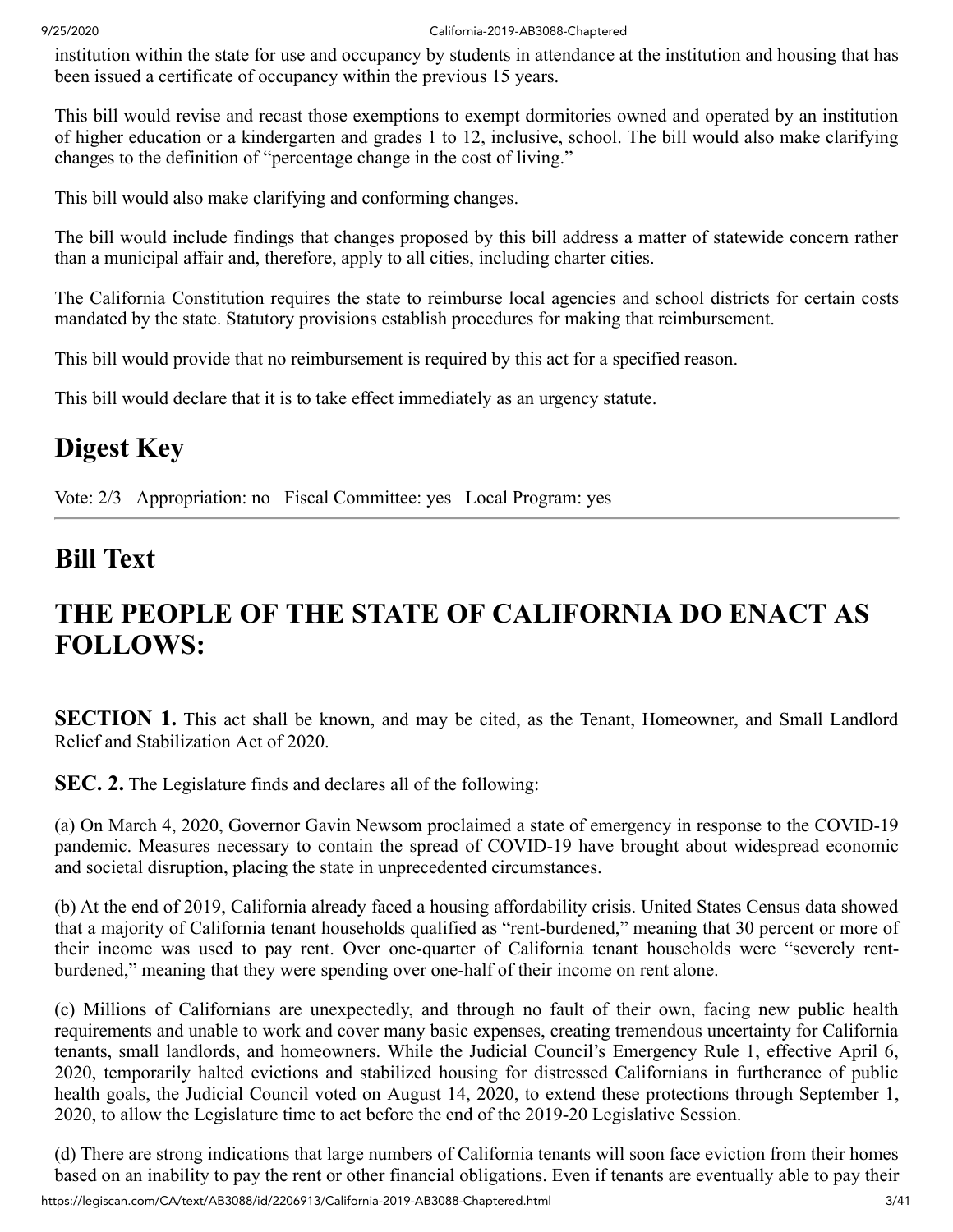rent, small landlords will continue to face challenges covering their expenses, including mortgage payments in the ensuing months, placing them at risk of default and broader destabilization of the economy.

(e) There are strong indications that many homeowners will also lose their homes to foreclosure. While temporary forbearance is available to homeowners with federally backed mortgages pursuant to the CARES Act, and while some other lenders have voluntarily agreed to provide borrowers with additional time to pay, not all mortgages are covered.

(f) Stabilizing the housing situation for tenants and landlords is to the mutual benefit of both groups and will help the state address the pandemic, protect public health, and set the stage for recovery. It is, therefore, the intent of the Legislature and the State of California to establish through statute a framework for all impacted parties to negotiate and avoid as many evictions and foreclosures as possible.

(g) This bill shall not relieve tenants, homeowners, or landlords of their financial and contractual obligations, but rather it seeks to forestall massive social and public health harm by preventing unpaid rental debt from serving as a cause of action for eviction or foreclosure during this historic and unforeseeable period and from unduly burdening the recovery through negative credit reporting. This framework for temporary emergency relief for financially distressed tenants, homeowners, and small landlords seeks to help stabilize Californians through the state of emergency in protection of their health and without the loss of their homes and property.

**SEC. 3.** Section 789.4 is added to the Civil Code, to read:

**789.4.** (a) In addition to the damages provided in subdivision (c) of Section 789.3 of the Civil Code, a landlord who violates Section 789.3 of the Civil Code, if the tenant has provided a declaration of COVID-19 financial distress pursuant to Section 1179.03 of the Code of Civil Procedure, shall be liable for damages in an amount that is at least one thousand dollars (\$1,000) but not more than two thousand five hundred dollars (\$2,500), as determined by the trier of fact.

(b) This section shall remain in effect until February 1, 2021, and as of that date is repealed.

**SEC. 4.** Section 798.56 of the Civil Code is amended to read:

**798.56.** A tenancy shall be terminated by the management only for one or more of the following reasons:

(a) Failure of the homeowner or resident to comply with a local ordinance or state law or regulation relating to mobilehomes within a reasonable time after the homeowner receives a notice of noncompliance from the appropriate governmental agency.

(b) Conduct by the homeowner or resident, upon the park premises, that constitutes a substantial annoyance to other homeowners or residents.

(c) (1) Conviction of the homeowner or resident for prostitution, for a violation of subdivision (d) of Section 243, paragraph (2) of subdivision (a), or subdivision (b), of Section 245, Section 288, or Section 451, of the Penal Code, or a felony controlled substance offense, if the act resulting in the conviction was committed anywhere on the premises of the mobilehome park, including, but not limited to, within the homeowner's mobilehome.

(2) However, the tenancy may not be terminated for the reason specified in this subdivision if the person convicted of the offense has permanently vacated, and does not subsequently reoccupy, the mobilehome.

(d) Failure of the homeowner or resident to comply with a reasonable rule or regulation of the park that is part of the rental agreement or any amendment thereto.

No act or omission of the homeowner or resident shall constitute a failure to comply with a reasonable rule or regulation unless and until the management has given the homeowner written notice of the alleged rule or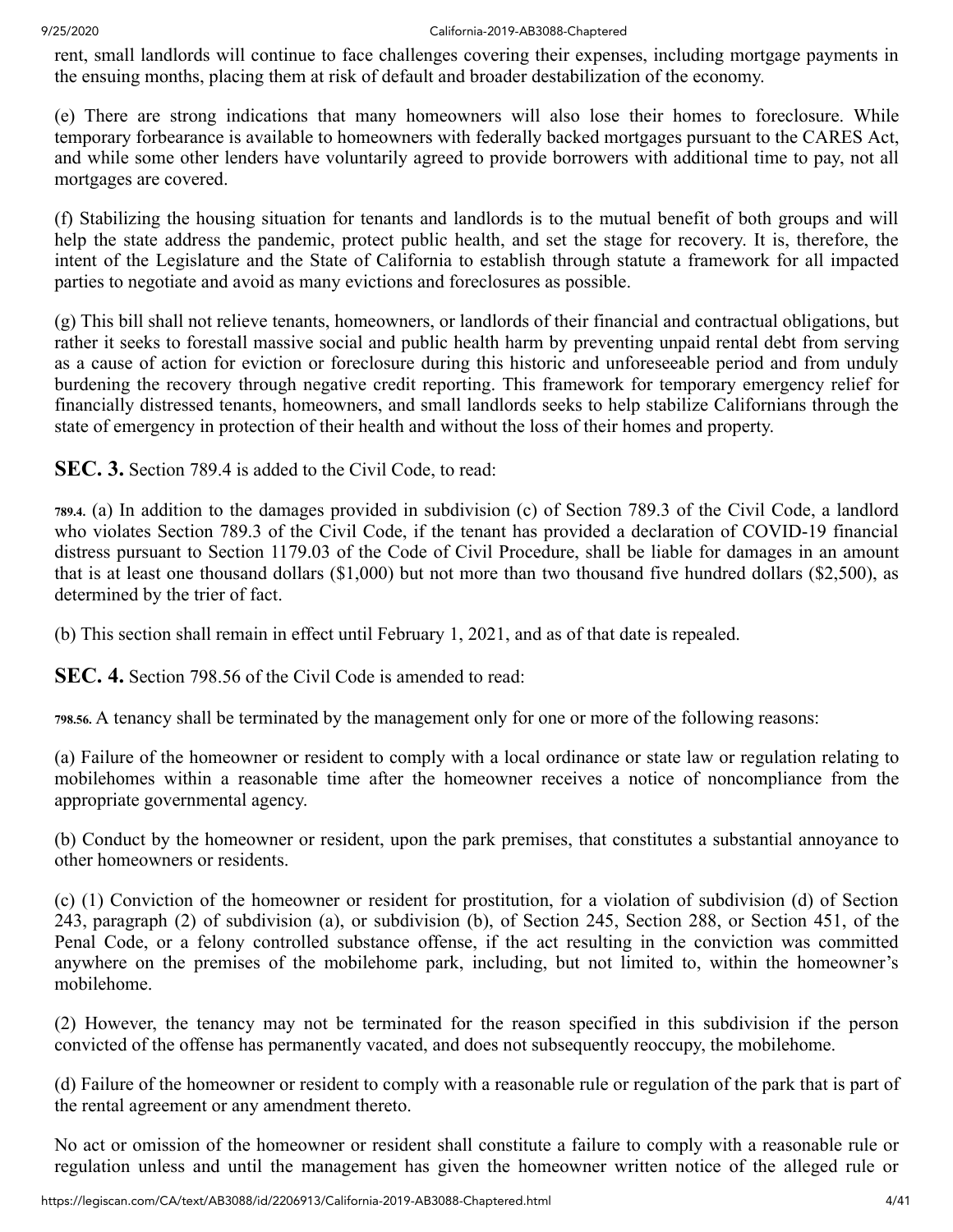regulation violation and the homeowner or resident has failed to adhere to the rule or regulation within seven days. However, if a homeowner has been given a written notice of an alleged violation of the same rule or regulation on three or more occasions within a 12-month period after the homeowner or resident has violated that rule or regulation, no written notice shall be required for a subsequent violation of the same rule or regulation.

Nothing in this subdivision shall relieve the management from its obligation to demonstrate that a rule or regulation has in fact been violated.

(e) (1) Except as provided for in the COVID-19 Tenant Relief Act of 2020 (Chapter 5 (commencing with Section 1179.01) of Title 3 of Part 3 of the Code of Civil Procedure), nonpayment of rent, utility charges, or reasonable incidental service charges; provided that the amount due has been unpaid for a period of at least five days from its due date, and provided that the homeowner shall be given a three-day written notice subsequent to that five-day period to pay the amount due or to vacate the tenancy. For purposes of this subdivision, the fiveday period does not include the date the payment is due. The three-day written notice shall be given to the homeowner in the manner prescribed by Section 1162 of the Code of Civil Procedure. A copy of this notice shall be sent to the persons or entities specified in subdivision (b) of Section 798.55 within 10 days after notice is delivered to the homeowner. If the homeowner cures the default, the notice need not be sent. The notice may be given at the same time as the 60 days' notice required for termination of the tenancy. A three-day notice given pursuant to this subdivision shall contain the following provisions printed in at least 12-point boldface type at the top of the notice, with the appropriate number written in the blank:

"Warning: This notice is the (insert number) three-day notice for nonpayment of rent, utility charges, or other reasonable incidental services that has been served upon you in the last 12 months. Pursuant to Civil Code Section 798.56 (e) (5), if you have been given a three-day notice to either pay rent, utility charges, or other reasonable incidental services or to vacate your tenancy on three or more occasions within a 12-month period, management is not required to give you a further three-day period to pay rent or vacate the tenancy before your tenancy can be terminated."

(2) Payment by the homeowner prior to the expiration of the three-day notice period shall cure a default under this subdivision. If the homeowner does not pay prior to the expiration of the three-day notice period, the homeowner shall remain liable for all payments due up until the time the tenancy is vacated.

(3) Payment by the legal owner, as defined in Section 18005.8 of the Health and Safety Code, any junior lienholder, as defined in Section 18005.3 of the Health and Safety Code, or the registered owner, as defined in Section 18009.5 of the Health and Safety Code, if other than the homeowner, on behalf of the homeowner prior to the expiration of 30 calendar days following the mailing of the notice to the legal owner, each junior lienholder, and the registered owner provided in subdivision (b) of Section 798.55, shall cure a default under this subdivision with respect to that payment.

(4) Cure of a default of rent, utility charges, or reasonable incidental service charges by the legal owner, any junior lienholder, or the registered owner, if other than the homeowner, as provided by this subdivision, may not be exercised more than twice during a 12-month period.

(5) If a homeowner has been given a three-day notice to pay the amount due or to vacate the tenancy on three or more occasions within the preceding 12-month period and each notice includes the provisions specified in paragraph (1), no written three-day notice shall be required in the case of a subsequent nonpayment of rent, utility charges, or reasonable incidental service charges.

In that event, the management shall give written notice to the homeowner in the manner prescribed by Section 1162 of the Code of Civil Procedure to remove the mobilehome from the park within a period of not less than 60 days, which period shall be specified in the notice. A copy of this notice shall be sent to the legal owner, each junior lienholder, and the registered owner of the mobilehome, if other than the homeowner, as specified in paragraph (b) of Section 798.55, by certified or registered mail, return receipt requested, within 10 days after notice is sent to the homeowner.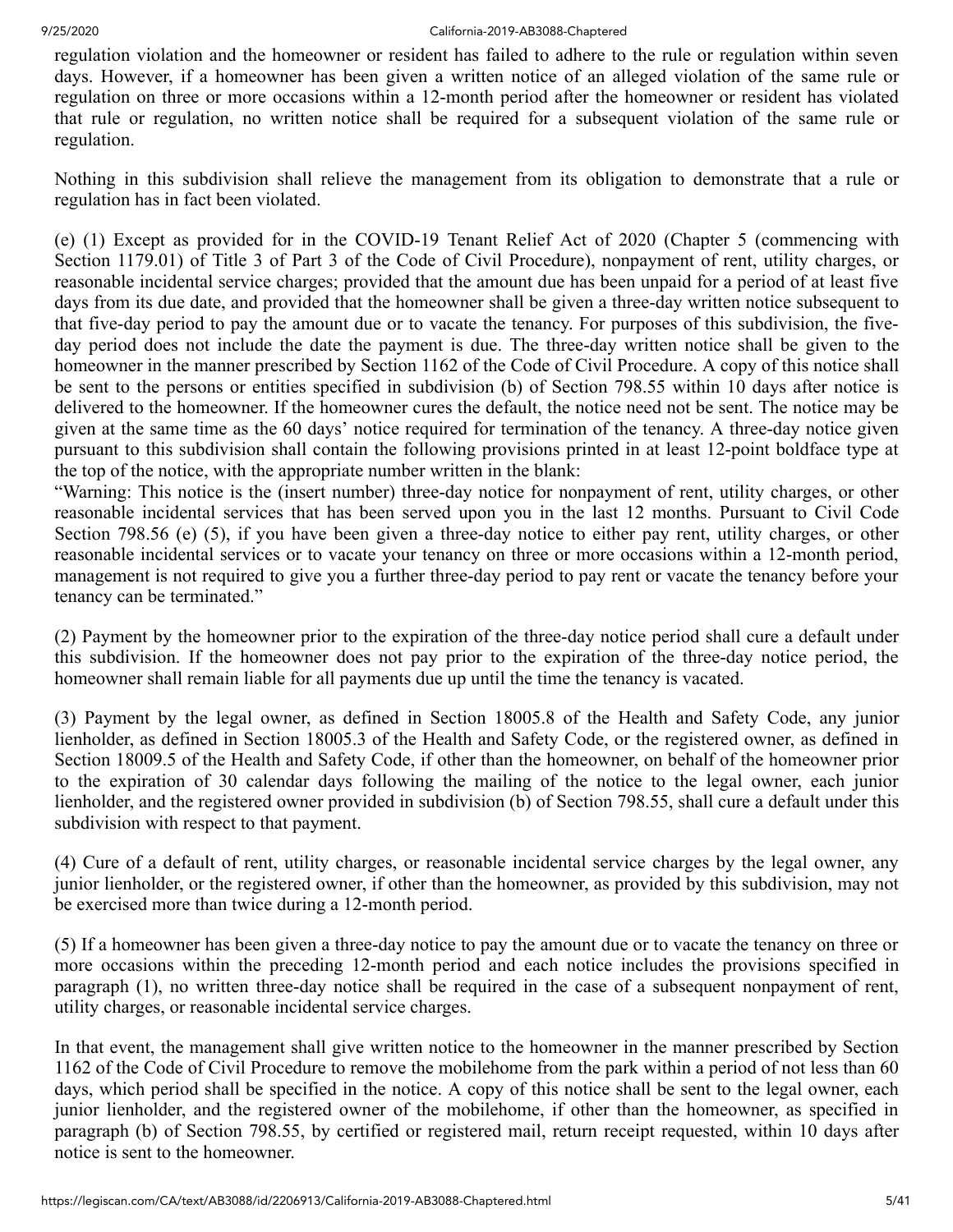(6) When a copy of the 60 days' notice described in paragraph (5) is sent to the legal owner, each junior lienholder, and the registered owner of the mobilehome, if other than the homeowner, the default may be cured by any of them on behalf of the homeowner prior to the expiration of 30 calendar days following the mailing of the notice, if all of the following conditions exist:

(A) A copy of a three-day notice sent pursuant to subdivision (b) of Section 798.55 to a homeowner for the nonpayment of rent, utility charges, or reasonable incidental service charges was not sent to the legal owner, junior lienholder, or registered owner, of the mobilehome, if other than the homeowner, during the preceding 12 month period.

(B) The legal owner, junior lienholder, or registered owner of the mobilehome, if other than the homeowner, has not previously cured a default of the homeowner during the preceding 12-month period.

(C) The legal owner, junior lienholder or registered owner, if other than the homeowner, is not a financial institution or mobilehome dealer.

If the default is cured by the legal owner, junior lienholder, or registered owner within the 30-day period, the notice to remove the mobilehome from the park described in paragraph (5) shall be rescinded.

(f) Condemnation of the park.

(g) Change of use of the park or any portion thereof, provided:

(1) The management gives the homeowners at least 15 days' written notice that the management will be appearing before a local governmental board, commission, or body to request permits for a change of use of the mobilehome park.

(2) After all required permits requesting a change of use have been approved by the local governmental board, commission, or body, the management shall give the homeowners six months' or more written notice of termination of tenancy.

If the change of use requires no local governmental permits, then notice shall be given 12 months or more prior to the management's determination that a change of use will occur. The management in the notice shall disclose and describe in detail the nature of the change of use.

(3) The management gives each proposed homeowner written notice thereof prior to the inception of the homeowner's tenancy that the management is requesting a change of use before local governmental bodies or that a change of use request has been granted.

(4) The notice requirements for termination of tenancy set forth in Sections 798.56 and 798.57 shall be followed if the proposed change actually occurs.

(5) A notice of a proposed change of use given prior to January 1, 1980, that conforms to the requirements in effect at that time shall be valid. The requirements for a notice of a proposed change of use imposed by this subdivision shall be governed by the law in effect at the time the notice was given.

(h) The report required pursuant to subdivisions (b) and (i) of Section 65863.7 of the Government Code shall be given to the homeowners or residents at the same time that notice is required pursuant to subdivision (g) of this section.

(i) For purposes of this section, "financial institution" means a state or national bank, state or federal savings and loan association or credit union, or similar organization, and mobilehome dealer as defined in Section 18002.6 of the Health and Safety Code or any other organization that, as part of its usual course of business, originates, owns, or provides loan servicing for loans secured by a mobilehome.

(j) This section remain in effect until February 1, 2025, and as of that date is repealed.

https://legiscan.com/CA/text/AB3088/id/2206913/California-2019-AB3088-Chaptered.html 6/41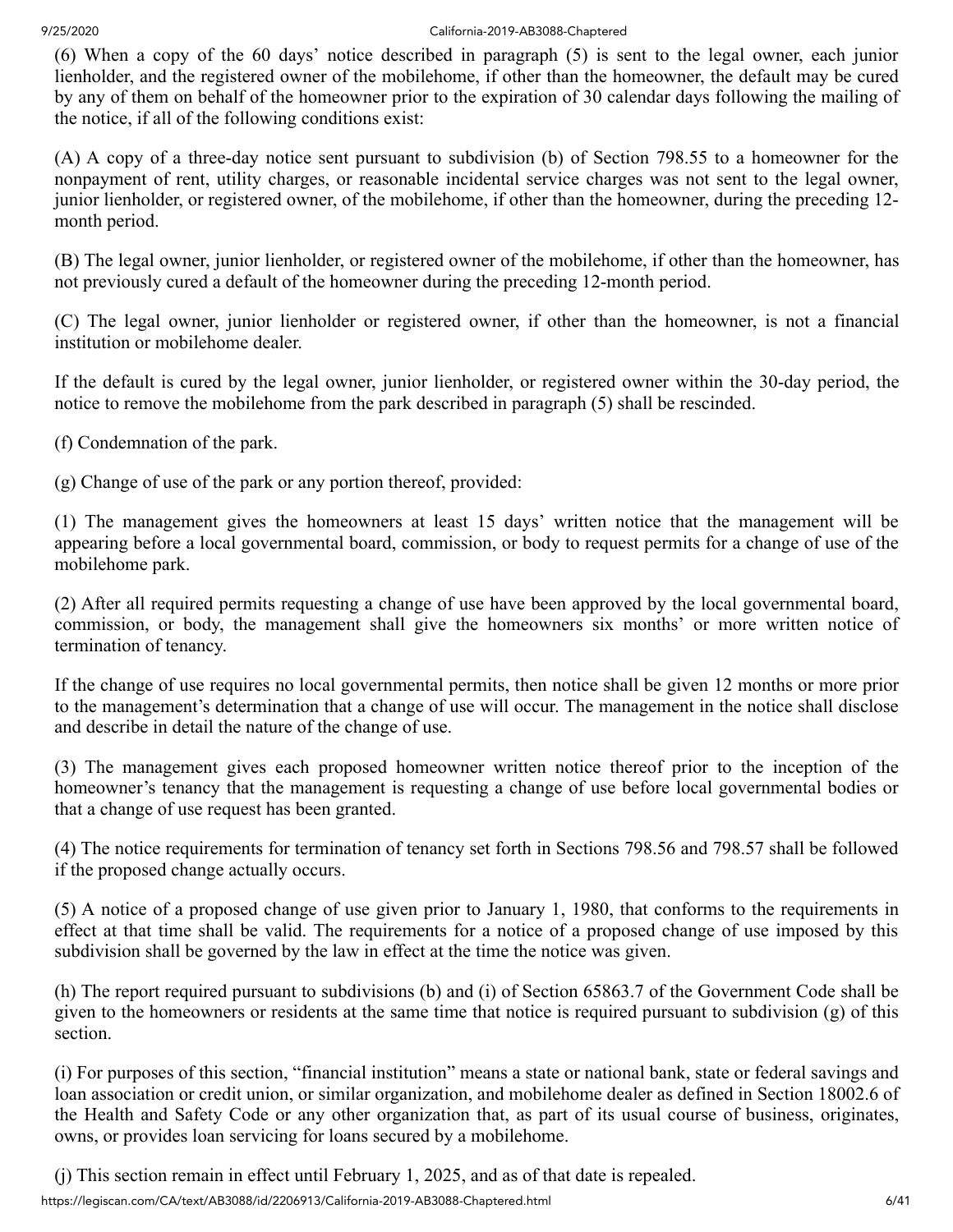**SEC. 5.** Section 798.56 is added to the Civil Code, to read:

**798.56.** A tenancy shall be terminated by the management only for one or more of the following reasons:

(a) Failure of the homeowner or resident to comply with a local ordinance or state law or regulation relating to mobilehomes within a reasonable time after the homeowner receives a notice of noncompliance from the appropriate governmental agency.

(b) Conduct by the homeowner or resident, upon the park premises, that constitutes a substantial annoyance to other homeowners or residents.

(c) (1) Conviction of the homeowner or resident for prostitution, for a violation of subdivision (d) of Section 243, paragraph (2) of subdivision (a), or subdivision (b), of Section 245, Section 288, or Section 451, of the Penal Code, or a felony controlled substance offense, if the act resulting in the conviction was committed anywhere on the premises of the mobilehome park, including, but not limited to, within the homeowner's mobilehome.

(2) However, the tenancy may not be terminated for the reason specified in this subdivision if the person convicted of the offense has permanently vacated, and does not subsequently reoccupy, the mobilehome.

(d) Failure of the homeowner or resident to comply with a reasonable rule or regulation of the park that is part of the rental agreement or any amendment thereto.

No act or omission of the homeowner or resident shall constitute a failure to comply with a reasonable rule or regulation unless and until the management has given the homeowner written notice of the alleged rule or regulation violation and the homeowner or resident has failed to adhere to the rule or regulation within seven days. However, if a homeowner has been given a written notice of an alleged violation of the same rule or regulation on three or more occasions within a 12-month period after the homeowner or resident has violated that rule or regulation, no written notice shall be required for a subsequent violation of the same rule or regulation.

Nothing in this subdivision shall relieve the management from its obligation to demonstrate that a rule or regulation has in fact been violated.

(e) (1) Nonpayment of rent, utility charges, or reasonable incidental service charges; provided that the amount due has been unpaid for a period of at least five days from its due date, and provided that the homeowner shall be given a three-day written notice subsequent to that five-day period to pay the amount due or to vacate the tenancy. For purposes of this subdivision, the five-day period does not include the date the payment is due. The three-day written notice shall be given to the homeowner in the manner prescribed by Section 1162 of the Code of Civil Procedure. A copy of this notice shall be sent to the persons or entities specified in subdivision (b) of Section 798.55 within 10 days after notice is delivered to the homeowner. If the homeowner cures the default, the notice need not be sent. The notice may be given at the same time as the 60 days' notice required for termination of the tenancy. A three-day notice given pursuant to this subdivision shall contain the following provisions printed in at least 12-point boldface type at the top of the notice, with the appropriate number written in the blank:

"Warning: This notice is the (insert number) three-day notice for nonpayment of rent, utility charges, or other reasonable incidental services that has been served upon you in the last 12 months. Pursuant to Civil Code Section 798.56 (e) (5), if you have been given a three-day notice to either pay rent, utility charges, or other reasonable incidental services or to vacate your tenancy on three or more occasions within a 12-month period, management is not required to give you a further three-day period to pay rent or vacate the tenancy before your tenancy can be terminated."

(2) Payment by the homeowner prior to the expiration of the three-day notice period shall cure a default under this subdivision. If the homeowner does not pay prior to the expiration of the three-day notice period, the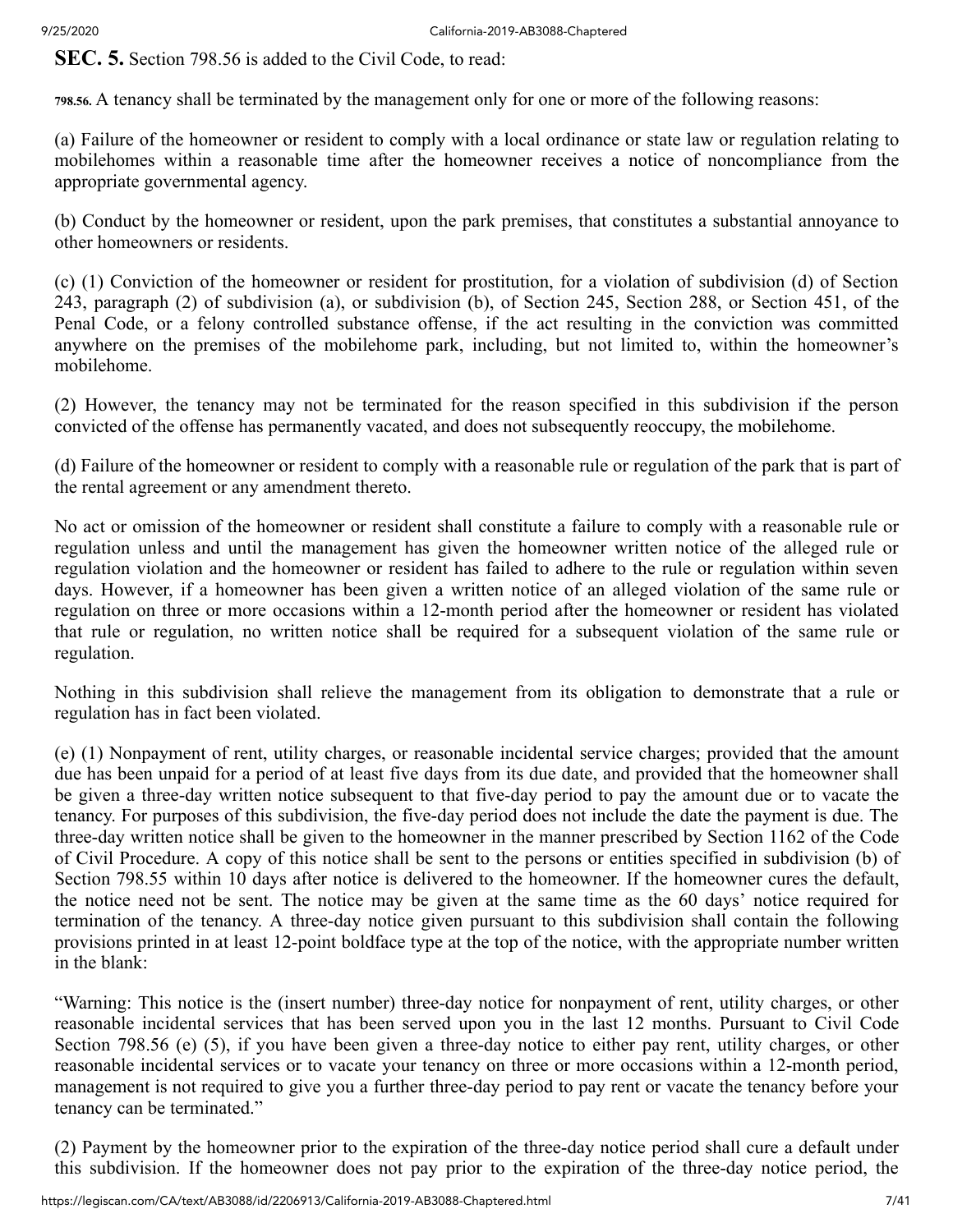homeowner shall remain liable for all payments due up until the time the tenancy is vacated.

(3) Payment by the legal owner, as defined in Section 18005.8 of the Health and Safety Code, any junior lienholder, as defined in Section 18005.3 of the Health and Safety Code, or the registered owner, as defined in Section 18009.5 of the Health and Safety Code, if other than the homeowner, on behalf of the homeowner prior to the expiration of 30 calendar days following the mailing of the notice to the legal owner, each junior lienholder, and the registered owner provided in subdivision (b) of Section 798.55, shall cure a default under this subdivision with respect to that payment.

(4) Cure of a default of rent, utility charges, or reasonable incidental service charges by the legal owner, any junior lienholder, or the registered owner, if other than the homeowner, as provided by this subdivision, may not be exercised more than twice during a 12-month period.

(5) If a homeowner has been given a three-day notice to pay the amount due or to vacate the tenancy on three or more occasions within the preceding 12-month period and each notice includes the provisions specified in paragraph (1), no written three-day notice shall be required in the case of a subsequent nonpayment of rent, utility charges, or reasonable incidental service charges.

In that event, the management shall give written notice to the homeowner in the manner prescribed by Section 1162 of the Code of Civil Procedure to remove the mobilehome from the park within a period of not less than 60 days, which period shall be specified in the notice. A copy of this notice shall be sent to the legal owner, each junior lienholder, and the registered owner of the mobilehome, if other than the homeowner, as specified in paragraph (b) of Section 798.55, by certified or registered mail, return receipt requested, within 10 days after notice is sent to the homeowner.

(6) When a copy of the 60 days' notice described in paragraph (5) is sent to the legal owner, each junior lienholder, and the registered owner of the mobilehome, if other than the homeowner, the default may be cured by any of them on behalf of the homeowner prior to the expiration of 30 calendar days following the mailing of the notice, if all of the following conditions exist:

(A) A copy of a three-day notice sent pursuant to subdivision (b) of Section 798.55 to a homeowner for the nonpayment of rent, utility charges, or reasonable incidental service charges was not sent to the legal owner, junior lienholder, or registered owner, of the mobilehome, if other than the homeowner, during the preceding 12 month period.

(B) The legal owner, junior lienholder, or registered owner of the mobilehome, if other than the homeowner, has not previously cured a default of the homeowner during the preceding 12-month period.

(C) The legal owner, junior lienholder or registered owner, if other than the homeowner, is not a financial institution or mobilehome dealer.

If the default is cured by the legal owner, junior lienholder, or registered owner within the 30-day period, the notice to remove the mobilehome from the park described in paragraph (5) shall be rescinded.

(f) Condemnation of the park.

(g) Change of use of the park or any portion thereof, provided:

(1) The management gives the homeowners at least 15 days' written notice that the management will be appearing before a local governmental board, commission, or body to request permits for a change of use of the mobilehome park.

(2) After all required permits requesting a change of use have been approved by the local governmental board, commission, or body, the management shall give the homeowners six months' or more written notice of termination of tenancy.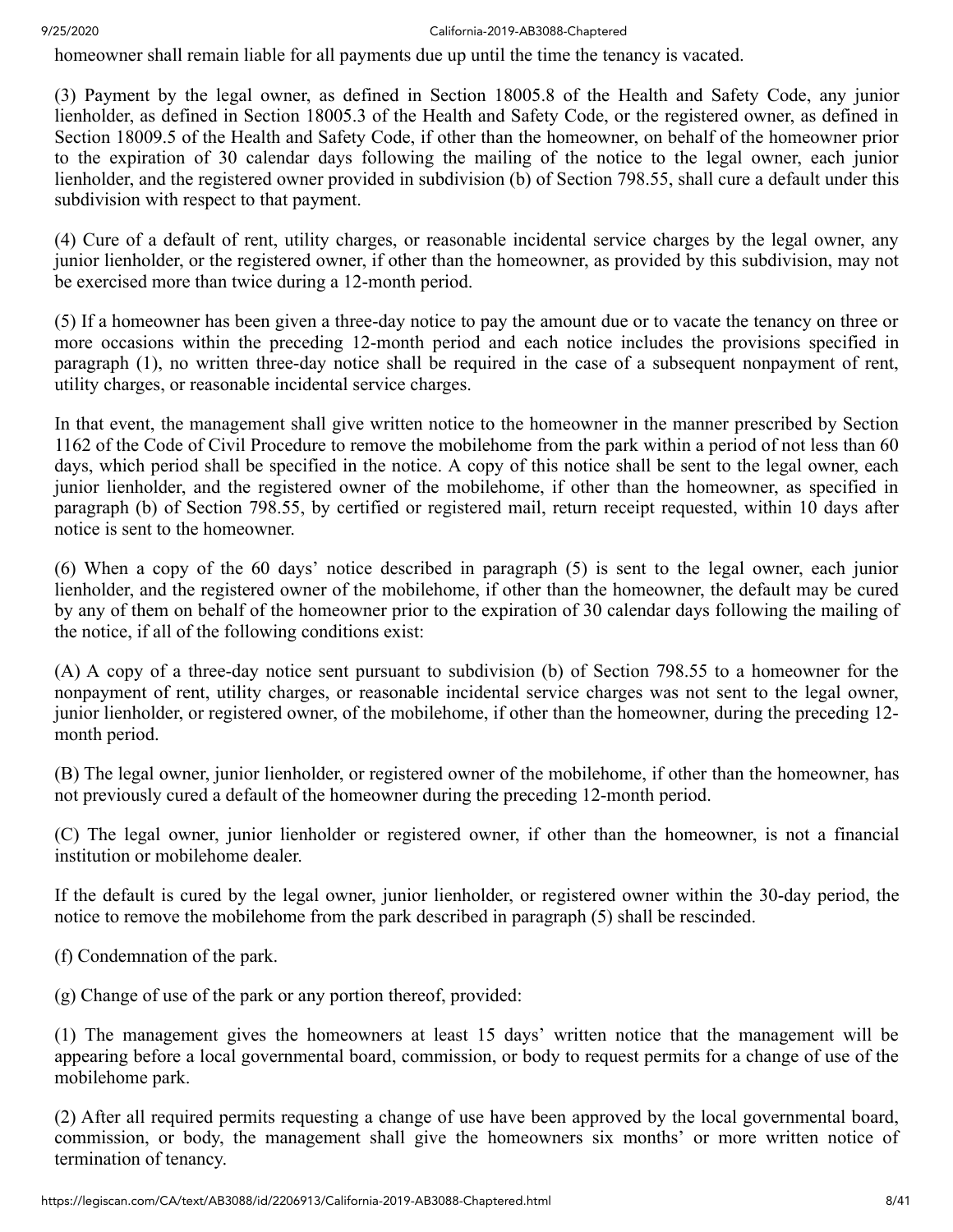If the change of use requires no local governmental permits, then notice shall be given 12 months or more prior to the management's determination that a change of use will occur. The management in the notice shall disclose and describe in detail the nature of the change of use.

(3) The management gives each proposed homeowner written notice thereof prior to the inception of the homeowner's tenancy that the management is requesting a change of use before local governmental bodies or that a change of use request has been granted.

(4) The notice requirements for termination of tenancy set forth in Sections 798.56 and 798.57 shall be followed if the proposed change actually occurs.

(5) A notice of a proposed change of use given prior to January 1, 1980, that conforms to the requirements in effect at that time shall be valid. The requirements for a notice of a proposed change of use imposed by this subdivision shall be governed by the law in effect at the time the notice was given.

(h) The report required pursuant to subdivisions (b) and (i) of Section 65863.7 of the Government Code shall be given to the homeowners or residents at the same time that notice is required pursuant to subdivision (g) of this section.

(i) For purposes of this section, "financial institution" means a state or national bank, state or federal savings and loan association or credit union, or similar organization, and mobilehome dealer as defined in Section 18002.6 of the Health and Safety Code or any other organization that, as part of its usual course of business, originates, owns, or provides loan servicing for loans secured by a mobilehome.

(j) This section shall become operative on February 1, 2025.

**SEC. 6.** Section 1942.5 of the Civil Code is amended to read:

**1942.5.** (a) If the lessor retaliates against the lessee because of the exercise by the lessee of the lessee's rights under this chapter or because of the lessee's complaint to an appropriate agency as to tenantability of a dwelling, and if the lessee of a dwelling is not in default as to the payment of rent, the lessor may not recover possession of a dwelling in any action or proceeding, cause the lessee to quit involuntarily, increase the rent, or decrease any services within 180 days of any of the following:

(1) After the date upon which the lessee, in good faith, has given notice pursuant to Section 1942, has provided notice of a suspected bed bug infestation, or has made an oral complaint to the lessor regarding tenantability.

(2) After the date upon which the lessee, in good faith, has filed a written complaint, or an oral complaint which is registered or otherwise recorded in writing, with an appropriate agency, of which the lessor has notice, for the purpose of obtaining correction of a condition relating to tenantability.

(3) After the date of an inspection or issuance of a citation, resulting from a complaint described in paragraph (2) of which the lessor did not have notice.

(4) After the filing of appropriate documents commencing a judicial or arbitration proceeding involving the issue of tenantability.

(5) After entry of judgment or the signing of an arbitration award, if any, when in the judicial proceeding or arbitration the issue of tenantability is determined adversely to the lessor.

In each instance, the 180-day period shall run from the latest applicable date referred to in paragraphs (1) to (5), inclusive.

(b) A lessee may not invoke subdivision (a) more than once in any 12-month period.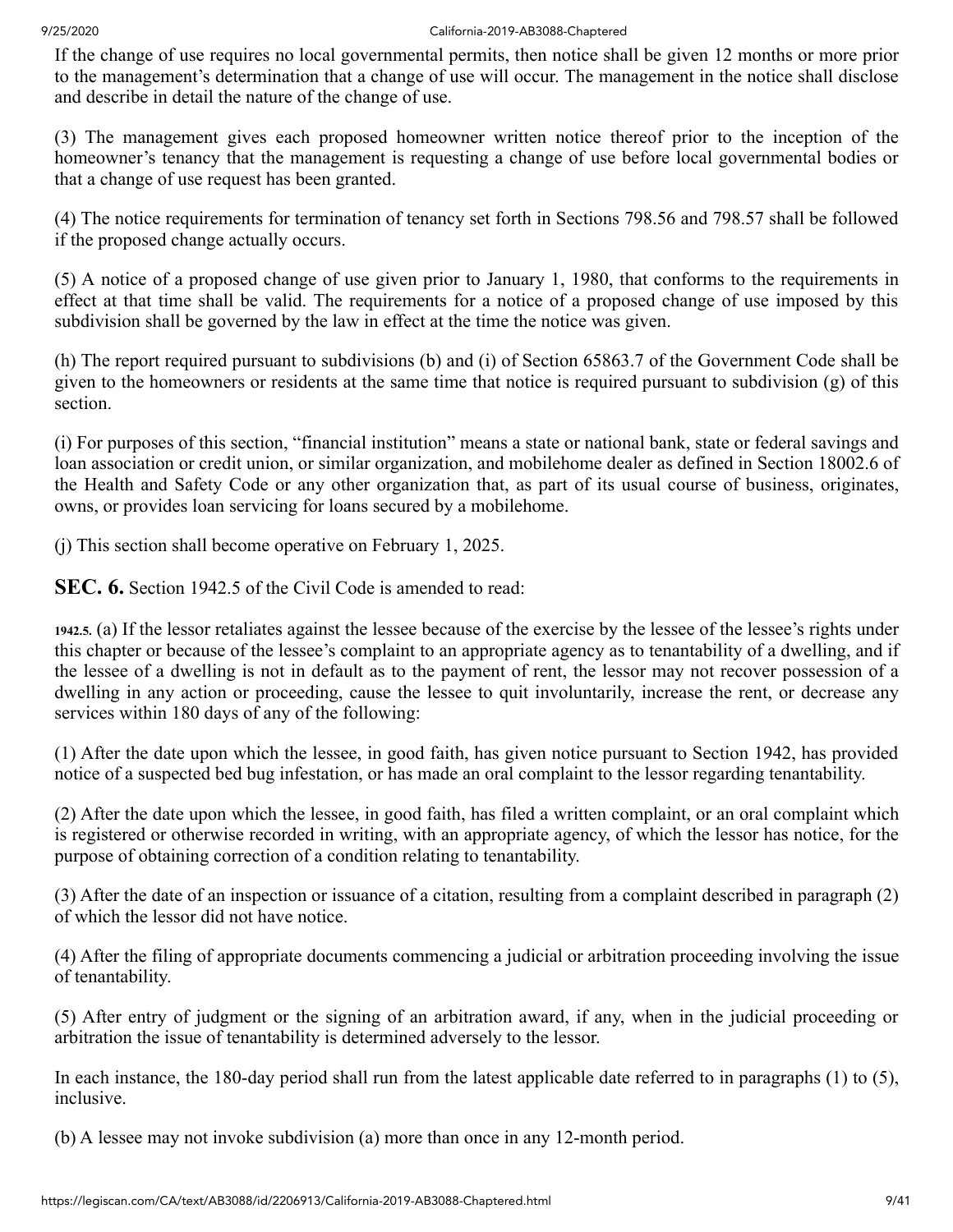(c) To report, or to threaten to report, the lessee or individuals known to the landlord to be associated with the lessee to immigration authorities is a form of retaliatory conduct prohibited under subdivision (a). This subdivision shall in no way limit the definition of retaliatory conduct prohibited under this section.

(d) Notwithstanding subdivision (a), it is unlawful for a lessor to increase rent, decrease services, cause a lessee to quit involuntarily, bring an action to recover possession, or threaten to do any of those acts, for the purpose of retaliating against the lessee because the lessee has lawfully organized or participated in a lessees' association or an organization advocating lessees' rights or has lawfully and peaceably exercised any rights under the law. It is also unlawful for a lessor to bring an action for unlawful detainer based on a cause of action other than nonpayment of COVID-19 rental debt, as defined in Section 1179.02 of the Code of Civil Procedure, for the purpose of retaliating against the lessee because the lessee has a COVID-19 rental debt. In an action brought by or against the lessee pursuant to this subdivision, the lessee shall bear the burden of producing evidence that the lessor's conduct was, in fact, retaliatory.

(e) To report, or to threaten to report, the lessee or individuals known to the landlord to be associated with the lessee to immigration authorities is a form of retaliatory conduct prohibited under subdivision (d). This subdivision shall in no way limit the definition of retaliatory conduct prohibited under this section.

(f) This section does not limit in any way the exercise by the lessor of the lessor's rights under any lease or agreement or any law pertaining to the hiring of property or the lessor's right to do any of the acts described in subdivision (a) or (d) for any lawful cause. Any waiver by a lessee of the lessee's rights under this section is void as contrary to public policy.

(g) Notwithstanding subdivisions (a) to (f), inclusive, a lessor may recover possession of a dwelling and do any of the other acts described in subdivision (a) within the period or periods prescribed therein, or within subdivision (d), if the notice of termination, rent increase, or other act, and any pleading or statement of issues in an arbitration, if any, states the ground upon which the lessor, in good faith, seeks to recover possession, increase rent, or do any of the other acts described in subdivision (a) or (d). If the statement is controverted, the lessor shall establish its truth at the trial or other hearing.

(h) Any lessor or agent of a lessor who violates this section shall be liable to the lessee in a civil action for all of the following:

(1) The actual damages sustained by the lessee.

(2) Punitive damages in an amount of not less than one hundred dollars (\$100) nor more than two thousand dollars (\$2,000) for each retaliatory act where the lessor or agent has been guilty of fraud, oppression, or malice with respect to that act.

(i) In any action brought for damages for retaliatory eviction, the court shall award reasonable attorney's fees to the prevailing party if either party requests attorney's fees upon the initiation of the action.

(j) The remedies provided by this section shall be in addition to any other remedies provided by statutory or decisional law.

(k) A lessor does not violate subdivision (c) or (e) by complying with any legal obligation under any federal government program that provides for rent limitations or rental assistance to a qualified tenant.

(l) This section shall remain in effect until February 1, 2021, and as of that date is repealed.

**SEC. 7.** Section 1942.5 is added to the Civil Code, to read:

**1942.5.** (a) If the lessor retaliates against the lessee because of the exercise by the lessee of the lessee's rights under this chapter or because of the lessee's complaint to an appropriate agency as to tenantability of a dwelling, and if the lessee of a dwelling is not in default as to the payment of rent, the lessor may not recover possession of a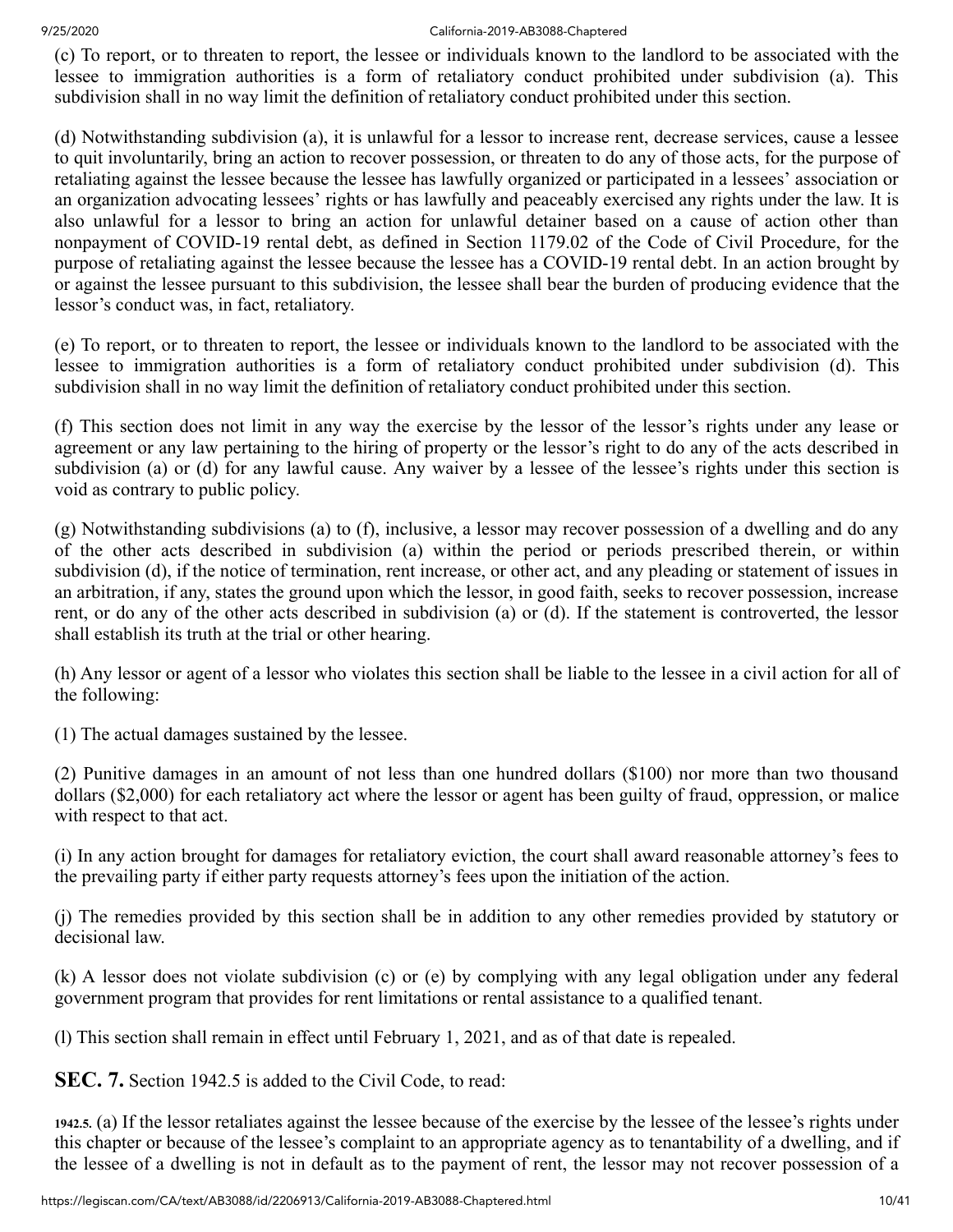dwelling in any action or proceeding, cause the lessee to quit involuntarily, increase the rent, or decrease any services within 180 days of any of the following:

(1) After the date upon which the lessee, in good faith, has given notice pursuant to Section 1942, has provided notice of a suspected bed bug infestation, or has made an oral complaint to the lessor regarding tenantability.

(2) After the date upon which the lessee, in good faith, has filed a written complaint, or an oral complaint which is registered or otherwise recorded in writing, with an appropriate agency, of which the lessor has notice, for the purpose of obtaining correction of a condition relating to tenantability.

(3) After the date of an inspection or issuance of a citation, resulting from a complaint described in paragraph (2) of which the lessor did not have notice.

(4) After the filing of appropriate documents commencing a judicial or arbitration proceeding involving the issue of tenantability.

(5) After entry of judgment or the signing of an arbitration award, if any, when in the judicial proceeding or arbitration the issue of tenantability is determined adversely to the lessor.

In each instance, the 180-day period shall run from the latest applicable date referred to in paragraphs (1) to (5), inclusive.

(b) A lessee may not invoke subdivision (a) more than once in any 12-month period.

(c) To report, or to threaten to report, the lessee or individuals known to the landlord to be associated with the lessee to immigration authorities is a form of retaliatory conduct prohibited under subdivision (a). This subdivision shall in no way limit the definition of retaliatory conduct prohibited under this section.

(d) Notwithstanding subdivision (a), it is unlawful for a lessor to increase rent, decrease services, cause a lessee to quit involuntarily, bring an action to recover possession, or threaten to do any of those acts, for the purpose of retaliating against the lessee because the lessee has lawfully organized or participated in a lessees' association or an organization advocating lessees' rights or has lawfully and peaceably exercised any rights under the law. In an action brought by or against the lessee pursuant to this subdivision, the lessee shall bear the burden of producing evidence that the lessor's conduct was, in fact, retaliatory.

(e) To report, or to threaten to report, the lessee or individuals known to the landlord to be associated with the lessee to immigration authorities is a form of retaliatory conduct prohibited under subdivision (d). This subdivision shall in no way limit the definition of retaliatory conduct prohibited under this section.

(f) This section does not limit in any way the exercise by the lessor of the lessor's rights under any lease or agreement or any law pertaining to the hiring of property or the lessor's right to do any of the acts described in subdivision (a) or (d) for any lawful cause. Any waiver by a lessee of the lessee's rights under this section is void as contrary to public policy.

(g) Notwithstanding subdivisions (a) to (f), inclusive, a lessor may recover possession of a dwelling and do any of the other acts described in subdivision (a) within the period or periods prescribed therein, or within subdivision (d), if the notice of termination, rent increase, or other act, and any pleading or statement of issues in an arbitration, if any, states the ground upon which the lessor, in good faith, seeks to recover possession, increase rent, or do any of the other acts described in subdivision (a) or (d). If the statement is controverted, the lessor shall establish its truth at the trial or other hearing.

(h) Any lessor or agent of a lessor who violates this section shall be liable to the lessee in a civil action for all of the following:

(1) The actual damages sustained by the lessee.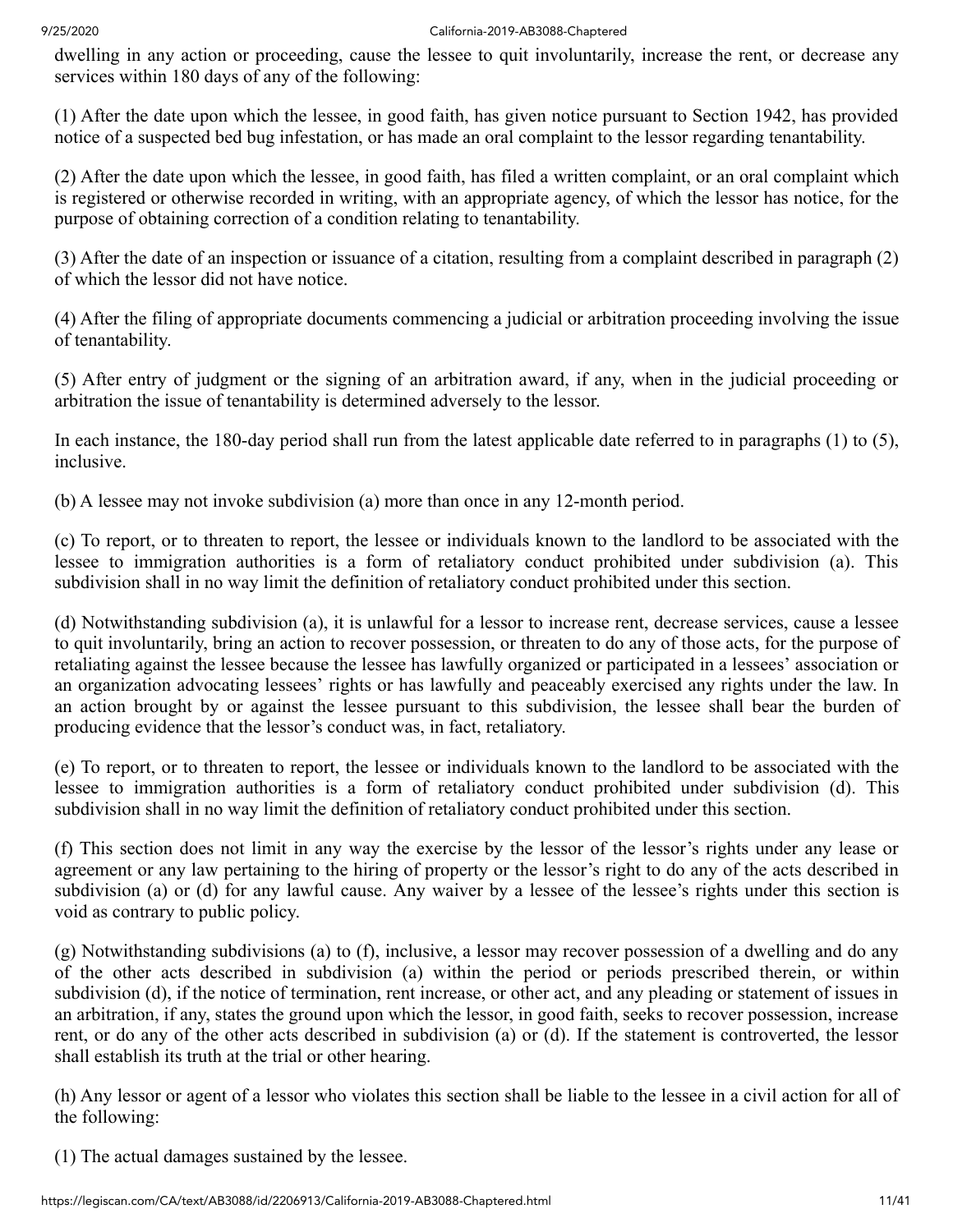(2) Punitive damages in an amount of not less than one hundred dollars (\$100) nor more than two thousand dollars (\$2,000) for each retaliatory act where the lessor or agent has been guilty of fraud, oppression, or malice with respect to that act.

(i) In any action brought for damages for retaliatory eviction, the court shall award reasonable attorney's fees to the prevailing party if either party requests attorney's fees upon the initiation of the action.

(j) The remedies provided by this section shall be in addition to any other remedies provided by statutory or decisional law.

(k) A lessor does not violate subdivision (c) or (e) by complying with any legal obligation under any federal government program that provides for rent limitations or rental assistance to a qualified tenant.

(l) This section shall become operative on February 1, 2021.

**SEC. 8.** Section 1946.2 of the Civil Code is amended to read:

**1946.2.** (a) Notwithstanding any other law, after a tenant has continuously and lawfully occupied a residential real property for 12 months, the owner of the residential real property shall not terminate the tenancy without just cause, which shall be stated in the written notice to terminate tenancy. If any additional adult tenants are added to the lease before an existing tenant has continuously and lawfully occupied the residential real property for 24 months, then this subdivision shall only apply if either of the following are satisfied:

(1) All of the tenants have continuously and lawfully occupied the residential real property for 12 months or more.

(2) One or more tenants have continuously and lawfully occupied the residential real property for 24 months or more.

(b) For purposes of this section, "just cause" includes either of the following:

(1) At-fault just cause, which is any of the following:

(A) Default in the payment of rent.

(B) A breach of a material term of the lease, as described in paragraph (3) of Section 1161 of the Code of Civil Procedure, including, but not limited to, violation of a provision of the lease after being issued a written notice to correct the violation.

(C) Maintaining, committing, or permitting the maintenance or commission of a nuisance as described in paragraph (4) of Section 1161 of the Code of Civil Procedure.

(D) Committing waste as described in paragraph (4) of Section 1161 of the Code of Civil Procedure.

(E) The tenant had a written lease that terminated on or after January 1, 2020, and after a written request or demand from the owner, the tenant has refused to execute a written extension or renewal of the lease for an additional term of similar duration with similar provisions, provided that those terms do not violate this section or any other provision of law.

(F) Criminal activity by the tenant on the residential real property, including any common areas, or any criminal activity or criminal threat, as defined in subdivision (a) of Section 422 of the Penal Code, on or off the residential real property, that is directed at any owner or agent of the owner of the residential real property.

(G) Assigning or subletting the premises in violation of the tenant's lease, as described in paragraph (4) of Section 1161 of the Code of Civil Procedure.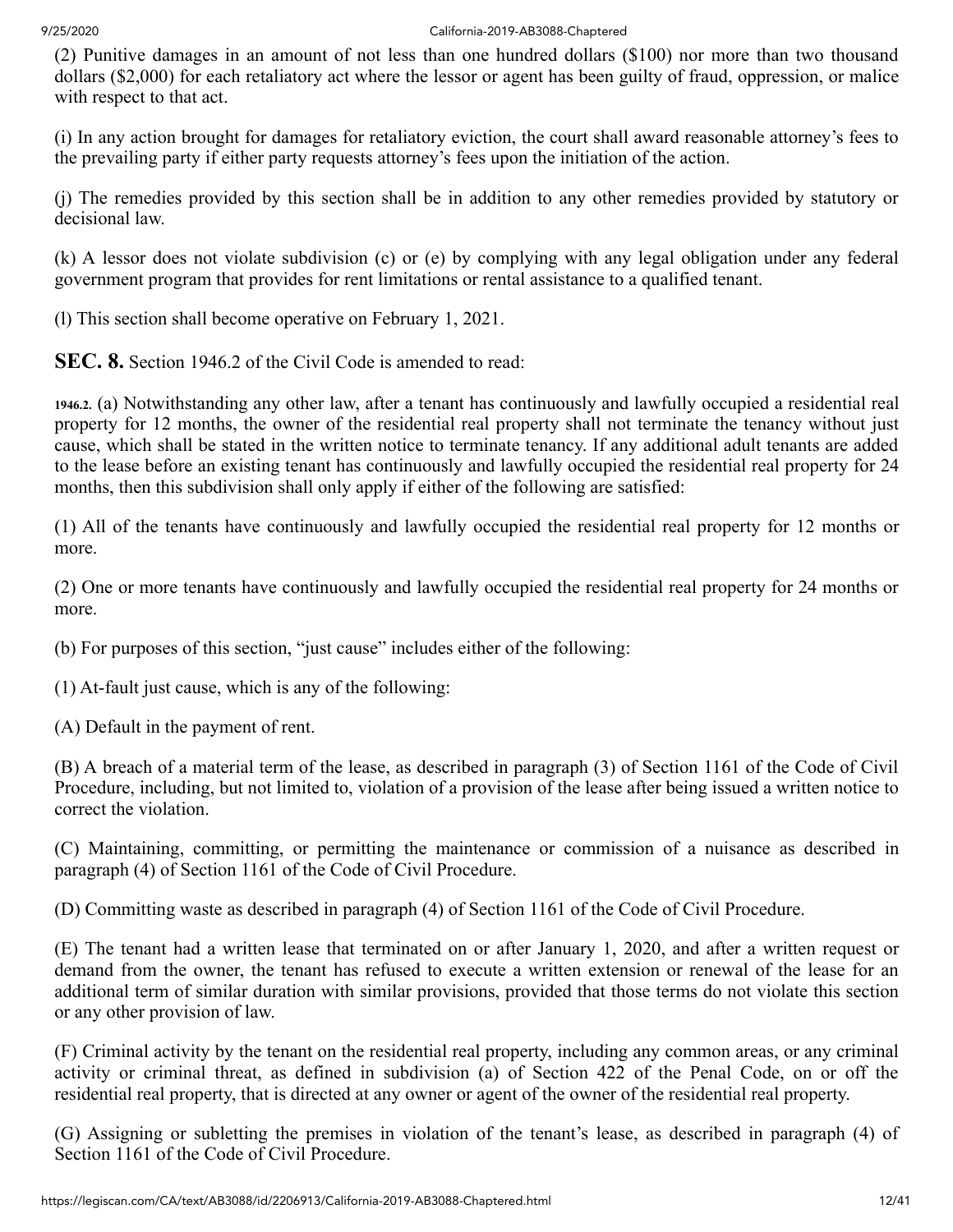(H) The tenant's refusal to allow the owner to enter the residential real property as authorized by Sections 1101.5 and 1954 of this code, and Sections 13113.7 and 17926.1 of the Health and Safety Code.

(I) Using the premises for an unlawful purpose as described in paragraph (4) of Section 1161 of the Code of Civil Procedure.

(J) The employee, agent, or licensee's failure to vacate after their termination as an employee, agent, or a licensee as described in paragraph (1) of Section 1161 of the Code of Civil Procedure.

(K) When the tenant fails to deliver possession of the residential real property after providing the owner written notice as provided in Section 1946 of the tenant's intention to terminate the hiring of the real property, or makes a written offer to surrender that is accepted in writing by the landlord, but fails to deliver possession at the time specified in that written notice as described in paragraph (5) of Section 1161 of the Code of Civil Procedure.

(2) No-fault just cause, which includes any of the following:

(A) (i) Intent to occupy the residential real property by the owner or their spouse, domestic partner, children, grandchildren, parents, or grandparents.

(ii) For leases entered into on or after July 1, 2020, clause (i) shall apply only if the tenant agrees, in writing, to the termination, or if a provision of the lease allows the owner to terminate the lease if the owner, or their spouse, domestic partner, children, grandchildren, parents, or grandparents, unilaterally decides to occupy the residential real property. Addition of a provision allowing the owner to terminate the lease as described in this clause to a new or renewed rental agreement or fixed-term lease constitutes a similar provision for the purposes of subparagraph (E) of paragraph (1).

(B) Withdrawal of the residential real property from the rental market.

(C) (i) The owner complying with any of the following:

(I) An order issued by a government agency or court relating to habitability that necessitates vacating the residential real property.

(II) An order issued by a government agency or court to vacate the residential real property.

(III) A local ordinance that necessitates vacating the residential real property.

(ii) If it is determined by any government agency or court that the tenant is at fault for the condition or conditions triggering the order or need to vacate under clause (i), the tenant shall not be entitled to relocation assistance as outlined in paragraph (3) of subdivision (d).

(D) (i) Intent to demolish or to substantially remodel the residential real property.

(ii) For purposes of this subparagraph, "substantially remodel" means the replacement or substantial modification of any structural, electrical, plumbing, or mechanical system that requires a permit from a governmental agency, or the abatement of hazardous materials, including lead-based paint, mold, or asbestos, in accordance with applicable federal, state, and local laws, that cannot be reasonably accomplished in a safe manner with the tenant in place and that requires the tenant to vacate the residential real property for at least 30 days. Cosmetic improvements alone, including painting, decorating, and minor repairs, or other work that can be performed safely without having the residential real property vacated, do not qualify as substantial rehabilitation.

(c) Before an owner of residential real property issues a notice to terminate a tenancy for just cause that is a curable lease violation, the owner shall first give notice of the violation to the tenant with an opportunity to cure the violation pursuant to paragraph (3) of Section 1161 of the Code of Civil Procedure. If the violation is not cured within the time period set forth in the notice, a three-day notice to quit without an opportunity to cure may thereafter be served to terminate the tenancy.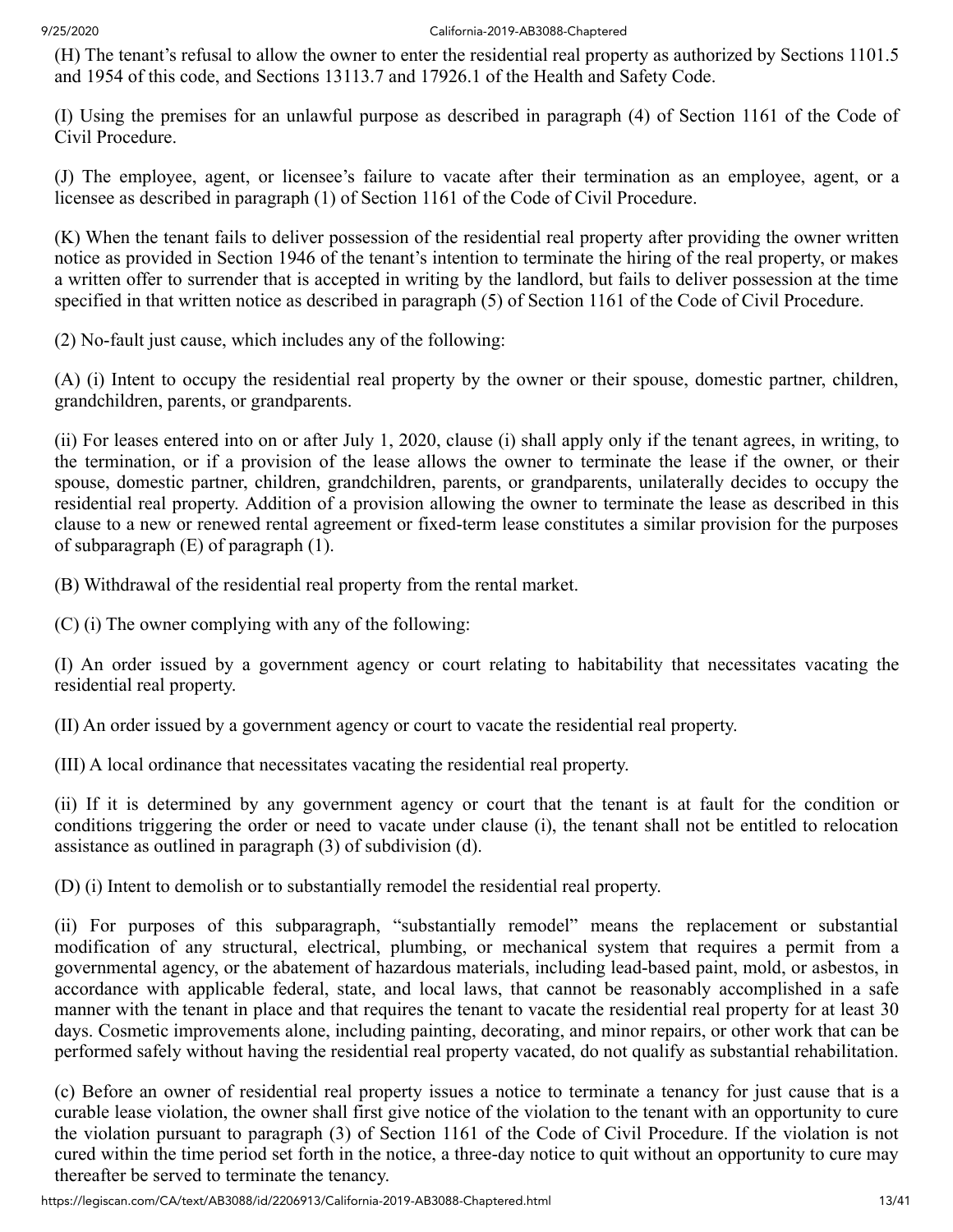(d) (1) For a tenancy for which just cause is required to terminate the tenancy under subdivision (a), if an owner of residential real property issues a termination notice based on a no-fault just cause described in paragraph (2) of subdivision (b), the owner shall, regardless of the tenant's income, at the owner's option, do one of the following:

(A) Assist the tenant to relocate by providing a direct payment to the tenant as described in paragraph (3).

(B) Waive in writing the payment of rent for the final month of the tenancy, prior to the rent becoming due.

(2) If an owner issues a notice to terminate a tenancy for no-fault just cause, the owner shall notify the tenant of the tenant's right to relocation assistance or rent waiver pursuant to this section. If the owner elects to waive the rent for the final month of the tenancy as provided in subparagraph (B) of paragraph (1), the notice shall state the amount of rent waived and that no rent is due for the final month of the tenancy.

(3) (A) The amount of relocation assistance or rent waiver shall be equal to one month of the tenant's rent that was in effect when the owner issued the notice to terminate the tenancy. Any relocation assistance shall be provided within 15 calendar days of service of the notice.

(B) If a tenant fails to vacate after the expiration of the notice to terminate the tenancy, the actual amount of any relocation assistance or rent waiver provided pursuant to this subdivision shall be recoverable as damages in an action to recover possession.

(C) The relocation assistance or rent waiver required by this subdivision shall be credited against any other relocation assistance required by any other law.

(4) An owner's failure to strictly comply with this subdivision shall render the notice of termination void.

(e) This section shall not apply to the following types of residential real properties or residential circumstances:

(1) Transient and tourist hotel occupancy as defined in subdivision (b) of Section 1940.

(2) Housing accommodations in a nonprofit hospital, religious facility, extended care facility, licensed residential care facility for the elderly, as defined in Section 1569.2 of the Health and Safety Code, or an adult residential facility, as defined in Chapter 6 of Division 6 of Title 22 of the Manual of Policies and Procedures published by the State Department of Social Services.

(3) Dormitories owned and operated by an institution of higher education or a kindergarten and grades 1 to 12, inclusive, school.

(4) Housing accommodations in which the tenant shares bathroom or kitchen facilities with the owner who maintains their principal residence at the residential real property.

(5) Single-family owner-occupied residences, including a residence in which the owner-occupant rents or leases no more than two units or bedrooms, including, but not limited to, an accessory dwelling unit or a junior accessory dwelling unit.

(6) A property containing two separate dwelling units within a single structure in which the owner occupied one of the units as the owner's principal place of residence at the beginning of the tenancy, so long as the owner continues in occupancy, and neither unit is an accessory dwelling unit or a junior accessory dwelling unit.

(7) Housing that has been issued a certificate of occupancy within the previous 15 years.

(8) Residential real property that is alienable separate from the title to any other dwelling unit, provided that both of the following apply:

(A) The owner is not any of the following: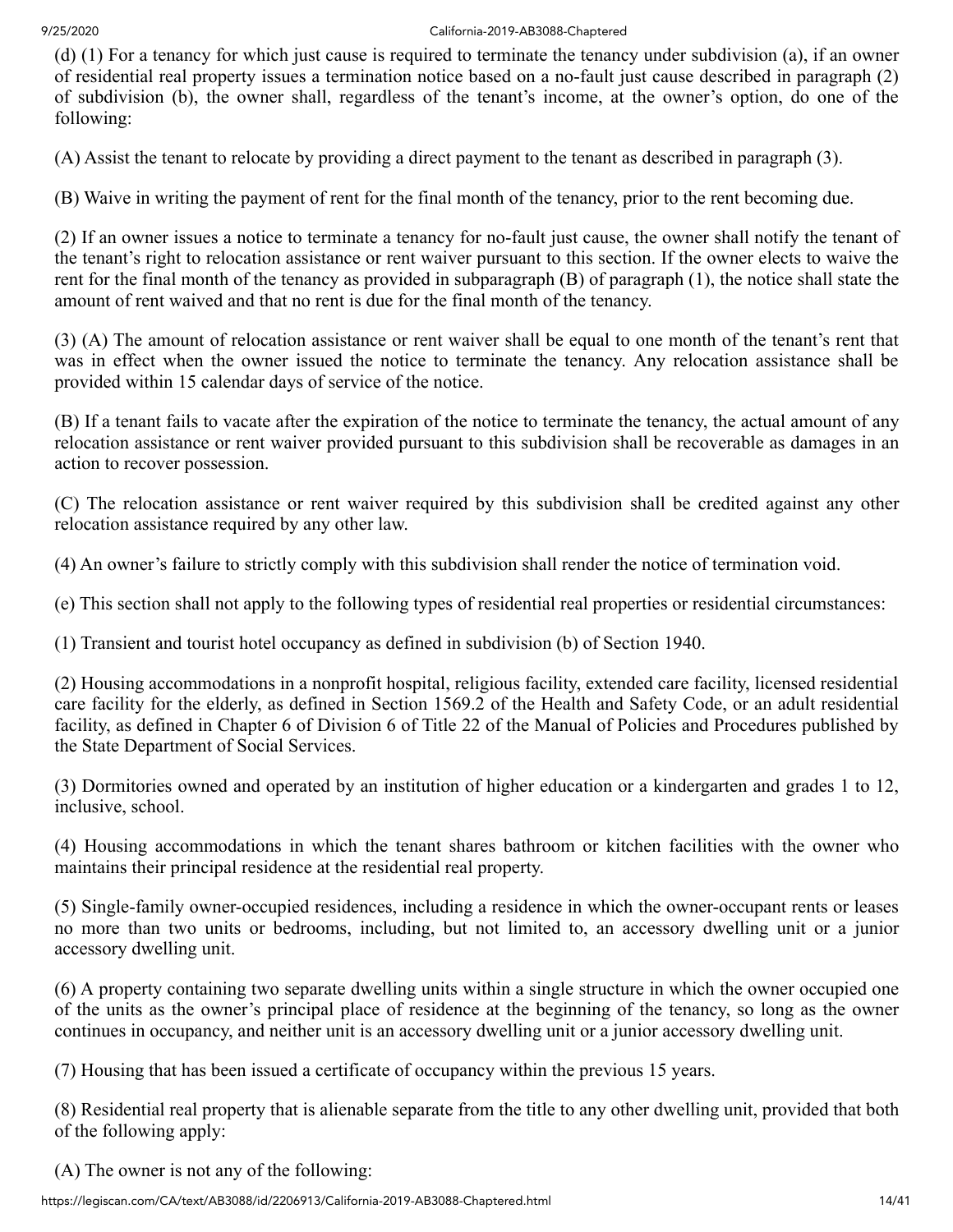(i) A real estate investment trust, as defined in Section 856 of the Internal Revenue Code.

(ii) A corporation.

(iii) A limited liability company in which at least one member is a corporation.

(B) (i) The tenants have been provided written notice that the residential property is exempt from this section using the following statement:

"This property is not subject to the rent limits imposed by Section 1947.12 of the Civil Code and is not subject to the just cause requirements of Section 1946.2 of the Civil Code. This property meets the requirements of Sections 1947.12 (d)(5) and 1946.2 (e)(8) of the Civil Code and the owner is not any of the following: (1) a real estate investment trust, as defined by Section 856 of the Internal Revenue Code; (2) a corporation; or (3) a limited liability company in which at least one member is a corporation."

(ii) For a tenancy existing before July 1, 2020, the notice required under clause (i) may, but is not required to, be provided in the rental agreement.

(iii) For any tenancy commenced or renewed on or after July 1, 2020, the notice required under clause (i) must be provided in the rental agreement.

(iv) Addition of a provision containing the notice required under clause (i) to any new or renewed rental agreement or fixed-term lease constitutes a similar provision for the purposes of subparagraph (E) of paragraph (1) of subdivision (b).

(9) Housing restricted by deed, regulatory restriction contained in an agreement with a government agency, or other recorded document as affordable housing for persons and families of very low, low, or moderate income, as defined in Section 50093 of the Health and Safety Code, or subject to an agreement that provides housing subsidies for affordable housing for persons and families of very low, low, or moderate income, as defined in Section 50093 of the Health and Safety Code or comparable federal statutes.

(f) An owner of residential real property subject to this section shall provide notice to the tenant as follows:

(1) For any tenancy commenced or renewed on or after July 1, 2020, as an addendum to the lease or rental agreement, or as a written notice signed by the tenant, with a copy provided to the tenant.

(2) For a tenancy existing prior to July 1, 2020, by written notice to the tenant no later than August 1, 2020, or as an addendum to the lease or rental agreement.

(3) The notification or lease provision shall be in no less than 12-point type, and shall include the following:

"California law limits the amount your rent can be increased. See Section 1947.12 of the Civil Code for more information. California law also provides that after all of the tenants have continuously and lawfully occupied the property for 12 months or more or at least one of the tenants has continuously and lawfully occupied the property for 24 months or more, a landlord must provide a statement of cause in any notice to terminate a tenancy. See Section 1946.2 of the Civil Code for more information."

The provision of the notice shall be subject to Section 1632.

(g) (1) This section does not apply to the following residential real property:

(A) Residential real property subject to a local ordinance requiring just cause for termination of a residential tenancy adopted on or before September 1, 2019, in which case the local ordinance shall apply.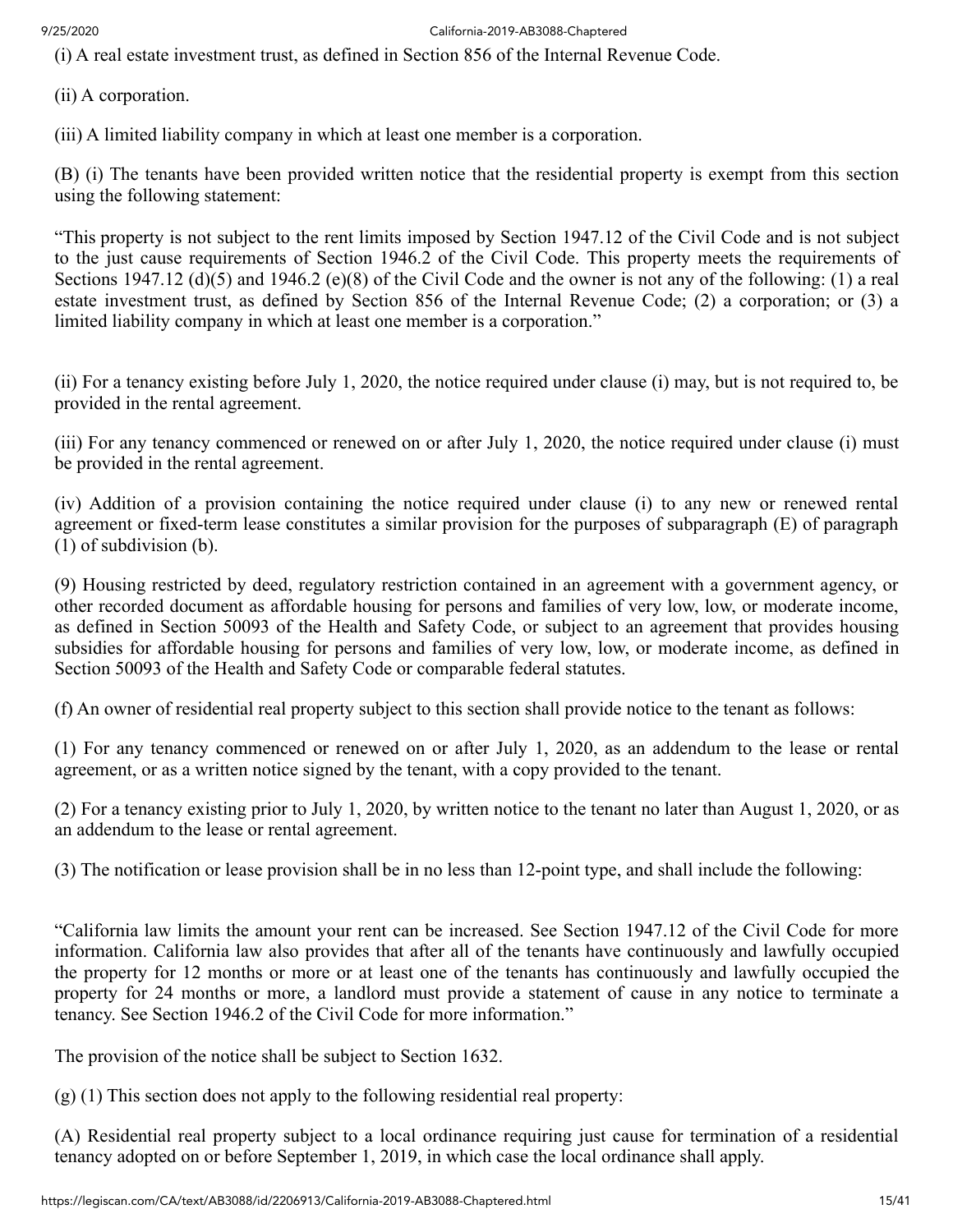(B) Residential real property subject to a local ordinance requiring just cause for termination of a residential tenancy adopted or amended after September 1, 2019, that is more protective than this section, in which case the local ordinance shall apply. For purposes of this subparagraph, an ordinance is "more protective" if it meets all of the following criteria:

(i) The just cause for termination of a residential tenancy under the local ordinance is consistent with this section.

(ii) The ordinance further limits the reasons for termination of a residential tenancy, provides for higher relocation assistance amounts, or provides additional tenant protections that are not prohibited by any other provision of law.

(iii) The local government has made a binding finding within their local ordinance that the ordinance is more protective than the provisions of this section.

(2) A residential real property shall not be subject to both a local ordinance requiring just cause for termination of a residential tenancy and this section.

(3) A local ordinance adopted after September 1, 2019, that is less protective than this section shall not be enforced unless this section is repealed.

(h) Any waiver of the rights under this section shall be void as contrary to public policy.

(i) For the purposes of this section, the following definitions shall apply:

(1) "Owner" and "residential real property" have the same meaning as those terms are defined in Section 1954.51.

(2) "Tenancy" means the lawful occupation of residential real property and includes a lease or sublease.

(j) This section shall remain in effect only until January 1, 2030, and as of that date is repealed.

**SEC. 9.** Section 1947.12 of the Civil Code is amended to read:

**1947.12.** (a) (1) Subject to subdivision (b), an owner of residential real property shall not, over the course of any 12-month period, increase the gross rental rate for a dwelling or a unit more than 5 percent plus the percentage change in the cost of living, or 10 percent, whichever is lower, of the lowest gross rental rate charged for that dwelling or unit at any time during the 12 months prior to the effective date of the increase. In determining the lowest gross rental amount pursuant to this section, any rent discounts, incentives, concessions, or credits offered by the owner of such unit of residential real property and accepted by the tenant shall be excluded. The gross per-month rental rate and any owner-offered discounts, incentives, concessions, or credits shall be separately listed and identified in the lease or rental agreement or any amendments to an existing lease or rental agreement.

(2) If the same tenant remains in occupancy of a unit of residential real property over any 12-month period, the gross rental rate for the unit of residential real property shall not be increased in more than two increments over that 12-month period, subject to the other restrictions of this subdivision governing gross rental rate increase.

(b) For a new tenancy in which no tenant from the prior tenancy remains in lawful possession of the residential real property, the owner may establish the initial rental rate not subject to subdivision (a). Subdivision (a) is only applicable to subsequent increases after that initial rental rate has been established.

(c) A tenant of residential real property subject to this section shall not enter into a sublease that results in a total rent for the premises that exceeds the allowable rental rate authorized by subdivision (a). Nothing in this subdivision authorizes a tenant to sublet or assign the tenant's interest where otherwise prohibited.

https://legiscan.com/CA/text/AB3088/id/2206913/California-2019-AB3088-Chaptered.html 16/41 (d) This section shall not apply to the following residential real properties: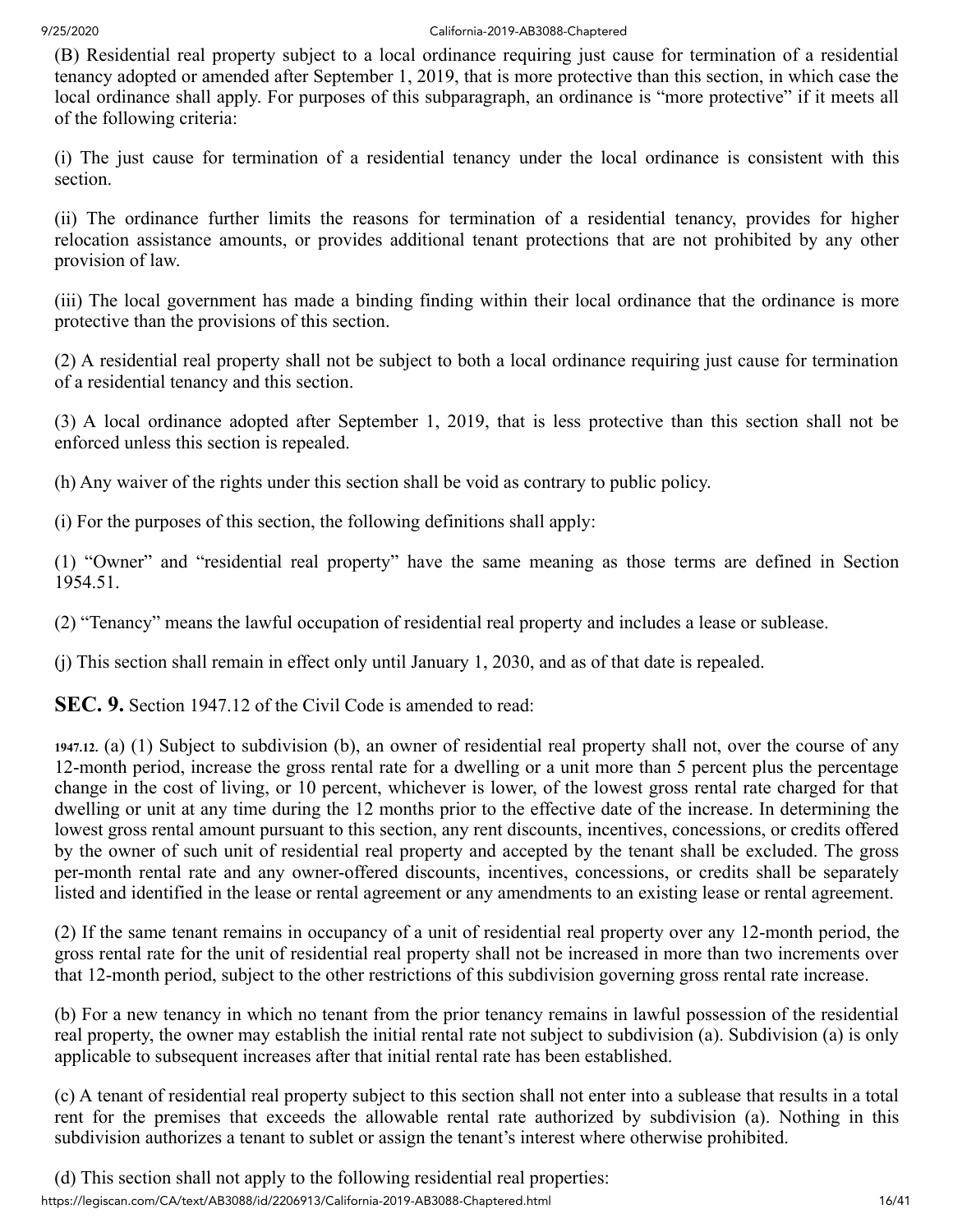(1) Housing restricted by deed, regulatory restriction contained in an agreement with a government agency, or other recorded document as affordable housing for persons and families of very low, low, or moderate income, as defined in Section 50093 of the Health and Safety Code, or subject to an agreement that provides housing subsidies for affordable housing for persons and families of very low, low, or moderate income, as defined in Section 50093 of the Health and Safety Code or comparable federal statutes.

(2) Dormitories owned and operated by an institution of higher education or a kindergarten and grades 1 to 12, inclusive, school.

(3) Housing subject to rent or price control through a public entity's valid exercise of its police power consistent with Chapter 2.7 (commencing with Section 1954.50) that restricts annual increases in the rental rate to an amount less than that provided in subdivision (a).

(4) Housing that has been issued a certificate of occupancy within the previous 15 years.

(5) Residential real property that is alienable separate from the title to any other dwelling unit, provided that both of the following apply:

(A) The owner is not any of the following:

(i) A real estate investment trust, as defined in Section 856 of the Internal Revenue Code.

(ii) A corporation.

(iii) A limited liability company in which at least one member is a corporation.

(B) (i) The tenants have been provided written notice that the residential real property is exempt from this section using the following statement:

"This property is not subject to the rent limits imposed by Section 1947.12 of the Civil Code and is not subject to the just cause requirements of Section 1946.2 of the Civil Code. This property meets the requirements of Sections 1947.12 (d)(5) and 1946.2 (e)(8) of the Civil Code and the owner is not any of the following: (1) a real estate investment trust, as defined by Section 856 of the Internal Revenue Code; (2) a corporation; or (3) a limited liability company in which at least one member is a corporation."

(ii) For a tenancy existing before July 1, 2020, the notice required under clause (i) may, but is not required to, be provided in the rental agreement.

(iii) For a tenancy commenced or renewed on or after July 1, 2020, the notice required under clause (i) must be provided in the rental agreement.

(iv) Addition of a provision containing the notice required under clause (i) to any new or renewed rental agreement or fixed-term lease constitutes a similar provision for the purposes of subparagraph (E) of paragraph (1) of subdivision (b) of Section 1946.2.

(6) A property containing two separate dwelling units within a single structure in which the owner occupied one of the units as the owner's principal place of residence at the beginning of the tenancy, so long as the owner continues in occupancy, and neither unit is an accessory dwelling unit or a junior accessory dwelling unit.

(e) An owner shall provide notice of any increase in the rental rate, pursuant to subdivision (a), to each tenant in accordance with Section 827.

(f) (1) On or before January 1, 2030, the Legislative Analyst's Office shall report to the Legislature regarding the effectiveness of this section and Section 1947.13. The report shall include, but not be limited to, the impact of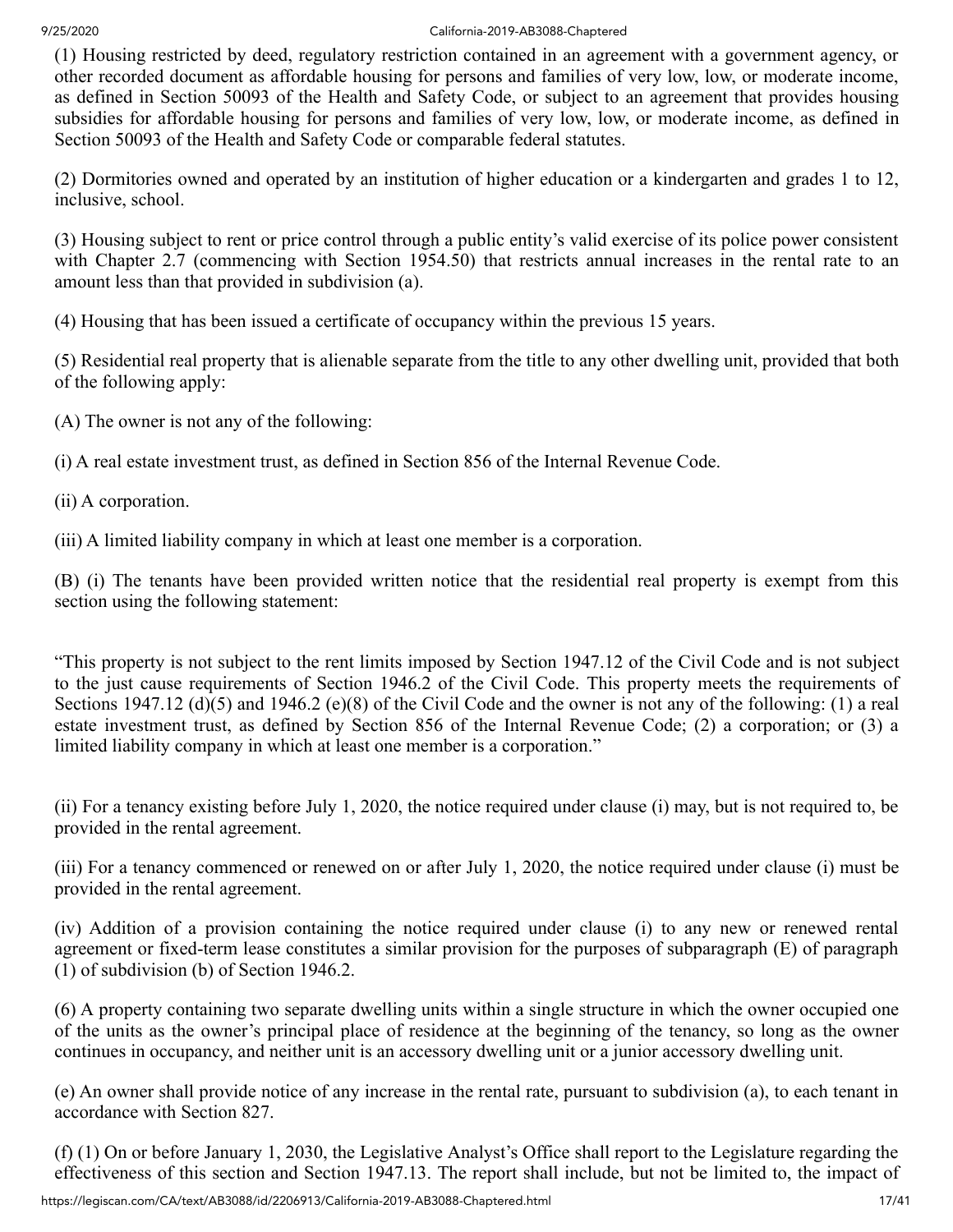the rental rate cap pursuant to subdivision (a) on the housing market within the state.

(2) The report required by paragraph (1) shall be submitted in compliance with Section 9795 of the Government Code.

(g) For the purposes of this section, the following definitions shall apply:

(1) "Consumer Price Index for All Urban Consumers for All Items" means the following:

(A) The Consumer Price Index for All Urban Consumers for All Items (CPI-U) for the metropolitan area in which the property is located, as published by the United States Bureau of Labor Statistics, which are as follows:

(i) The CPI-U for the Los Angeles-Long Beach-Anaheim metropolitan area covering the Counties of Los Angeles and Orange.

(ii) The CPI-U for the Riverside-San Bernardo-Ontario metropolitan area covering the Counties of Riverside and San Bernardino.

(iii) The CPI-U for the San Diego-Carlsbad metropolitan area covering the County of San Diego.

(iv) The CPI-U for the San Francisco-Oakland-Hayward metropolitan area covering the Counties of Alameda, Contra Costa, Marin, San Francisco, and San Mateo.

(v) Any successor metropolitan area index to any of the indexes listed in clauses (i) to (iv), inclusive.

(B) If the United States Bureau of Labor Statistics does not publish a CPI-U for the metropolitan area in which the property is located, the California Consumer Price Index for All Urban Consumers for All Items as published by the Department of Industrial Relations.

(C) On or after January 1, 2021, if the United States Bureau of Labor Statistics publishes a CPI-U index for one or more metropolitan areas not listed in subparagraph (A), that CPI-U index shall apply in those areas with respect to rent increases that take effect on or after August 1 of the calendar year in which the 12-month change in that CPI-U, as described in subparagraph (B) of paragraph (3), is first published.

(2) "Owner" and "residential real property" shall have the same meaning as those terms are defined in Section 1954.51.

(3) (A) "Percentage change in the cost of living" means the percentage change, computed pursuant to subparagraph (B), in the applicable, as determined pursuant to paragraph (1), Consumer Price Index for All Urban Consumers for All Items.

(B) (i) For rent increases that take effect before August 1 of any calendar year, the following shall apply:

(I) The percentage change shall be the percentage change in the amount published for April of the immediately preceding calendar year and April of the year before that.

(II) If there is not an amount published in April for the applicable geographic area, the percentage change shall be the percentage change in the amount published for March of the immediately preceding calendar year and March of the year before that.

(ii) For rent increases that take effect on or after August 1 of any calendar year, the following shall apply:

(I) The percentage change shall be the percentage change in the amount published for April of that calendar year and April of the immediately preceding calendar year.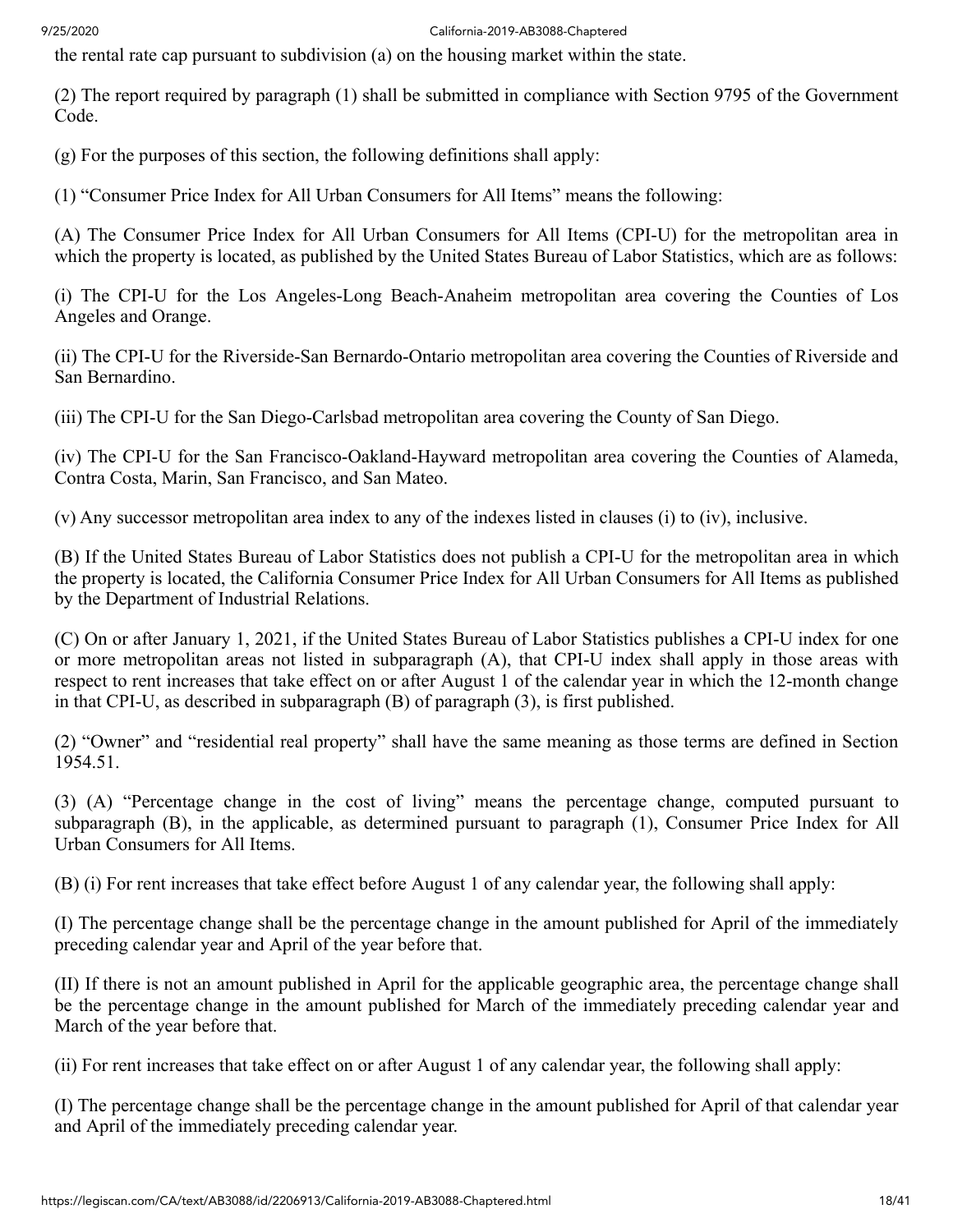(II) If there is not an amount published in April for the applicable geographic area, the percentage change shall be the percentage change in the amount published for March of that calendar year and March of the immediately preceding calendar year.

(iii) The percentage change shall be rounded to the nearest one-tenth of 1 percent.

(4) "Tenancy" means the lawful occupation of residential real property and includes a lease or sublease.

(h) (1) This section shall apply to all rent increases subject to subdivision (a) occurring on or after March 15, 2019.

(2) In the event that an owner has increased the rent by more than the amount permissible under subdivision (a) between March 15, 2019, and January 1, 2020, both of the following shall apply:

(A) The applicable rent on January 1, 2020, shall be the rent as of March 15, 2019, plus the maximum permissible increase under subdivision (a).

(B) An owner shall not be liable to the tenant for any corresponding rent overpayment.

(3) An owner of residential real property subject to subdivision (a) who increased the rental rate on that residential real property on or after March 15, 2019, but prior to January 1, 2020, by an amount less than the rental rate increase permitted by subdivision (a) shall be allowed to increase the rental rate twice, as provided in paragraph (2) of subdivision (a), within 12 months of March 15, 2019, but in no event shall that rental rate increase exceed the maximum rental rate increase permitted by subdivision (a).

(i) Any waiver of the rights under this section shall be void as contrary to public policy.

(j) This section shall remain in effect until January 1, 2030, and as of that date is repealed.

(k) (1) The Legislature finds and declares that the unique circumstances of the current housing crisis require a statewide response to address rent gouging by establishing statewide limitations on gross rental rate increases.

(2) It is the intent of the Legislature that this section should apply only for the limited time needed to address the current statewide housing crisis, as described in paragraph (1). This section is not intended to expand or limit the authority of local governments to establish local policies regulating rents consistent with Chapter 2.7 (commencing with Section 1954.50), nor is it a statement regarding the appropriate, allowable rental rate increase when a local government adopts a policy regulating rent that is otherwise consistent with Chapter 2.7 (commencing with Section 1954.50).

(3) Nothing in this section authorizes a local government to establish limitations on any rental rate increases not otherwise permissible under Chapter 2.7 (commencing with Section 1954.50), or affects the existing authority of a local government to adopt or maintain rent controls or price controls consistent with that chapter.

**SEC. 10.** Section 1947.13 of the Civil Code is amended to read:

**1947.13.** (a) Notwithstanding subdivision (a) of Section 1947.12, upon the expiration of rental restrictions, the following shall apply:

(1) The owner of an assisted housing development who demonstrates, under penalty of perjury, compliance with all applicable provisions of Sections 65863.10, 65863.11, and 65863.13 of the Government Code and any other applicable federal, state, or local law or regulation may establish the initial unassisted rental rate for units in the applicable housing development. Any subsequent rent increase in the development shall be subject to Section 1947.12.

https://legiscan.com/CA/text/AB3088/id/2206913/California-2019-AB3088-Chaptered.html 19/41 (2) The owner of a deed-restricted affordable housing unit or an affordable housing unit subject to a regulatory restriction contained in an agreement with a government agency limiting rental rates that is not within an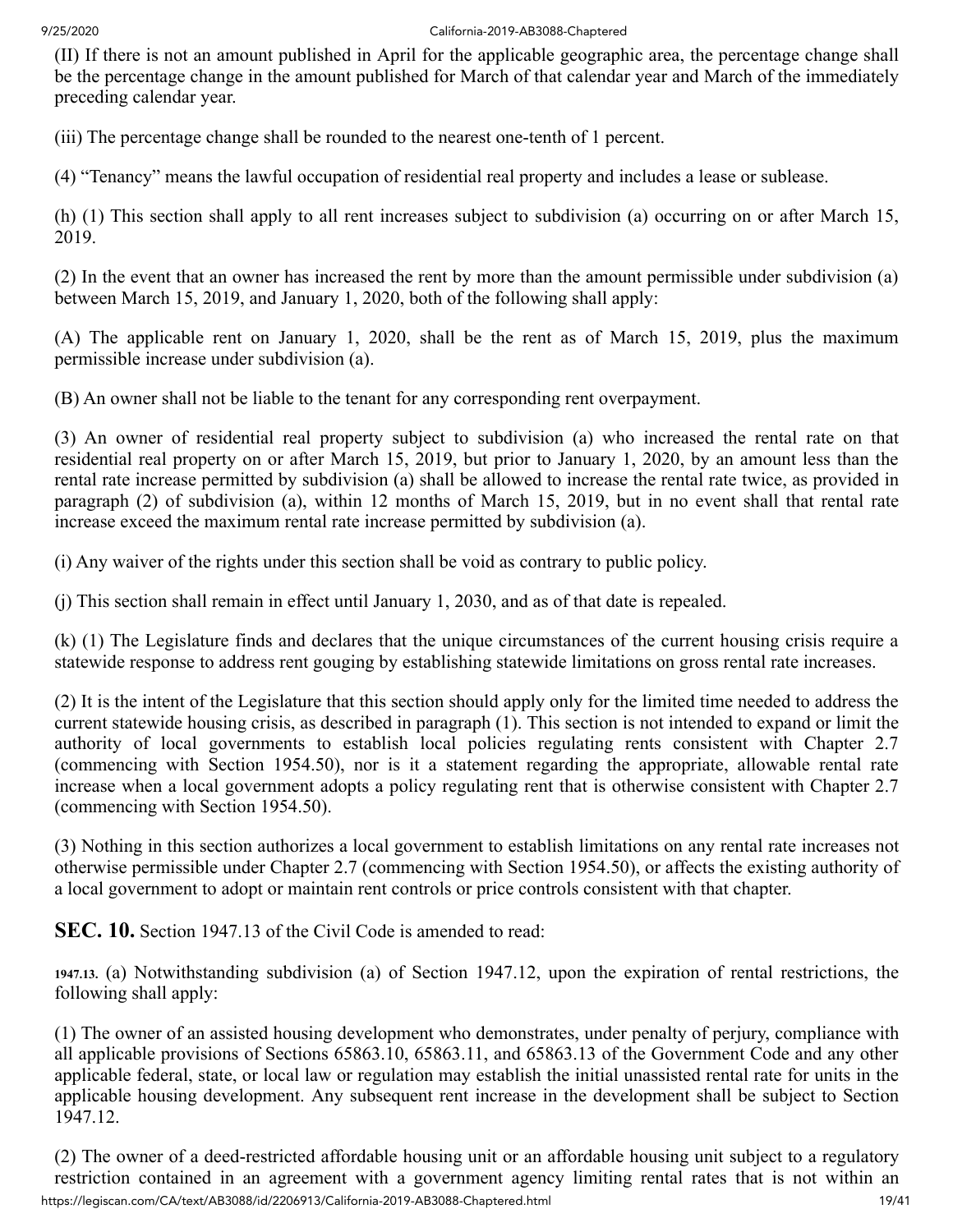assisted housing development may, subject to any applicable federal, state, or local law or regulation, establish the initial rental rate for the unit upon the expiration of the restriction. Any subsequent rent increase for the unit shall be subject to Section 1947.12.

(b) For purposes of this section:

(1) "Assisted housing development" has the same meaning as defined in paragraph (3) of subdivision (a) of Section 65863.10 of the Government Code.

(2) "Expiration of rental restrictions" has the same meaning as defined in paragraph (5) of subdivision (a) of Section 65863.10 of the Government Code.

(c) This section shall remain in effect until January 1, 2030, and as of that date is repealed.

(d) Any waiver of the rights under this section shall be void as contrary to public policy.

(e) This section shall not be construed to preempt any local law.

**SEC. 11.** Section 2924.15 of the Civil Code is amended to read:

**2924.15.** (a) Unless otherwise provided, paragraph (5) of subdivision (a) of Section 2924, and Sections 2923.5, 2923.55, 2923.6, 2923.7, 2924.9, 2924.10, 2924.11, and 2924.18 shall apply only to a first lien mortgage or deed of trust that meets either of the following criteria:

(1) (A) The first lien mortgage or deed of trust is secured by owner-occupied residential real property containing no more than four dwelling units.

(B) For purposes of this paragraph, "owner-occupied" means that the property is the principal residence of the borrower and is security for a loan made for personal, family, or household purposes.

(2) The first lien mortgage or deed of trust is secured by residential real property that is occupied by a tenant, contains no more than four dwelling units, and meets all of the conditions described in subparagraph (B).

(A) For the purposes of this paragraph:

(i) "Applicable lease" means a lease entered pursuant to an arm's length transaction before, and in effect on, March 4, 2020.

(ii) "Arm's length transaction" means a lease entered into in good faith and for valuable consideration that reflects the fair market value in the open market between informed and willing parties.

(iii) "Occupied by a tenant" means that the property is the principal residence of a tenant.

(B) To meet the conditions of this subdivision, a first lien mortgage or deed of trust shall have all of the following characteristics:

(i) The property is owned by an individual who owns no more than three residential real properties, or by one or more individuals who together own no more than three residential real properties, each of which contains no more than four dwelling units.

(ii) The property is occupied by a tenant pursuant to an applicable lease.

(iii) A tenant occupying the property is unable to pay rent due to a reduction in income resulting from the novel coronavirus.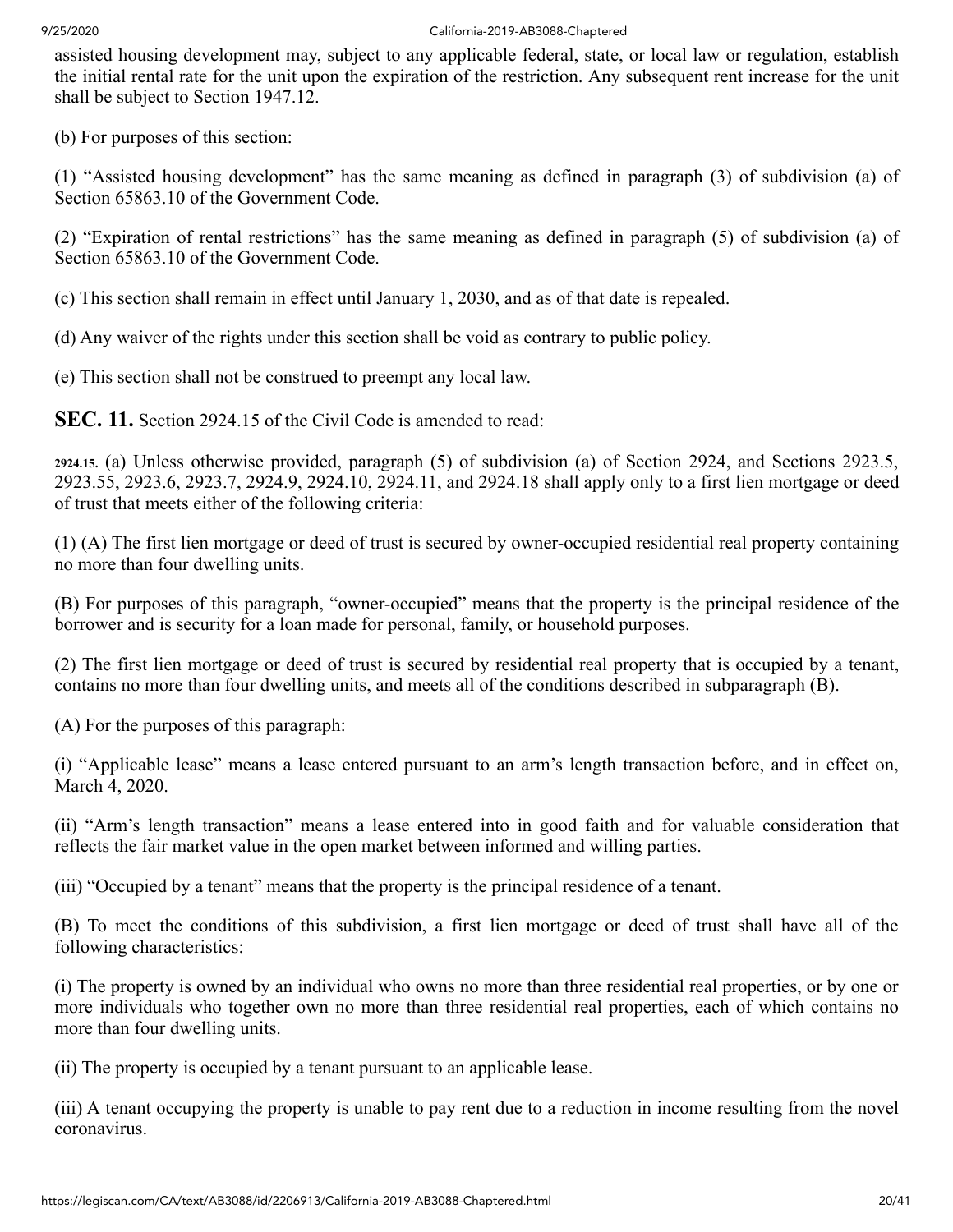(C) Relief shall be available pursuant to subdivision (a) of Section 2924 and Sections 2923.5, 2923.55, 2923.6, 2923.7, 2924.9, 2924.10, 2924.11, and 2924.18 for so long as the property remains occupied by a tenant pursuant to a lease entered in an arm's length transaction.

(b) This section shall remain in effect until January 1, 2023, and as of that date is repealed.

**SEC. 12.** Section 2924.15 is added to the Civil Code, to read:

**2924.15.** (a) Unless otherwise provided, paragraph (5) of subdivision (a) of Section 2924 and Sections 2923.5, 2923.55, 2923.6, 2923.7, 2924.9, 2924.10, 2924.11, and 2924.18 shall apply only to a first lien mortgage or deed of trust that is secured by owner-occupied residential real property containing no more than four dwelling units.

(b) As used in this section, "owner-occupied" means that the property is the principal residence of the borrower and is security for a loan made for personal, family, or household purposes.

(c) This section shall become operative on January 1, 2023.

**SEC. 13.** Title 19 (commencing with Section 3273.01) is added to Part 4 of Division 3 of the Civil Code, to read:

# **TITLE 19. COVID-19 Small Landlord and Homeowner Relief Act**

# **CHAPTER 1. Title and Definitions**

**3273.01.** This title is known, and may be cited, as the "COVID-19 Small Landlord and Homeowner Relief Act of 2020."

**3273.1.** For purposes of this title:

(a) (1) "Borrower" means any of the following:

(A) A natural person who is a mortgagor or trustor or a confirmed successor in interest, as defined in Section 1024.31 of Title 12 of the Code of Federal Regulations.

(B) An entity other than a natural person only if the secured property contains no more than four dwelling units and is currently occupied by one or more residential tenants.

(2) "Borrower" shall not include an individual who has surrendered the secured property as evidenced by either a letter confirming the surrender or delivery of the keys to the property to the mortgagee, trustee, beneficiary, or authorized agent.

(3) Unless the property securing the mortgage contains one or more deed-restricted affordable housing units or one or more affordable housing units subject to a regulatory restriction limiting rental rates that is contained in an agreement with a government agency, the following mortgagors shall not be considered a "borrower":

(A) A real estate investment trust, as defined in Section 856 of the Internal Revenue Code.

(B) A corporation.

(C) A limited liability company in which at least one member is a corporation.

(4) "Borrower" shall also mean a person who holds a power of attorney for a borrower described in paragraph (1).

(b) "Effective time period" means the time period between the operational date of this title and April 1, 2021.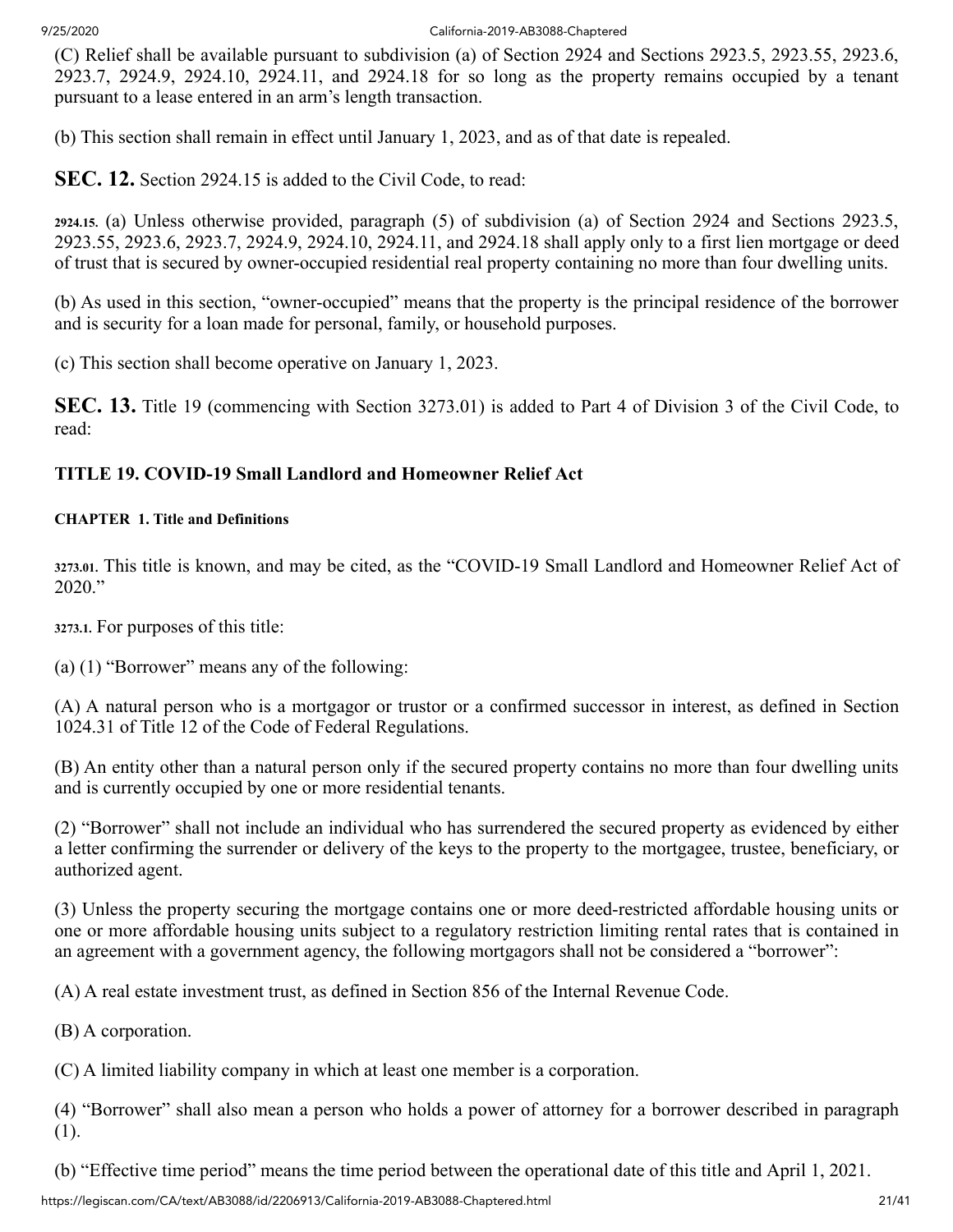(c) (1) "Mortgage servicer" or "lienholder" means a person or entity who directly services a loan or who is responsible for interacting with the borrower, managing the loan account on a daily basis, including collecting and crediting periodic loan payments, managing any escrow account, or enforcing the note and security instrument, either as the current owner of the promissory note or as the current owner's authorized agent.

(2) "Mortgage servicer" or "lienholder" also means a subservicing agent to a master servicer by contract.

(3) "Mortgage servicer" shall not include a trustee, or a trustee's authorized agent, acting under a power of sale pursuant to a deed of trust.

**3273.2.** (a) The provisions of this title apply to a mortgage or deed of trust that is secured by residential property containing no more than four dwelling units, including individual units of condominiums or cooperatives, and that was outstanding as of the enactment date of this title.

(b) The provisions of this title shall apply to a depository institution chartered under federal or state law, a person covered by the licensing requirements of Division 9 (commencing with Section 22000) or Division 20 (commencing with Section 50000) of the Financial Code, or a person licensed pursuant to Part 1 (commencing with Section 10000) of Division 4 of the Business and Professions Code.

# **CHAPTER 2. Mortgages**

**3273.10.** (a) If a mortgage servicer denies a forbearance request made during the effective time period, the mortgage servicer shall provide written notice to the borrower that sets forth the specific reason or reasons that forbearance was not provided, if both of the following conditions are met:

(1) The borrower was current on payment as of February 1, 2020.

(2) The borrower is experiencing a financial hardship that prevents the borrower from making timely payments on the mortgage obligation due, directly or indirectly, to the COVID-19 emergency.

(b) If the written notice in subdivision (a) cites any defect in the borrower's request, including an incomplete application or missing information, that is curable, the mortgage servicer shall do all of the following:

(1) Specifically identify any curable defect in the written notice.

(2) Provide 21 days from the mailing date of the written notice for the borrower to cure any identified defect.

(3) Accept receipt of the borrower's revised request for forbearance before the aforementioned 21-day period lapses.

(4) Respond to the borrower's revised request within five business days of receipt of the revised request.

(c) If a mortgage servicer denies a forbearance request, the declaration required by subdivision (b) of Section 2923.5 shall include the written notice together with a statement as to whether forbearance was or was not subsequently provided.

(d) A mortgage servicer, mortgagee, or beneficiary of the deed of trust, or an authorized agent thereof, who, with respect to a borrower of a federally backed mortgage, complies with the relevant provisions regarding forbearance in Section 4022 of the federal Coronavirus Aid, Relief, and Economic Security Act (the CARES Act) (Public Law 116-136), including any amendments or revisions to those provisions, shall be deemed to be in compliance with this section. A mortgage servicer of a nonfederally backed mortgage that provides forbearance that is consistent with the requirements of the CARES Act for federally backed mortgages shall be deemed to be in compliance with this section.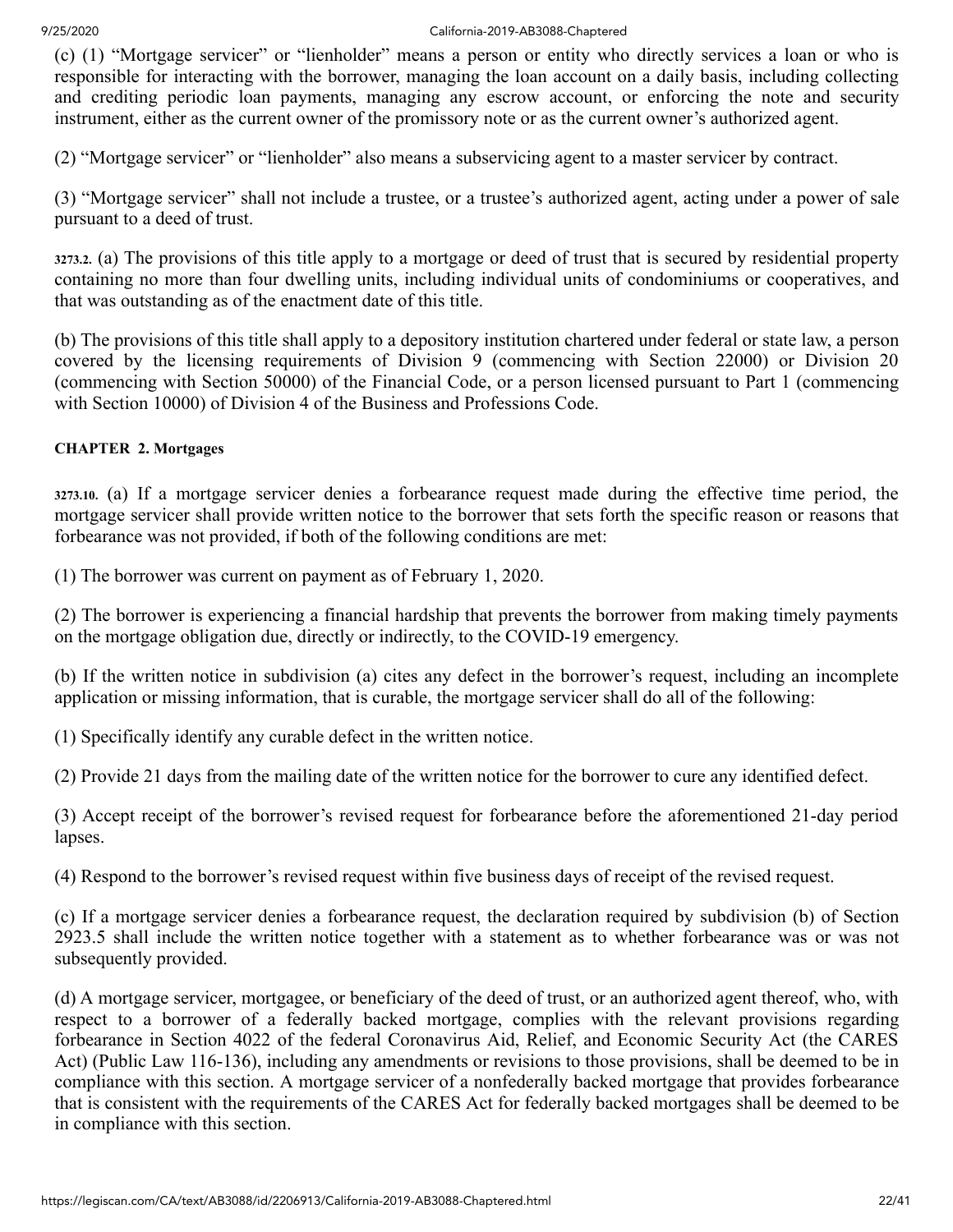**3273.11.** (a) A mortgage servicer shall comply with applicable federal guidance regarding borrower options following a COVID-19 related forbearance.

(b) Any mortgage servicer, mortgagee, or beneficiary of the deed of trust, or authorized agent thereof, who, with respect to a borrower of a federally backed loan, complies with the guidance to mortgagees regarding borrower options following a COVID-19-related forbearance provided by the Federal National Mortgage Association (Fannie Mae), the Federal Home Loan Mortgage Corporation (Freddie Mac), the Federal Housing Administration of the United States Department of Housing and Urban Development, the United States Department of Veterans Affairs, or the Rural Development division of the United States Department of Agriculture, including any amendments, updates, or revisions to that guidance, shall be deemed to be in compliance with this section.

(c) With respect to a nonfederally backed loan, any mortgage servicer, mortgagee, or beneficiary of the deed of trust, or authorized agent thereof, who, regarding borrower options following a COVID-19 related forbearance, reviews a customer for a solution that is consistent with the guidance to servicers, mortgagees, or beneficiaries provided by Fannie Mae, Freddie Mac, the Federal Housing Administration of the Department of Housing and Urban Development, the Department of Veterans Affairs, or the Rural Development division of the Department of Agriculture, including any amendments, updates or revisions to such guidance, shall be deemed to be in compliance with this section.

**3273.12.** It is the intent of the Legislature that a mortgage servicer offer a borrower a postforbearance loss mitigation option that is consistent with the mortgage servicer's contractual or other authority.

**3273.14.** A mortgage servicer shall communicate about forbearance and postforbearance options described in this article in the borrower's preferred language when the mortgage servicer regularly communicates with any borrower in that language.

**3273.15.** (a) A borrower who is harmed by a material violation of this title may bring an action to obtain injunctive relief, damages, restitution, and any other remedy to redress the violation.

(b) A court may award a prevailing borrower reasonable attorney's fees and costs in any action based on any violation of this title in which injunctive relief against a sale, including a temporary restraining order, is granted. A court may award a prevailing borrower reasonable attorney's fees and costs in an action for a violation of this article in which relief is granted but injunctive relief against a sale is not granted.

(c) The rights, remedies, and procedures provided to borrowers by this section are in addition to and independent of any other rights, remedies, or procedures under any other law. This section shall not be construed to alter, limit, or negate any other rights, remedies, or procedures provided to borrowers by law.

**3273.16.** Any waiver by a borrower of the provisions of this article is contrary to public policy and shall be void.

**SEC. 14.** Section 116.223 is added to the Code of Civil Procedure, to read:

**116.223.** (a) The Legislature hereby finds and declares as follows:

(1) There is anticipated to be an unprecedented number of claims arising out of nonpayment of residential rent that occurred between March 1, 2020, and January 31, 2021, related to the COVID-19 pandemic.

(2) These disputes are of special importance to the parties and of significant social and economic consequence collectively as the people of the State of California grapple with the health, economic, and social impacts of the COVID-19 pandemic.

(3) It is essential that the parties have access to a judicial forum to resolve these disputes expeditiously, inexpensively, and fairly.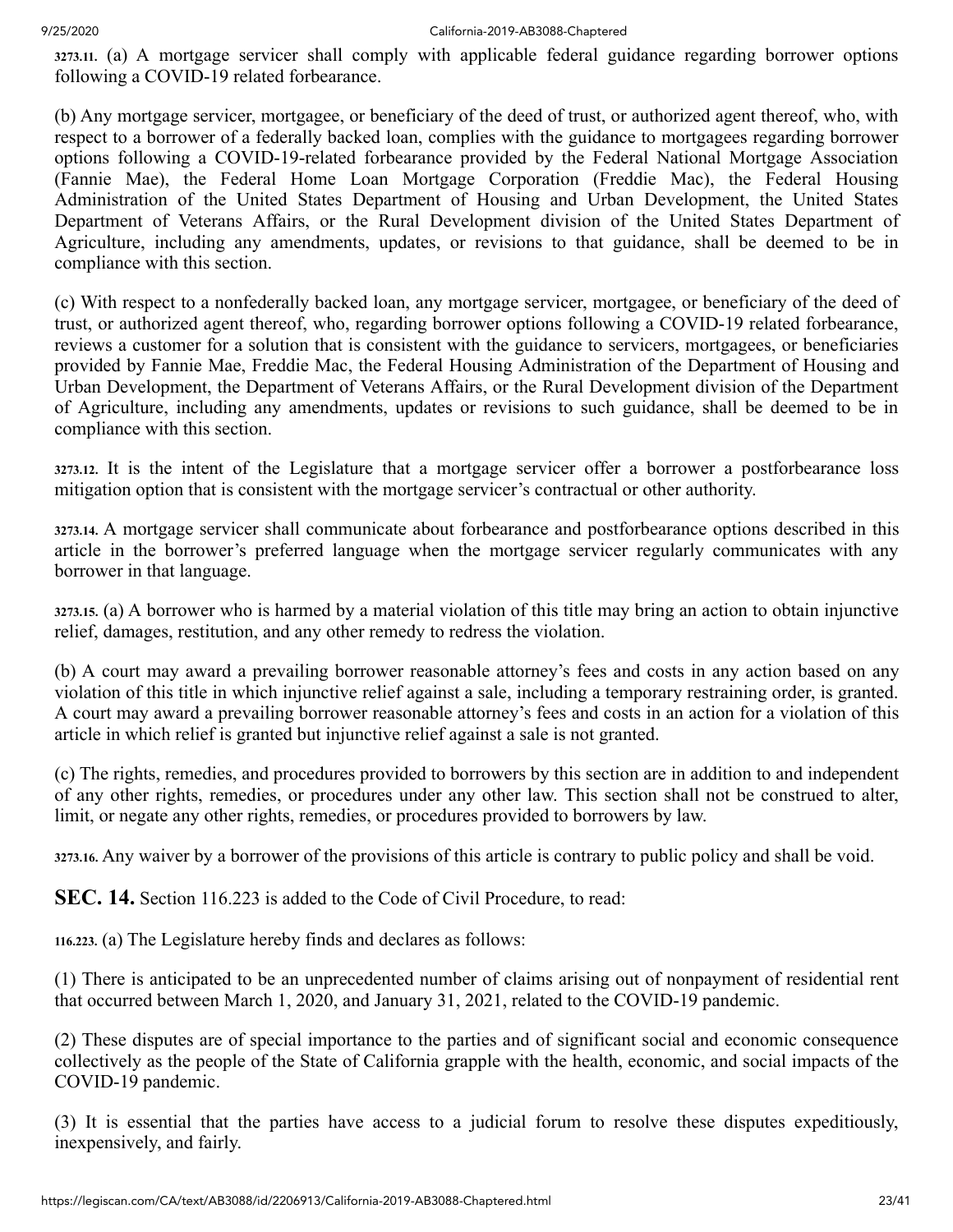(4) It is the intent of the Legislature that landlords of residential real property and their tenants have the option to litigate disputes regarding rent which is unpaid for the time period between March 1, 2020, and January 31, 2021, in the small claims court. It is the intent of the Legislature that the jurisdictional limits of the small claims court not apply to these disputes over COVID-19 rental debt.

(b) (1) Notwithstanding paragraph (1) of subdivision (a) Section 116.220, Section 116.221, or any other law, the small claims court has jurisdiction in any action for recovery of COVID-19 rental debt, as defined in Section 1179.02, and any defenses thereto, regardless of the amount demanded.

(2) In an action described in paragraph (1), the court shall reduce the damages awarded for any amount of COVID-19 rental debt sought by payments made to the landlord to satisfy the COVID-19 rental debt, including payments by the tenant, rental assistance programs, or another third party pursuant to paragraph (3) of subdivision (a) of Section 1947.3 of the Civil Code.

(3) An action to recover COVID-19 rental debt, as defined in Section 1179.02, brought pursuant to this subdivision shall not be commenced before March 1, 2021.

(c) Any claim for recovery of COVID-19 rental debt, as defined in Section 1179.02, shall not be subject to Section 116.231, notwithstanding the fact that a landlord of residential rental property may have brought two or more small claims actions in which the amount demanded exceeded two thousand five hundred dollars (\$2,500) in any calendar year.

(d) This section shall remain in effect until February 1, 2025, and as of that date is repealed.

**SEC. 15.** Section 1161 of the Code of Civil Procedure is amended to read:

**1161.** A tenant of real property, for a term less than life, or the executor or administrator of the tenant's estate heretofore qualified and now acting or hereafter to be qualified and act, is guilty of unlawful detainer:

1. When the tenant continues in possession, in person or by subtenant, of the property, or any part thereof, after the expiration of the term for which it is let to the tenant; provided the expiration is of a nondefault nature however brought about without the permission of the landlord, or the successor in estate of the landlord, if applicable; including the case where the person to be removed became the occupant of the premises as a servant, employee, agent, or licensee and the relation of master and servant, or employer and employee, or principal and agent, or licensor and licensee, has been lawfully terminated or the time fixed for occupancy by the agreement between the parties has expired; but nothing in this subdivision shall be construed as preventing the removal of the occupant in any other lawful manner; but in case of a tenancy at will, it shall first be terminated by notice, as prescribed in the Civil Code.

2. When the tenant continues in possession, in person or by subtenant, without the permission of the landlord, or the successor in estate of the landlord, if applicable, after default in the payment of rent, pursuant to the lease or agreement under which the property is held, and three days' notice, excluding Saturdays and Sundays and other judicial holidays, in writing, requiring its payment, stating the amount that is due, the name, telephone number, and address of the person to whom the rent payment shall be made, and, if payment may be made personally, the usual days and hours that person will be available to receive the payment (provided that, if the address does not allow for personal delivery, then it shall be conclusively presumed that upon the mailing of any rent or notice to the owner by the tenant to the name and address provided, the notice or rent is deemed received by the owner on the date posted, if the tenant can show proof of mailing to the name and address provided by the owner), or the number of an account in a financial institution into which the rental payment may be made, and the name and street address of the institution (provided that the institution is located within five miles of the rental property), or if an electronic funds transfer procedure has been previously established, that payment may be made pursuant to that procedure, or possession of the property, shall have been served upon the tenant and if there is a subtenant in actual occupation of the premises, also upon the subtenant.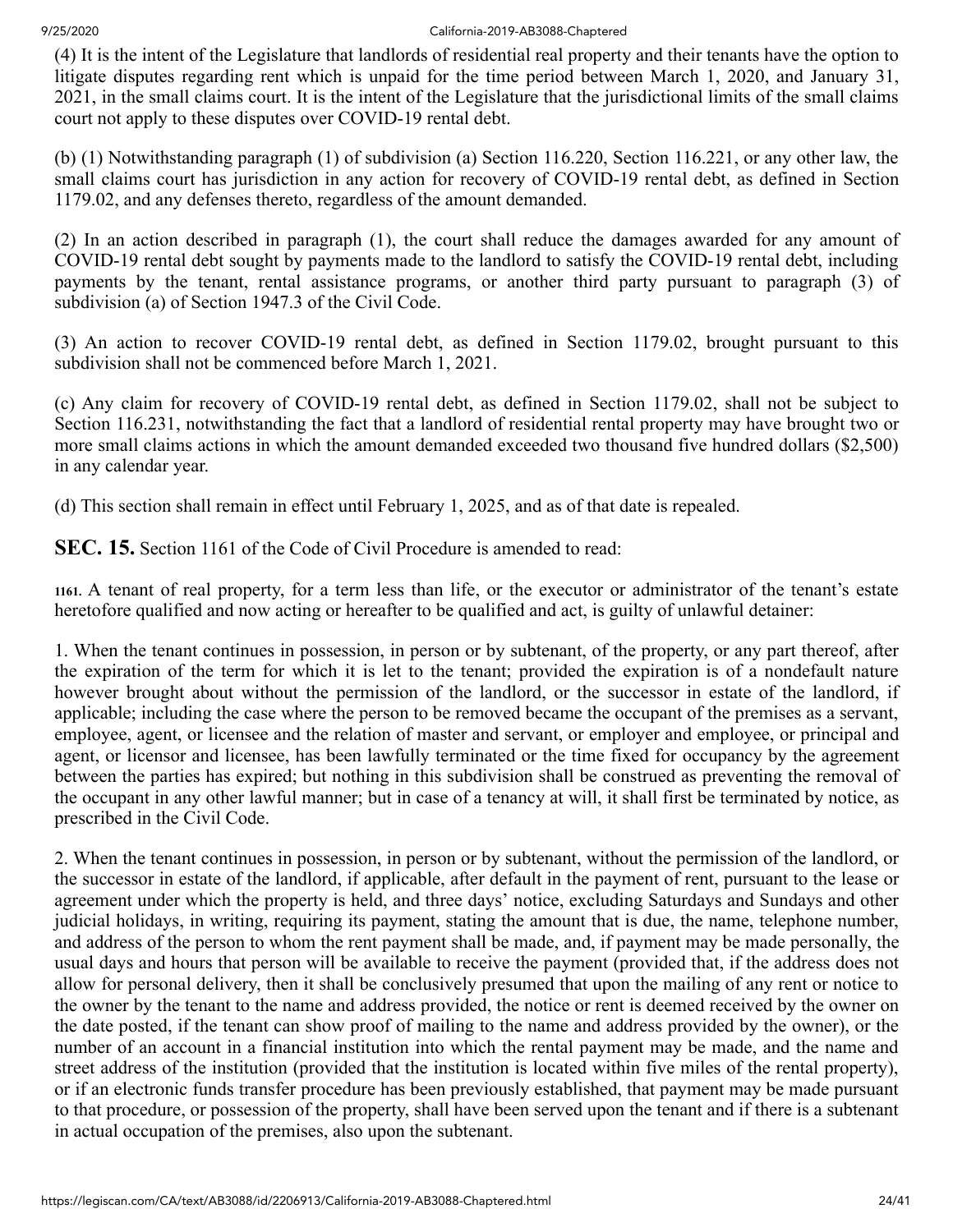The notice may be served at any time within one year after the rent becomes due. In all cases of tenancy upon agricultural lands, if the tenant has held over and retained possession for more than 60 days after the expiration of the term without any demand of possession or notice to quit by the landlord or the successor in estate of the landlord, if applicable, the tenant shall be deemed to be holding by permission of the landlord or successor in estate of the landlord, if applicable, and shall be entitled to hold under the terms of the lease for another full year, and shall not be guilty of an unlawful detainer during that year, and the holding over for that period shall be taken and construed as a consent on the part of a tenant to hold for another year.

An unlawful detainer action under this paragraph shall be subject to the COVID-19 Tenant Relief Act of 2020 (Chapter 5 (commencing with Section 1179.01)) if the default in the payment of rent is based upon the COVID-19 rental debt.

3. When the tenant continues in possession, in person or by subtenant, after a neglect or failure to perform other conditions or covenants of the lease or agreement under which the property is held, including any covenant not to assign or sublet, than the one for the payment of rent, and three days' notice, excluding Saturdays and Sundays and other judicial holidays, in writing, requiring the performance of those conditions or covenants, or the possession of the property, shall have been served upon the tenant, and if there is a subtenant in actual occupation of the premises, also, upon the subtenant. Within three days, excluding Saturdays and Sundays and other judicial holidays, after the service of the notice, the tenant, or any subtenant in actual occupation of the premises, or any mortgagee of the term, or other person interested in its continuance, may perform the conditions or covenants of the lease or pay the stipulated rent, as the case may be, and thereby save the lease from forfeiture; provided, if the conditions and covenants of the lease, violated by the lessee, cannot afterward be performed, then no notice, as last prescribed herein, need be given to the lessee or the subtenant, demanding the performance of the violated conditions or covenants of the lease.

A tenant may take proceedings, similar to those prescribed in this chapter, to obtain possession of the premises let to a subtenant or held by a servant, employee, agent, or licensee, in case of that person's unlawful detention of the premises underlet to or held by that person.

An unlawful detainer action under this paragraph shall be subject to the COVID-19 Tenant Relief Act of 2020 (Chapter 5 (commencing with Section 1179.01)) if the neglect or failure to perform other conditions or covenants of the lease or agreement is based upon the COVID-19 rental debt.

4. Any tenant, subtenant, or executor or administrator of that person's estate heretofore qualified and now acting, or hereafter to be qualified and act, assigning or subletting or committing waste upon the demised premises, contrary to the conditions or covenants of the lease, or maintaining, committing, or permitting the maintenance or commission of a nuisance upon the demised premises or using the premises for an unlawful purpose, thereby terminates the lease, and the landlord, or the landlord's successor in estate, shall upon service of three days' notice to quit upon the person or persons in possession, be entitled to restitution of possession of the demised premises under this chapter. For purposes of this subdivision, a person who commits or maintains a public nuisance as described in Section 3482.8 of the Civil Code, or who commits an offense described in subdivision (c) of Section 3485 of the Civil Code, or subdivision (c) of Section 3486 of the Civil Code, or uses the premises to further the purpose of that offense shall be deemed to have committed a nuisance upon the premises.

5. When the tenant gives written notice as provided in Section 1946 of the Civil Code of the tenant's intention to terminate the hiring of the real property, or makes a written offer to surrender which is accepted in writing by the landlord, but fails to deliver possession at the time specified in that written notice, without the permission of the landlord, or the successor in estate of the landlord, if applicable.

6. As used in this section:

"COVID-19 rental debt" has the same meaning as defined in Section 1179.02.

"Tenant" includes any person who hires real property except those persons whose occupancy is described in subdivision (b) of Section 1940 of the Civil Code.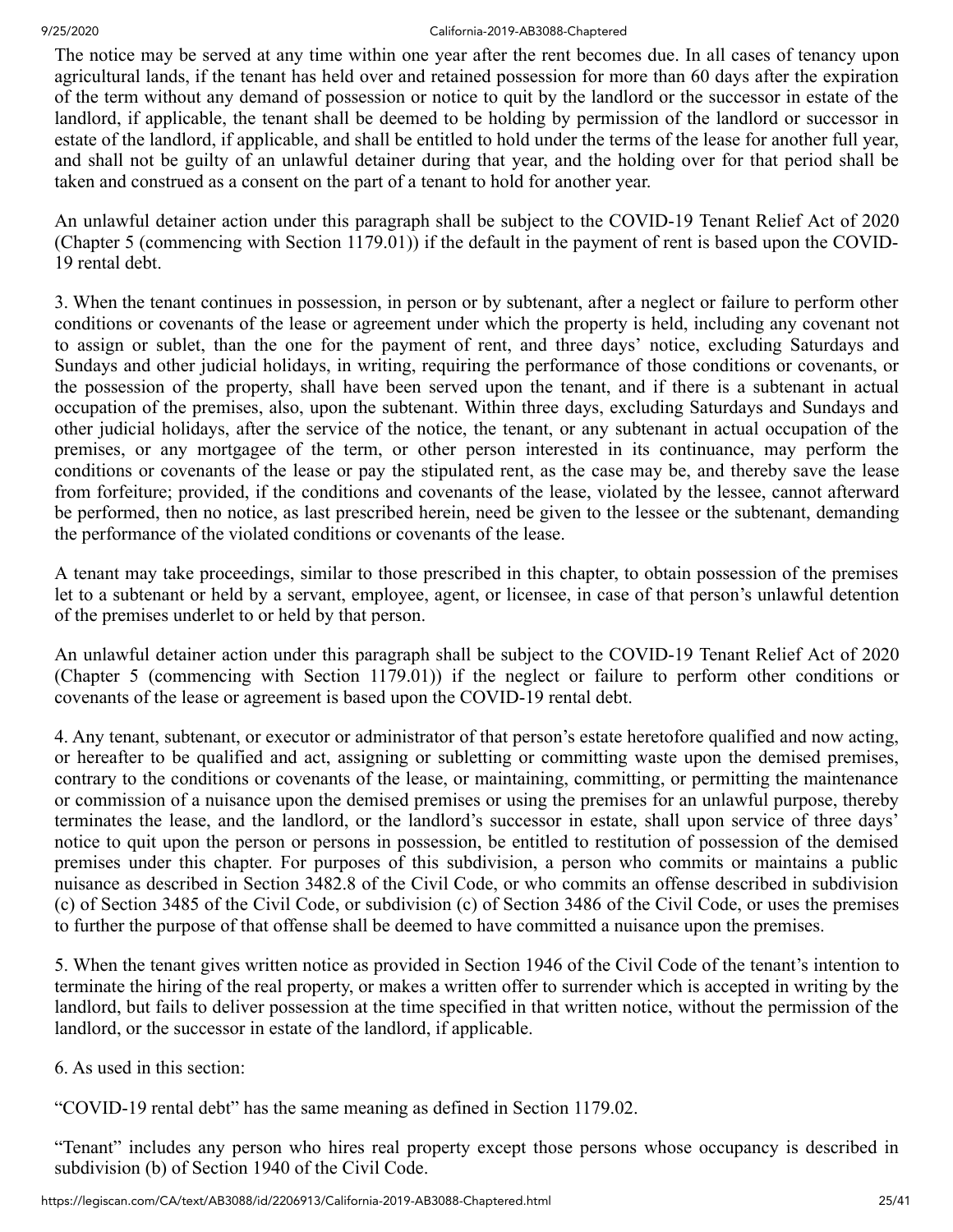7. This section shall remain in effect until February 1, 2025, and as of that date is repealed.

**SEC. 16.** Section 1161 is added to the Code of Civil Procedure, to read:

**1161.** A tenant of real property, for a term less than life, or the executor or administrator of the tenant's estate heretofore qualified and now acting or hereafter to be qualified and act, is guilty of unlawful detainer:

1. When the tenant continues in possession, in person or by subtenant, of the property, or any part thereof, after the expiration of the term for which it is let to the tenant; provided the expiration is of a nondefault nature however brought about without the permission of the landlord, or the successor in estate of the landlord, if applicable; including the case where the person to be removed became the occupant of the premises as a servant, employee, agent, or licensee and the relation of master and servant, or employer and employee, or principal and agent, or licensor and licensee, has been lawfully terminated or the time fixed for occupancy by the agreement between the parties has expired; but nothing in this subdivision shall be construed as preventing the removal of the occupant in any other lawful manner; but in case of a tenancy at will, it shall first be terminated by notice, as prescribed in the Civil Code.

2. When the tenant continues in possession, in person or by subtenant, without the permission of the landlord, or the successor in estate of the landlord, if applicable, after default in the payment of rent, pursuant to the lease or agreement under which the property is held, and three days' notice, excluding Saturdays and Sundays and other judicial holidays, in writing, requiring its payment, stating the amount that is due, the name, telephone number, and address of the person to whom the rent payment shall be made, and, if payment may be made personally, the usual days and hours that person will be available to receive the payment (provided that, if the address does not allow for personal delivery, then it shall be conclusively presumed that upon the mailing of any rent or notice to the owner by the tenant to the name and address provided, the notice or rent is deemed received by the owner on the date posted, if the tenant can show proof of mailing to the name and address provided by the owner), or the number of an account in a financial institution into which the rental payment may be made, and the name and street address of the institution (provided that the institution is located within five miles of the rental property), or if an electronic funds transfer procedure has been previously established, that payment may be made pursuant to that procedure, or possession of the property, shall have been served upon the tenant and if there is a subtenant in actual occupation of the premises, also upon the subtenant.

The notice may be served at any time within one year after the rent becomes due. In all cases of tenancy upon agricultural lands, if the tenant has held over and retained possession for more than 60 days after the expiration of the term without any demand of possession or notice to quit by the landlord or the successor in estate of the landlord, if applicable, the tenant shall be deemed to be holding by permission of the landlord or successor in estate of the landlord, if applicable, and shall be entitled to hold under the terms of the lease for another full year, and shall not be guilty of an unlawful detainer during that year, and the holding over for that period shall be taken and construed as a consent on the part of a tenant to hold for another year.

3. When the tenant continues in possession, in person or by subtenant, after a neglect or failure to perform other conditions or covenants of the lease or agreement under which the property is held, including any covenant not to assign or sublet, than the one for the payment of rent, and three days' notice, excluding Saturdays and Sundays and other judicial holidays, in writing, requiring the performance of those conditions or covenants, or the possession of the property, shall have been served upon the tenant, and if there is a subtenant in actual occupation of the premises, also, upon the subtenant. Within three days, excluding Saturdays and Sundays and other judicial holidays, after the service of the notice, the tenant, or any subtenant in actual occupation of the premises, or any mortgagee of the term, or other person interested in its continuance, may perform the conditions or covenants of the lease or pay the stipulated rent, as the case may be, and thereby save the lease from forfeiture; provided, if the conditions and covenants of the lease, violated by the lessee, cannot afterward be performed, then no notice, as last prescribed herein, need be given to the lessee or the subtenant, demanding the performance of the violated conditions or covenants of the lease.

https://legiscan.com/CA/text/AB3088/id/2206913/California-2019-AB3088-Chaptered.html 26/41 A tenant may take proceedings, similar to those prescribed in this chapter, to obtain possession of the premises let to a subtenant or held by a servant, employee, agent, or licensee, in case of that person's unlawful detention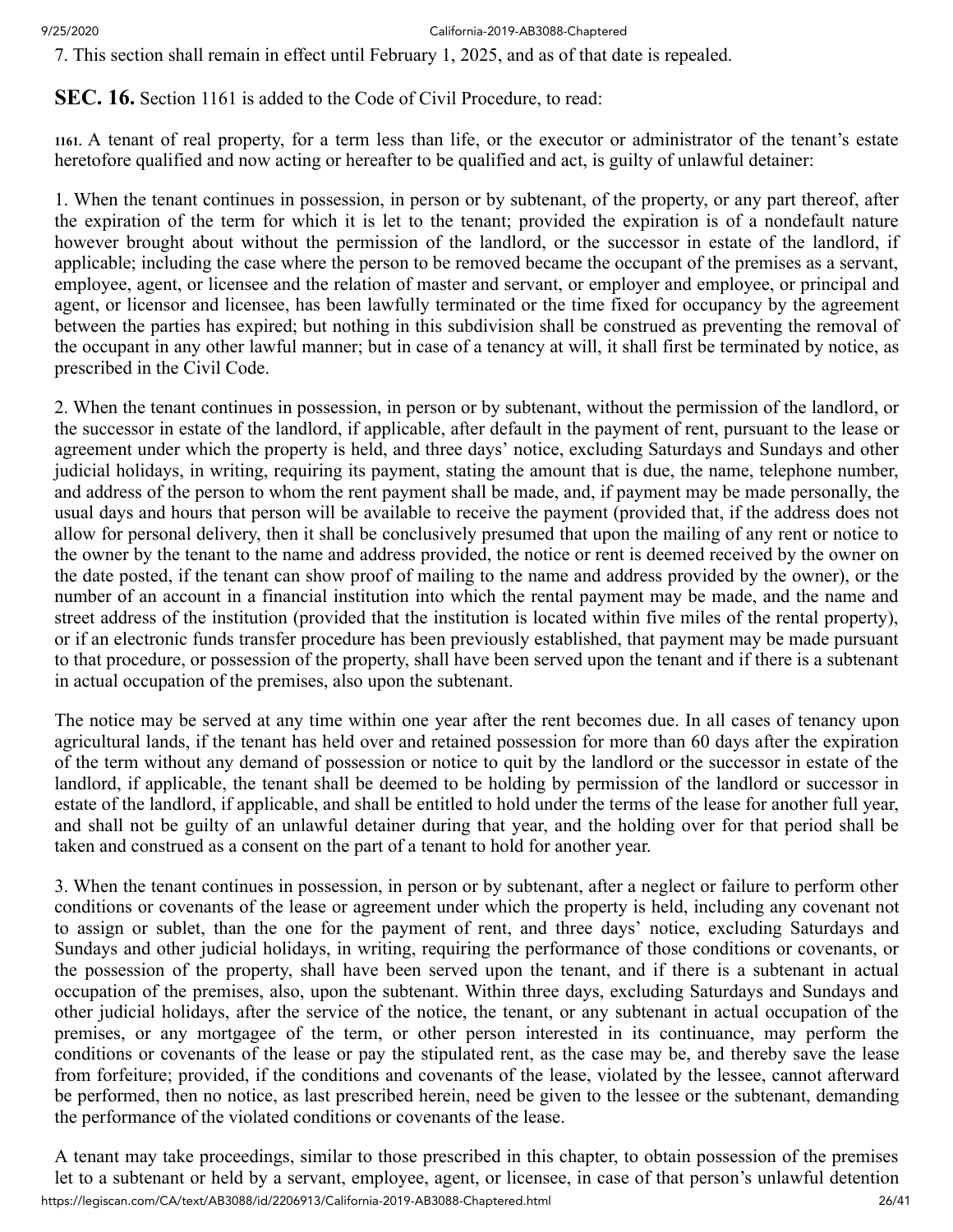of the premises underlet to or held by that person.

4. Any tenant, subtenant, or executor or administrator of that person's estate heretofore qualified and now acting, or hereafter to be qualified and act, assigning or subletting or committing waste upon the demised premises, contrary to the conditions or covenants of the lease, or maintaining, committing, or permitting the maintenance or commission of a nuisance upon the demised premises or using the premises for an unlawful purpose, thereby terminates the lease, and the landlord, or the landlord's successor in estate, shall upon service of three days' notice to quit upon the person or persons in possession, be entitled to restitution of possession of the demised premises under this chapter. For purposes of this subdivision, a person who commits or maintains a public nuisance as described in Section 3482.8 of the Civil Code, or who commits an offense described in subdivision (c) of Section 3485 of the Civil Code, or subdivision (c) of Section 3486 of the Civil Code, or uses the premises to further the purpose of that offense shall be deemed to have committed a nuisance upon the premises.

5. When the tenant gives written notice as provided in Section 1946 of the Civil Code of the tenant's intention to terminate the hiring of the real property, or makes a written offer to surrender which is accepted in writing by the landlord, but fails to deliver possession at the time specified in that written notice, without the permission of the landlord, or the successor in estate of the landlord, if applicable.

6. As used in this section, "tenant" includes any person who hires real property except those persons whose occupancy is described in subdivision (b) of Section 1940 of the Civil Code.

7. This section shall become operative on February 1, 2025.

**SEC. 17.** Section 1161.2 of the Code of Civil Procedure is amended to read:

**1161.2.** (a) (1) The clerk shall allow access to limited civil case records filed under this chapter, including the court file, index, and register of actions, only as follows:

(A) To a party to the action, including a party's attorney.

(B) To a person who provides the clerk with the names of at least one plaintiff and one defendant and the address of the premises, including the apartment or unit number, if any.

(C) To a resident of the premises who provides the clerk with the name of one of the parties or the case number and shows proof of residency.

(D) To a person by order of the court, which may be granted ex parte, on a showing of good cause.

(E) Except as provided in subparagraph (G), to any person by order of the court if judgment is entered for the plaintiff after trial more than 60 days since the filing of the complaint. The court shall issue the order upon issuing judgment for the plaintiff.

(F) Except as provided in subparagraph (G), to any other person 60 days after the complaint has been filed if the plaintiff prevails in the action within 60 days of the filing of the complaint, in which case the clerk shall allow access to any court records in the action. If a default or default judgment is set aside more than 60 days after the complaint has been filed, this section shall apply as if the complaint had been filed on the date the default or default judgment is set aside.

(G) (i) In the case of a complaint involving residential property based on Section 1161a as indicated in the caption of the complaint, as required in subdivision (c) of Section 1166, to any other person, if 60 days have elapsed since the complaint was filed with the court, and, as of that date, judgment against all defendants has been entered for the plaintiff, after a trial.

(ii) Subparagraphs (E) and (F) shall not apply if the plaintiff filed the action between March 4, 2020, and January 31, 2021, and the action is based on an alleged default in the payment of rent.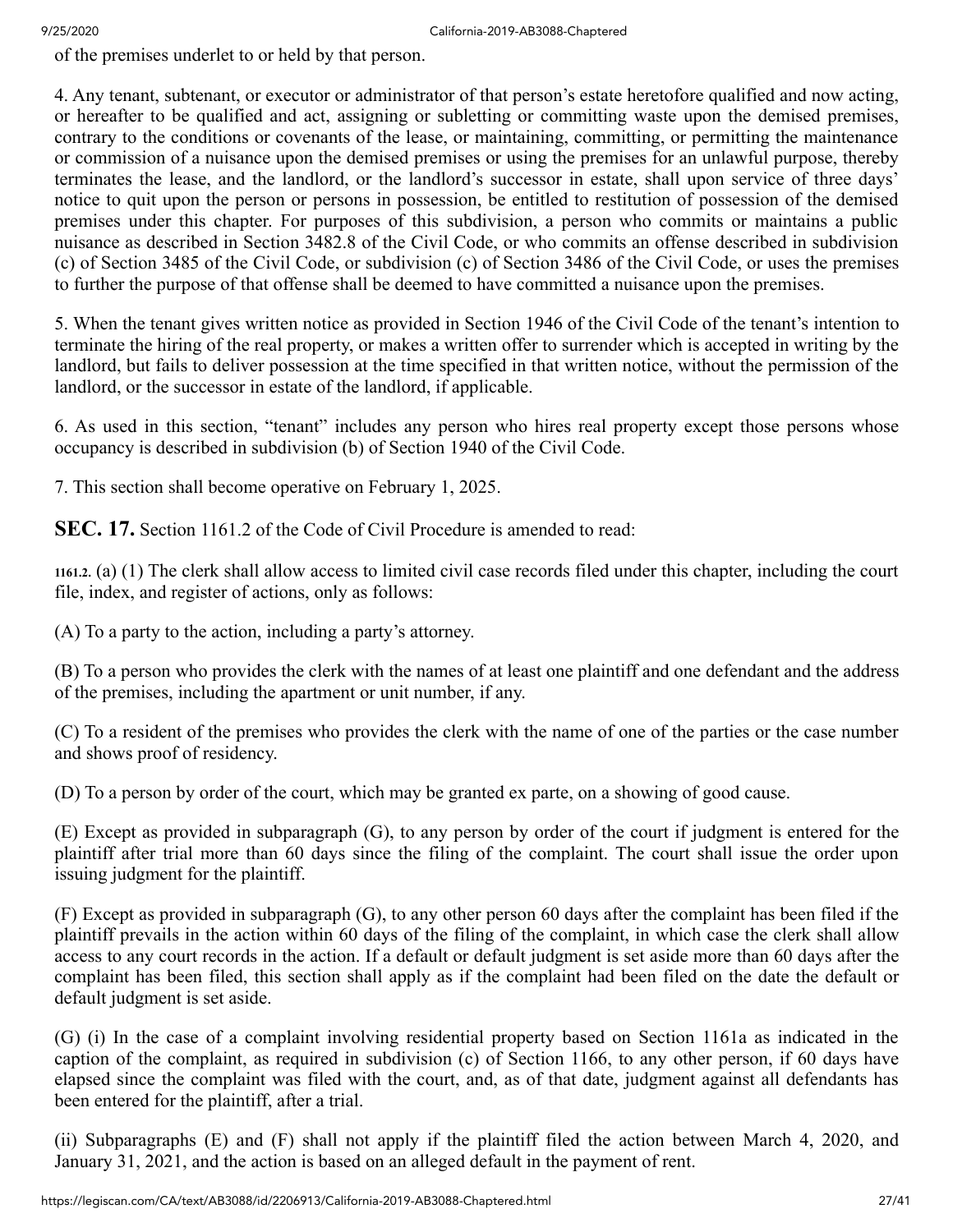(2) This section shall not be construed to prohibit the court from issuing an order that bars access to the court record in an action filed under this chapter if the parties to the action so stipulate.

(b) (1) For purposes of this section, "good cause" includes, but is not limited to, both of the following:

(A) The gathering of newsworthy facts by a person described in Section 1070 of the Evidence Code.

(B) The gathering of evidence by a party to an unlawful detainer action solely for the purpose of making a request for judicial notice pursuant to subdivision (d) of Section 452 of the Evidence Code.

(2) It is the intent of the Legislature that a simple procedure be established to request the ex parte order described in subparagraph (D) of paragraph (1) of subdivision (a).

(c) Upon the filing of a case so restricted, the court clerk shall mail notice to each defendant named in the action. The notice shall be mailed to the address provided in the complaint. The notice shall contain a statement that an unlawful detainer complaint (eviction action) has been filed naming that party as a defendant, and that access to the court file will be delayed for 60 days except to a party, an attorney for one of the parties, or any other person who (1) provides to the clerk the names of at least one plaintiff and one defendant in the action and provides to the clerk the address, including any applicable apartment, unit, or space number, of the subject premises, or (2) provides to the clerk the name of one of the parties in the action or the case number and can establish through proper identification that the person lives at the subject premises. The notice shall also contain a statement that access to the court index, register of actions, or other records is not permitted until 60 days after the complaint is filed, except pursuant to an order upon a showing of good cause for access. The notice shall contain on its face the following information:

(1) The name and telephone number of the county bar association.

(2) The name and telephone number of any entity that requests inclusion on the notice and demonstrates to the satisfaction of the court that it has been certified by the State Bar of California as a lawyer referral service and maintains a panel of attorneys qualified in the practice of landlord-tenant law pursuant to the minimum standards for a lawyer referral service established by the State Bar of California and Section 6155 of the Business and Professions Code.

(3) The following statement:

"The State Bar of California certifies lawyer referral services in California and publishes a list of certified lawyer referral services organized by county. To locate a lawyer referral service in your county, go to the State Bar's internet website at www.calbar.ca.gov or call 1-866-442-2529."

(4) The name and telephone number of an office or offices funded by the federal Legal Services Corporation or qualified legal services projects that receive funds distributed pursuant to Section 6216 of the Business and Professions Code that provide legal services to low-income persons in the county in which the action is filed. The notice shall state that these telephone numbers may be called for legal advice regarding the case. The notice shall be issued between 24 and 48 hours of the filing of the complaint, excluding weekends and holidays. One copy of the notice shall be addressed to "all occupants" and mailed separately to the subject premises. The notice shall not constitute service of the summons and complaint.

(d) Notwithstanding any other law, the court shall charge an additional fee of fifteen dollars (\$15) for filing a first appearance by the plaintiff. This fee shall be added to the uniform filing fee for actions filed under this chapter.

(e) This section does not apply to a case that seeks to terminate a mobilehome park tenancy if the statement of the character of the proceeding in the caption of the complaint clearly indicates that the complaint seeks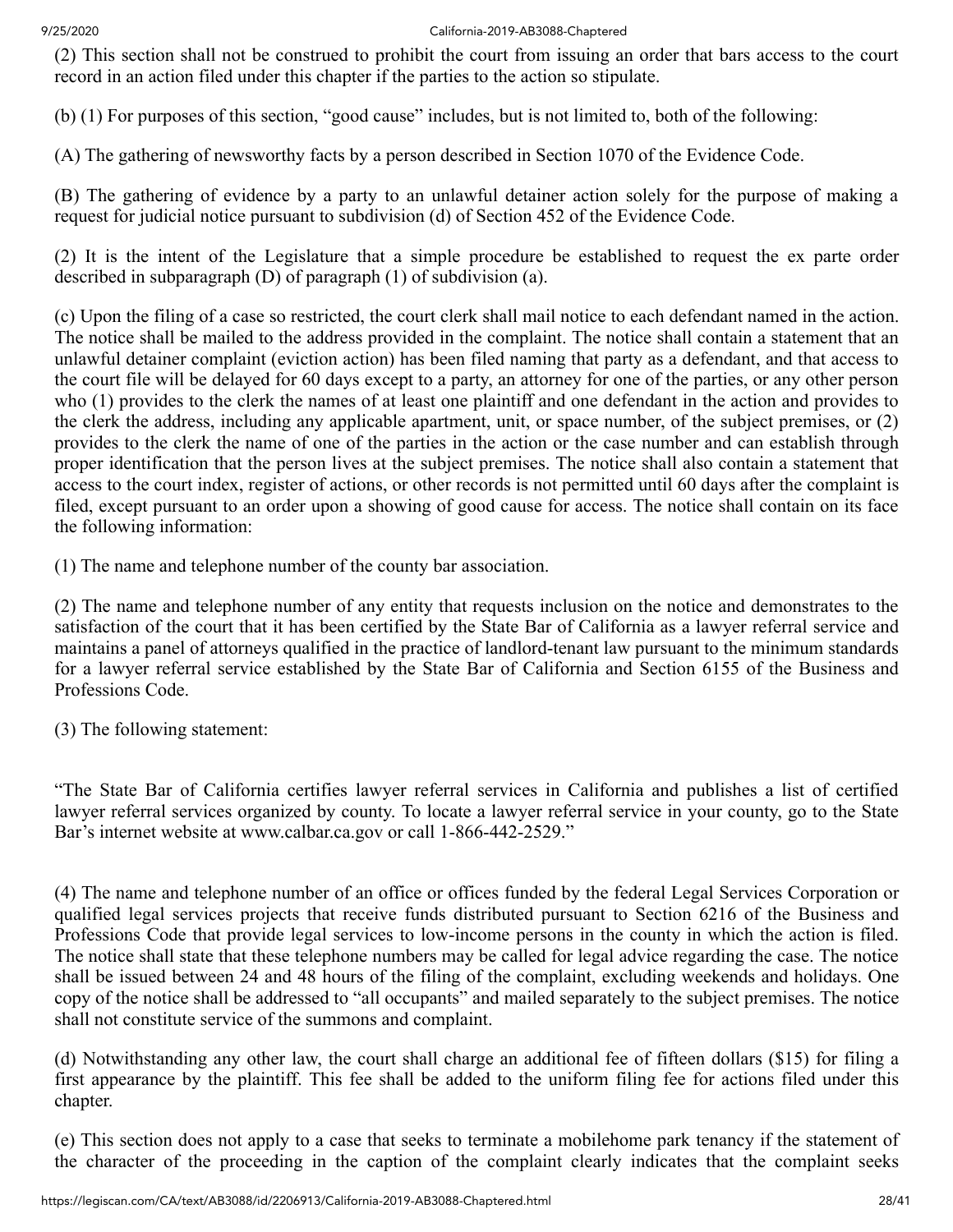termination of a mobilehome park tenancy.

(f) This section does not alter any provision of the Evidence Code.

(g) This section shall remain in effect until February 1, 2021, and as of that date is repealed.

**SEC. 18.** Section 1161.2 is added to the Code of Civil Procedure, to read:

**1161.2.** (a) (1) The clerk shall allow access to limited civil case records filed under this chapter, including the court file, index, and register of actions, only as follows:

(A) To a party to the action, including a party's attorney.

(B) To a person who provides the clerk with the names of at least one plaintiff and one defendant and the address of the premises, including the apartment or unit number, if any.

(C) To a resident of the premises who provides the clerk with the name of one of the parties or the case number and shows proof of residency.

(D) To a person by order of the court, which may be granted ex parte, on a showing of good cause.

(E) To any person by order of the court if judgment is entered for the plaintiff after trial more than 60 days since the filing of the complaint. The court shall issue the order upon issuing judgment for the plaintiff.

(F) Except as provided in subparagraph (G), to any other person 60 days after the complaint has been filed if the plaintiff prevails in the action within 60 days of the filing of the complaint, in which case the clerk shall allow access to any court records in the action. If a default or default judgment is set aside more than 60 days after the complaint has been filed, this section shall apply as if the complaint had been filed on the date the default or default judgment is set aside.

(G) In the case of a complaint involving residential property based on Section 1161a as indicated in the caption of the complaint, as required in subdivision (c) of Section 1166, to any other person, if 60 days have elapsed since the complaint was filed with the court, and, as of that date, judgment against all defendants has been entered for the plaintiff, after a trial.

(2) This section shall not be construed to prohibit the court from issuing an order that bars access to the court record in an action filed under this chapter if the parties to the action so stipulate.

(b) (1) For purposes of this section, "good cause" includes, but is not limited to, both of the following:

(A) The gathering of newsworthy facts by a person described in Section 1070 of the Evidence Code.

(B) The gathering of evidence by a party to an unlawful detainer action solely for the purpose of making a request for judicial notice pursuant to subdivision (d) of Section 452 of the Evidence Code.

(2) It is the intent of the Legislature that a simple procedure be established to request the ex parte order described in subparagraph (D) of paragraph (1) of subdivision (a).

(c) Upon the filing of a case so restricted, the court clerk shall mail notice to each defendant named in the action. The notice shall be mailed to the address provided in the complaint. The notice shall contain a statement that an unlawful detainer complaint (eviction action) has been filed naming that party as a defendant, and that access to the court file will be delayed for 60 days except to a party, an attorney for one of the parties, or any other person who (1) provides to the clerk the names of at least one plaintiff and one defendant in the action and provides to the clerk the address, including any applicable apartment, unit, or space number, of the subject premises, or (2) provides to the clerk the name of one of the parties in the action or the case number and can establish through proper identification that the person lives at the subject premises. The notice shall also contain a statement that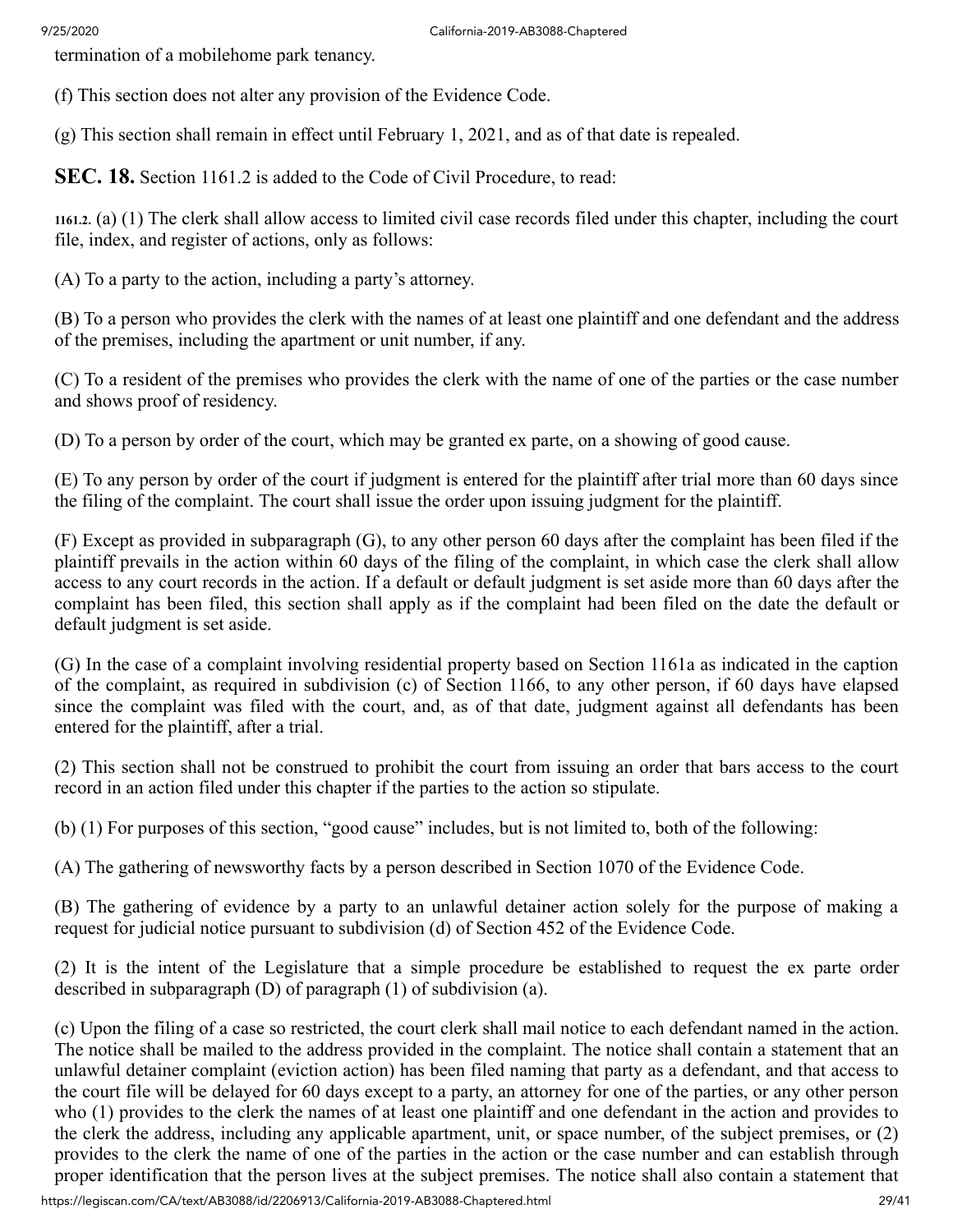access to the court index, register of actions, or other records is not permitted until 60 days after the complaint is filed, except pursuant to an order upon a showing of good cause for access. The notice shall contain on its face the following information:

(1) The name and telephone number of the county bar association.

(2) The name and telephone number of any entity that requests inclusion on the notice and demonstrates to the satisfaction of the court that it has been certified by the State Bar of California as a lawyer referral service and maintains a panel of attorneys qualified in the practice of landlord-tenant law pursuant to the minimum standards for a lawyer referral service established by the State Bar of California and Section 6155 of the Business and Professions Code.

(3) The following statement:

"The State Bar of California certifies lawyer referral services in California and publishes a list of certified lawyer referral services organized by county. To locate a lawyer referral service in your county, go to the State Bar's internet website at www.calbar.ca.gov or call 1-866-442-2529."

(4) The name and telephone number of an office or offices funded by the federal Legal Services Corporation or qualified legal services projects that receive funds distributed pursuant to Section 6216 of the Business and Professions Code that provide legal services to low-income persons in the county in which the action is filed. The notice shall state that these telephone numbers may be called for legal advice regarding the case. The notice shall be issued between 24 and 48 hours of the filing of the complaint, excluding weekends and holidays. One copy of the notice shall be addressed to "all occupants" and mailed separately to the subject premises. The notice shall not constitute service of the summons and complaint.

(d) Notwithstanding any other law, the court shall charge an additional fee of fifteen dollars (\$15) for filing a first appearance by the plaintiff. This fee shall be added to the uniform filing fee for actions filed under this chapter.

(e) This section does not apply to a case that seeks to terminate a mobilehome park tenancy if the statement of the character of the proceeding in the caption of the complaint clearly indicates that the complaint seeks termination of a mobilehome park tenancy.

(f) This section does not alter any provision of the Evidence Code.

(g) This section shall become operative on February 1, 2021.

**SEC. 19.** Section 1161.2.5 is added to the Code of Civil Procedure, to read:

**1161.2.5.** (a) (1) Except as provided in Section 1161.2, the clerk shall allow access to civil case records for actions seeking recovery of COVID-19 rental debt, as defined in Section 1179.02, including the court file, index, and register of actions, only as follows:

(A) To a party to the action, including a party's attorney.

(B) To a person who provides the clerk with the names of at least one plaintiff and one defendant.

(C) To a resident of the premises for which the COVID-19 rental debt is owed who provides the clerk with the name of one of the parties or the case number and shows proof of residency.

(D) To a person by order of the court, which may be granted ex parte, on a showing of good cause.

(2) To give the court notice that access to the records in an action is limited, any complaint or responsive pleading in a case subject to this section shall include on either the first page of the pleading or a cover page, the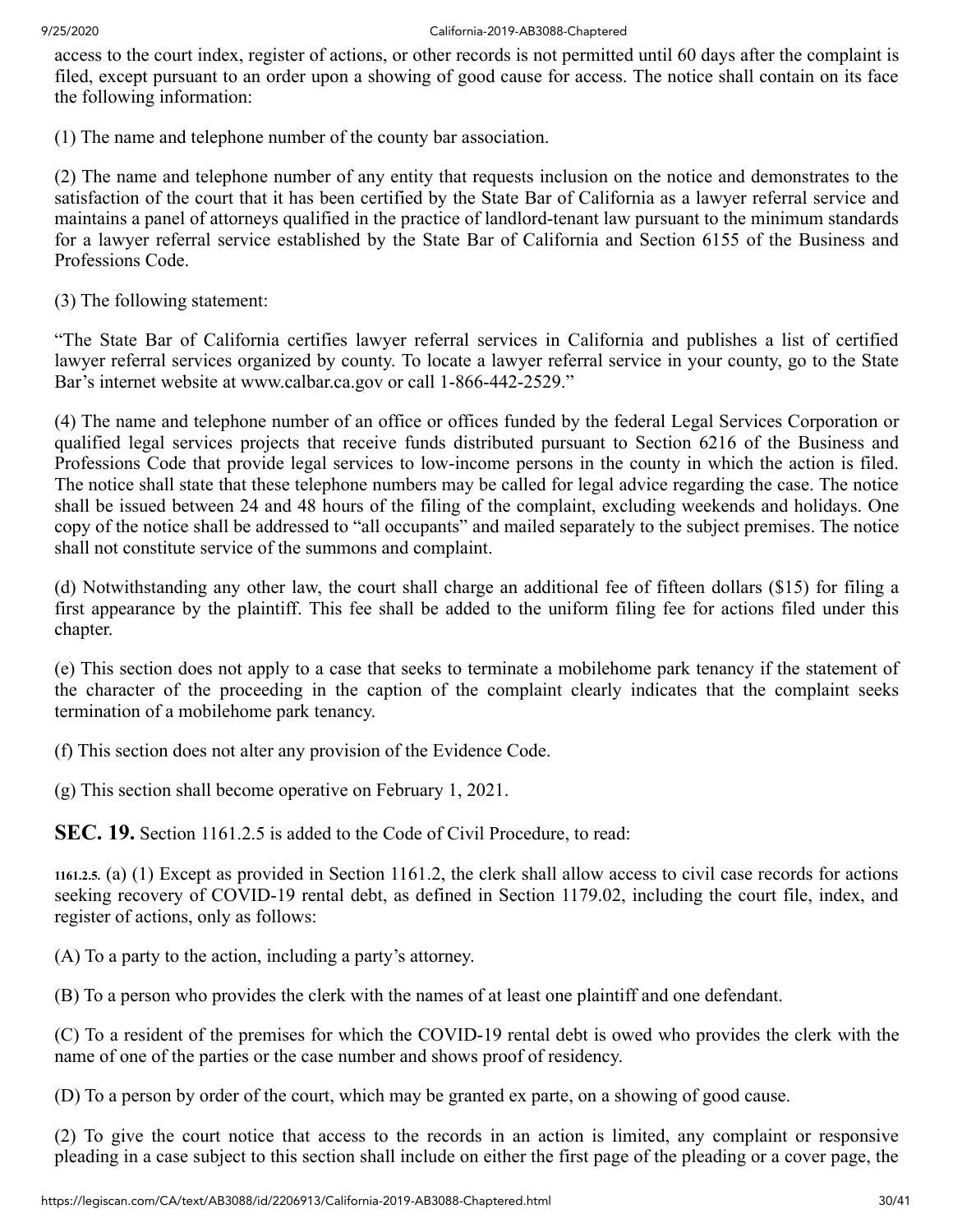phrase "ACTION FOR RECOVERY OF COVID-19 RENTAL DEBT AS DEFINED UNDER SECTION 1179.02" in bold, capital letters, in 12 point or larger font.

(b) (1) For purposes of this section, "good cause" includes, but is not limited to, both of the following:

(A) The gathering of newsworthy facts by a person described in Section 1070 of the Evidence Code.

(B) The gathering of evidence by a party to a civil action solely for the purpose of making a request for judicial notice pursuant to subdivision (d) of Section 452 of the Evidence Code.

(2) It is the intent of the Legislature that a simple procedure be established to request the ex parte order described in subparagraph (D) of paragraph (1) of subdivision (a).

(c) This section does not alter any provision of the Evidence Code.

(d) This section shall remain in effect until February 1, 2021, and as of that date is repealed.

**SEC. 20.** Chapter 5 (commencing with Section 1179.01) is added to Title 3 of Part 3 of the Code of Civil Procedure, to read:

# **CHAPTER 5. COVID-19 Tenant Relief Act of 2020**

**1179.01.** This chapter is known, and may be cited, as the COVID-19 Tenant Relief Act of 2020.

**1179.01.5.** (a) It is the intent of the Legislature that the Judicial Council and the courts have adequate time to prepare to implement the new procedures resulting from this chapter, including educating and training judicial officers and staff.

(b) Notwithstanding any other law, before October 5, 2020, a court shall not do any of the following:

(1) Issue a summons on a complaint for unlawful detainer in any action that seeks possession of residential real property and that is based, in whole or in part, on nonpayment of rent or other charges.

(2) Enter a default or a default judgment for restitution in an unlawful detainer action that seeks possession of residential real property and that is based, in whole or in part, on nonpayment of rent or other charges.

(c) (1) A plaintiff in an unlawful detainer action shall file a cover sheet in the form specified in paragraph (2) that indicates both of the following:

(A) Whether the action seeks possession of residential real property.

(B) If the action seeks possession of residential real property, whether the action is based, in whole or part, on an alleged default in payment of rent or other charges.

(2) The cover sheet specified in paragraph (1) shall be in the following form:

# "UNLAWFUL DETAINER SUPPLEMENTAL COVER SHEET

1. This action seeks possession of real property that is:

- a. [ ] Residential
- b. [ ] Commercial

2. (Complete only if paragraph 1(a) is checked) This action is based, in whole or in part, on an alleged default in payment of rent or other charges.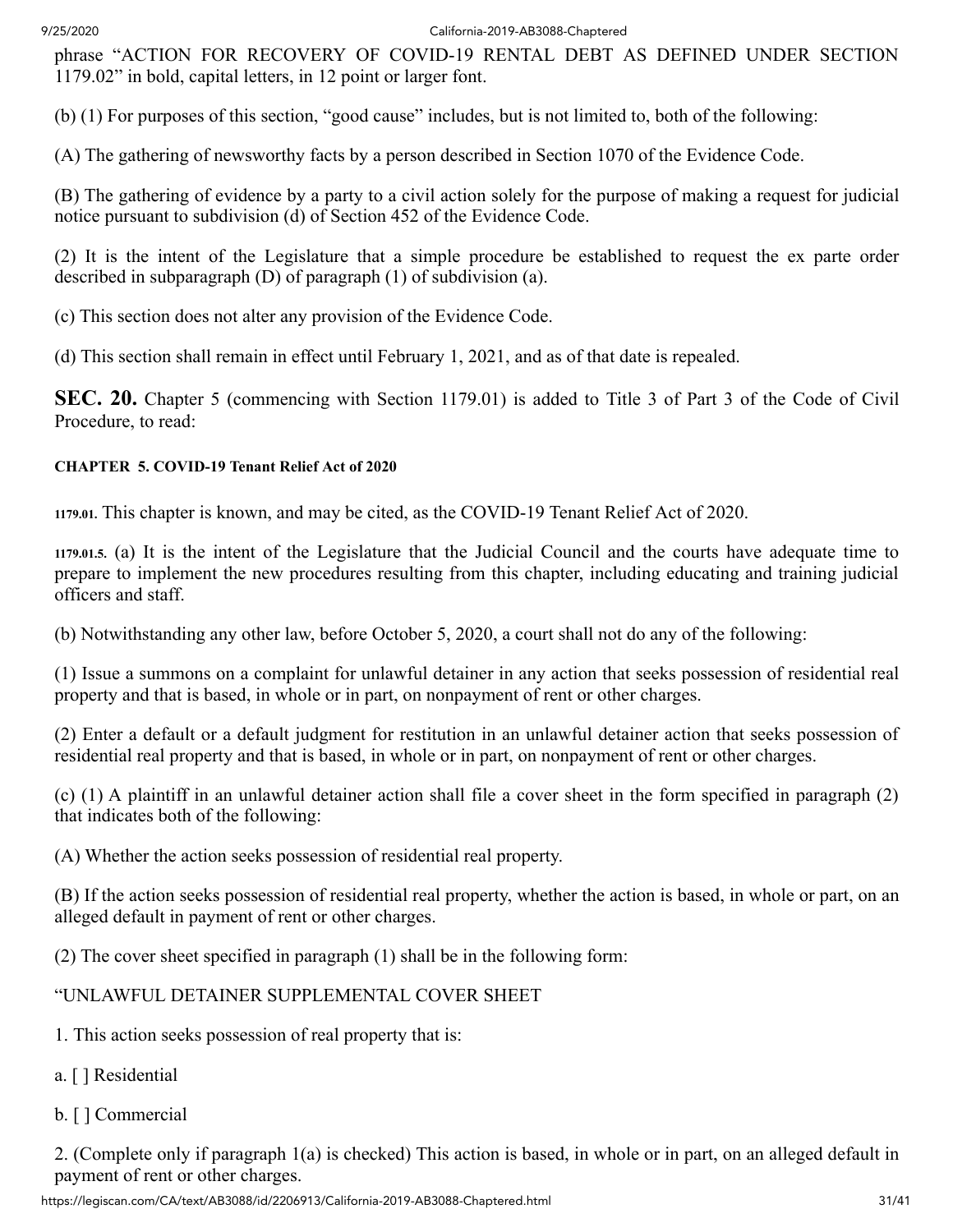a. [ ] Yes

b. [ ] No

Date:

Type Or Print Name Signature Of Party Or Attorney For Party"

\_\_\_\_\_\_\_\_\_\_\_\_\_\_\_\_\_\_\_\_\_\_\_\_\_\_\_\_\_ \_\_\_\_\_\_\_\_\_\_\_\_\_\_\_\_\_\_\_\_\_\_\_\_\_\_\_\_\_\_\_

(3) The cover sheet required by this subdivision shall be in addition to any civil case cover sheet or other form required by law, the California Rules of Court, or a local court rule.

(4) The Judicial Council may develop a form for mandatory use that includes the information in paragraph (2).

(d) This section does not prevent a court from issuing a summons or entering default in an unlawful detainer action that seeks possession of residential real property and that is not based, in whole or in part, on nonpayment of rent or other charges.

**1179.02.** For purposes of this chapter:

(a) "Covered time period" means the time period between March 1, 2020, and January 31, 2021.

(b) "COVID-19-related financial distress" means any of the following:

(1) Loss of income caused by the COVID-19 pandemic.

(2) Increased out-of-pocket expenses directly related to performing essential work during the COVID-19 pandemic.

(3) Increased expenses directly related to the health impact of the COVID-19 pandemic.

(4) Childcare responsibilities or responsibilities to care for an elderly, disabled, or sick family member directly related to the COVID-19 pandemic that limit a tenant's ability to earn income.

(5) Increased costs for childcare or attending to an elderly, disabled, or sick family member directly related to the COVID-19 pandemic.

(6) Other circumstances related to the COVID-19 pandemic that have reduced a tenant's income or increased a tenant's expenses.

(c) "COVID-19 rental debt" means unpaid rent or any other unpaid financial obligation of a tenant under the tenancy that came due during the covered time period.

(d) "Declaration of COVID-19-related financial distress" means the following written statement:

I am currently unable to pay my rent or other financial obligations under the lease in full because of one or more of the following:

1. Loss of income caused by the COVID-19 pandemic.

2. Increased out-of-pocket expenses directly related to performing essential work during the COVID-19 pandemic.

3. Increased expenses directly related to health impacts of the COVID-19 pandemic.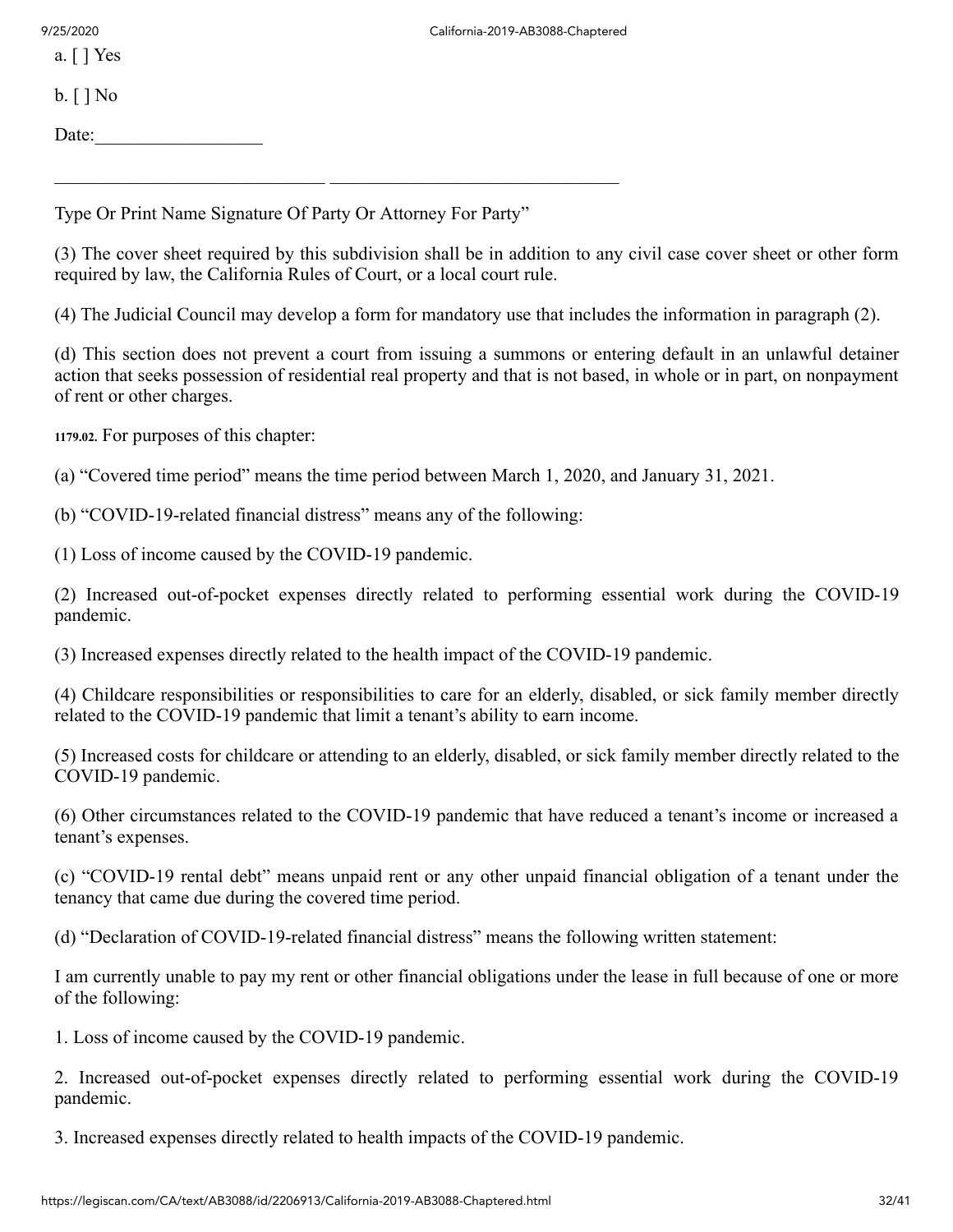4. Childcare responsibilities or responsibilities to care for an elderly, disabled, or sick family member directly related to the COVID-19 pandemic that limit my ability to earn income.

5. Increased costs for childcare or attending to an elderly, disabled, or sick family member directly related to the COVID-19 pandemic.

6. Other circumstances related to the COVID-19 pandemic that have reduced my income or increased my expenses.

Any public assistance, including unemployment insurance, pandemic unemployment assistance, state disability insurance (SDI), or paid family leave, that I have received since the start of the COVID-19 pandemic does not fully make up for my loss of income and/or increased expenses.

Signed under penalty of perjury:

Dated:

(e) "Landlord" includes all of the following or the agent of any of the following:

(1) An owner of residential real property.

- (2) An owner of a residential rental unit.
- (3) An owner of a mobilehome park.
- (4) An owner of a mobilehome park space or lot.
- (f) "Protected time period" means the time period between March 1, 2020, and August 31, 2020.
- (g) "Rental payment" means rent or any other financial obligation of a tenant under the tenancy.

(h) "Tenant" means any natural person who hires real property except any of the following:

(1) Tenants of commercial property, as defined in subdivision (c) of Section 1162 of the Civil Code.

- (2) Those persons whose occupancy is described in subdivision (b) of Section 1940 of the Civil Code.
- (i) "Transition time period" means the time period between September 1, 2020, and January 31, 2021.

**1179.02.5.** (a) For purposes of this section:

(1) (A) "High-income tenant" means a tenant with an annual household income of 130 percent of the median income, as published by the Department of Housing and Community Development in the Official State Income Limits for 2020, for the county in which the residential rental property is located.

(B) For purposes of this paragraph, all lawful occupants of the residential rental unit, including minor children, shall be considered in determining household size.

(C) "High-income tenant" shall not include a tenant with a household income of less than one hundred thousand dollars (\$100,000).

(2) "Proof of income" means any of the following:

(A) A tax return.

(B) A W-2.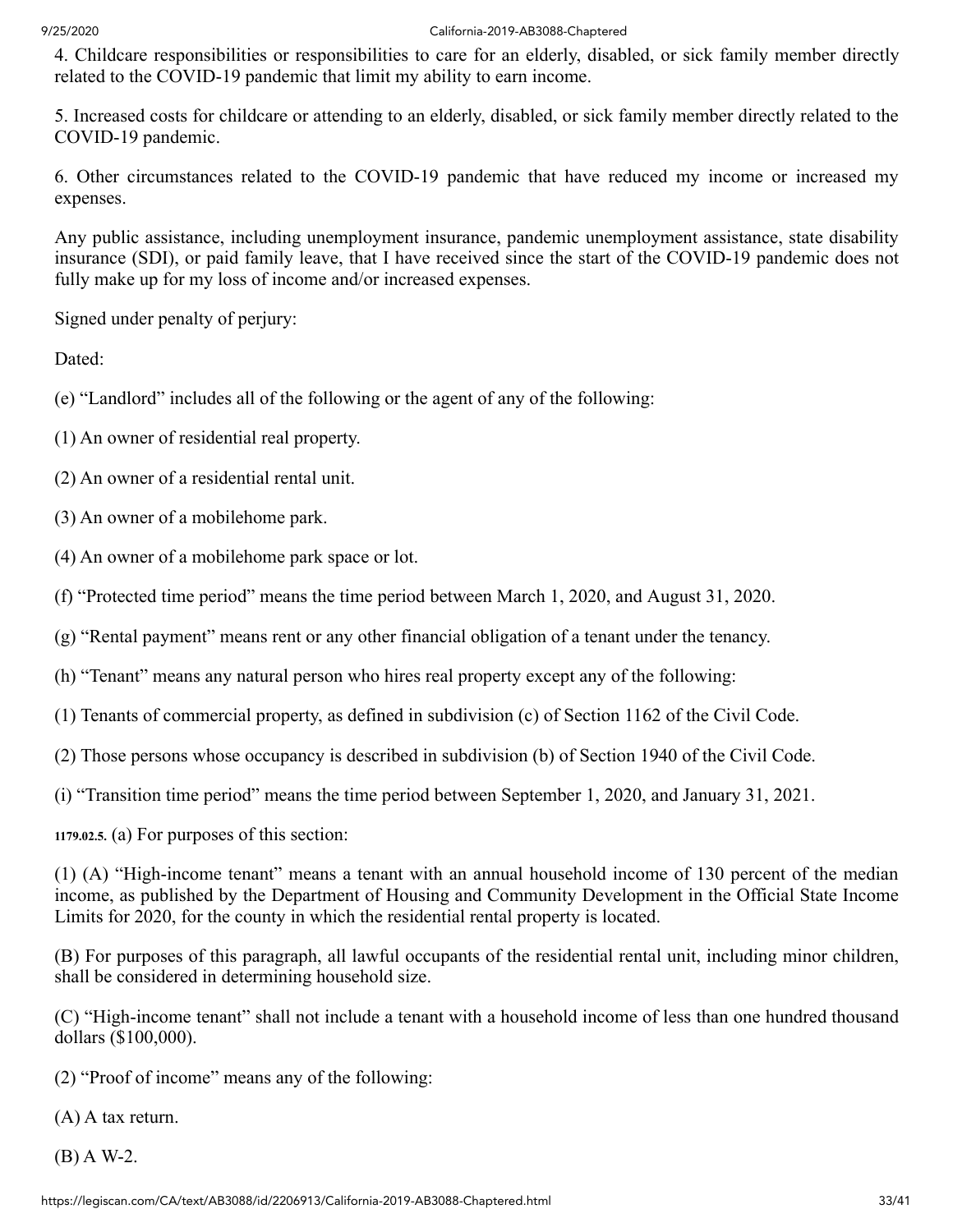(C) A written statement from a tenant's employer that specifies the tenant's income.

(D) Pay stubs.

(E) Documentation showing regular distributions from a trust, annuity, 401k, pension, or other financial instrument.

(F) Documentation of court-ordered payments, including, but not limited to, spousal support or child support.

(G) Documentation from a government agency showing receipt of public assistance benefits, including, but not limited to, social security, unemployment insurance, disability insurance, or paid family leave.

(H) A written statement signed by the tenant that states the tenant's income, including, but not limited to, a rental application.

(b) (1) This section shall apply only if the landlord has proof of income in the landlord's possession before the service of the notice showing that the tenant is a high-income tenant.

(2) This section does not do any of the following:

(A) Authorize a landlord to demand proof of income from the tenant.

(B) Require the tenant to provide proof of income for the purposes of determining whether the tenant is a highincome tenant.

(C) (i) Entitle a landlord to obtain, or authorize a landlord to attempt to obtain, confidential financial records from a tenant's employer, a government agency, financial institution, or any other source.

(ii) Confidential information described in clause (i) shall not constitute valid proof of income unless it was lawfully obtained by the landlord with the tenant's consent during the tenant screening process.

(3) Paragraph (2) does not alter a party's rights under Title 4 (commencing with Section 2016.010), Chapter 4 (commencing with Section 708.010) of Title 9, or any other law.

(c) A landlord may require a high-income tenant that is served a notice pursuant to subdivision (b) or (c) of Section 1179.03 to submit, in addition to and together with a declaration of COVID-19-related financial distress, documentation supporting the claim that the tenant has suffered COVID-19-related financial distress. Any form of objectively verifiable documentation that demonstrates the COVID-19-related financial distress the tenant has experienced is sufficient to satisfy the requirements of this subdivision, including the proof of income, as defined in subparagraphs (A) to (G), inclusive, of paragraph (2) of subdivision (a), a letter from an employer, or an unemployment insurance record.

(d) A high-income tenant is required to comply with the requirements of subdivision (c) only if the landlord has included the following language on the notice served pursuant to subdivision (b) or (c) of Section 1179.03 in at least 12-point font:

"Proof of income on file with your landlord indicates that your household makes at least 130 percent of the median income for the county where the rental property is located, as published by the Department of Housing and Community Development in the Official State Income Limits for 2020. As a result, if you claim that you are unable to pay the amount demanded by this notice because you have suffered COVID-19-related financial distress, you are required to submit to your landlord documentation supporting your claim together with the completed declaration of COVID-19-related financial distress provided with this notice. If you fail to submit this documentation together with your declaration of COVID-19-related financial distress, and you do not either pay the amount demanded in this notice or deliver possession of the premises back to your landlord as required by this notice, you will not be covered by the eviction protections enacted by the California Legislature as a result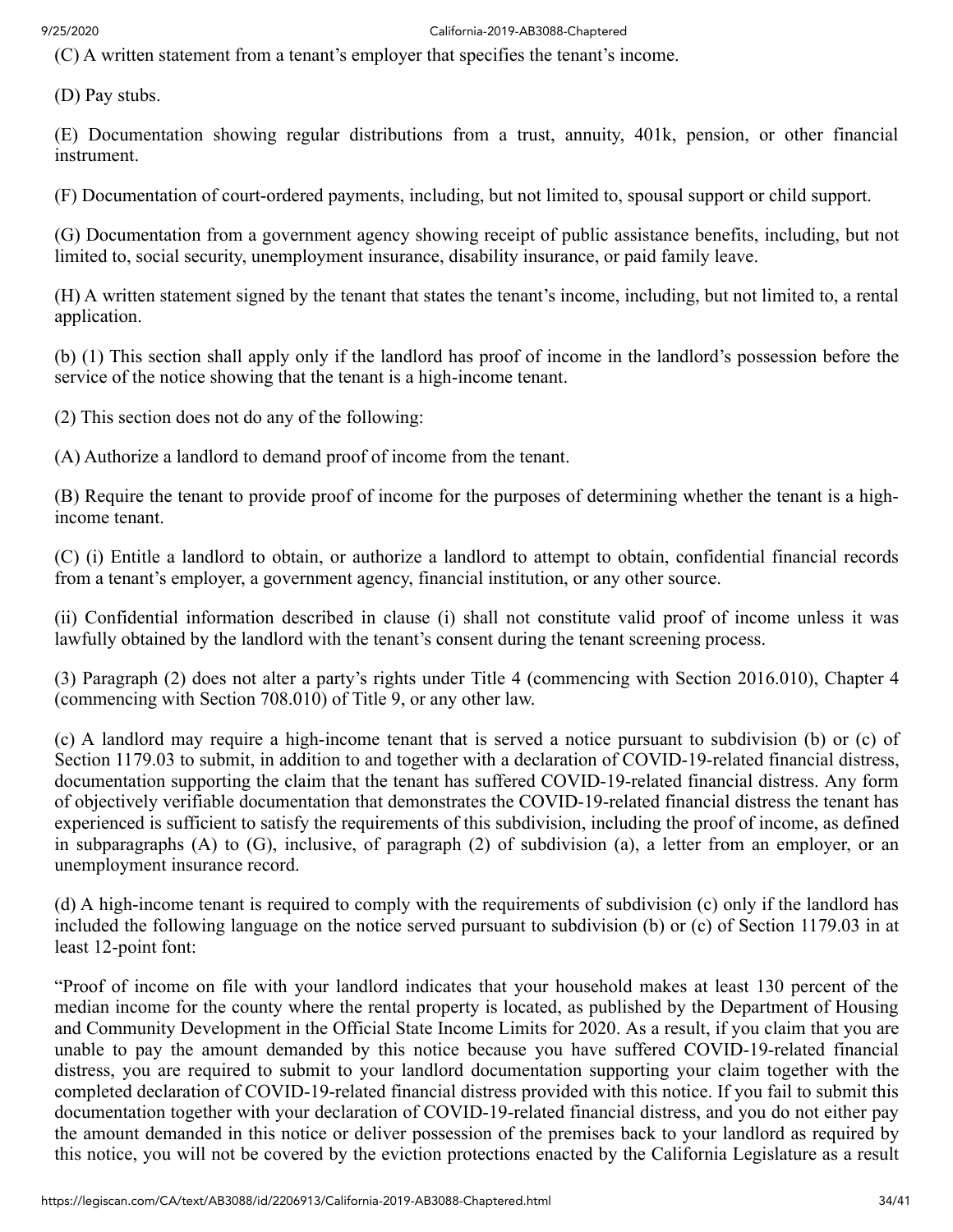of the COVID-19 pandemic, and your landlord can begin eviction proceedings against you as soon as this 15 day notice expires."

(e) A high-income tenant that fails to comply with subdivision (c) shall not be subject to the protections of subdivision (g) of Section 1179.03.

(f) (1) A landlord shall be required to plead compliance with this section in any unlawful detainer action based upon a notice that alleges that the tenant is a high-income tenant. If that allegation is contested, the landlord shall be required to submit to the court the proof of income upon which the landlord relied at the trial or other hearing, and the tenant shall be entitled to submit rebuttal evidence.

(2) If the court in an unlawful detainer action based upon a notice that alleges that the tenant is a high-income tenant determines that at the time the notice was served the landlord did not have proof of income establishing that the tenant is a high-income tenant, the court shall award attorney's fees to the prevailing tenant.

**1179.03.** (a) (1) Any notice that demands payment of COVID-19 rental debt served pursuant to subdivision (e) of Section 798.56 of the Civil Code or paragraph (2) or (3) of Section 1161 shall be modified as required by this section. A notice which does not meet the requirements of this section, regardless of when the notice was issued, shall not be sufficient to establish a cause of action for unlawful detainer or a basis for default judgment.

(2) Any case based solely on a notice that demands payment of COVID-19 rental debt served pursuant to subdivision (e) of Section 798.56 of the Civil Code or paragraph (2) or (3) of Section 1161 may be dismissed if the notice does not meet the requirements of this section, regardless of when the notice was issued.

(3) Notwithstanding paragraphs (1) and (2), this section shall have no effect if the landlord lawfully regained possession of the property or obtained a judgment for possession of the property before the operative date of this section.

(b) If the notice demands payment of rent that came due during the protected time period, as defined in Section 1179.02, the notice shall comply with all of the following:

(1) The time period in which the tenant may pay the amount due or deliver possession of the property shall be no shorter than 15 days, excluding Saturdays, Sundays, and other judicial holidays.

(2) The notice shall set forth the amount of rent demanded and the date each amount became due.

(3) The notice shall advise the tenant that the tenant cannot be evicted for failure to comply with the notice if the tenant delivers a signed declaration of COVID-19-related financial distress to the landlord on or before the date that the notice to pay rent or quit or notice to perform covenants or quit expires, by any of the methods specified in subdivision (f).

(4) The notice shall include the following text in at least 12-point font:

"NOTICE FROM THE STATE OF CALIFORNIA: If you are unable to pay the amount demanded in this notice, and have decreased income or increased expenses due to COVID-19, your landlord will not be able to evict you for this missed payment if you sign and deliver the declaration form included with your notice to your landlord within 15 days, excluding Saturdays, Sundays, and other judicial holidays, but you will still owe this money to your landlord. If you do not sign and deliver the declaration within this time period, you may lose the eviction protections available to you. You must return this form to be protected. You should keep a copy or picture of the signed form for your records.

You will still owe this money to your landlord and can be sued for the money, but you cannot be evicted from your home if you comply with these requirements. You should keep careful track of what you have paid and any amount you still owe to protect your rights and avoid future disputes. Failure to respond to this notice may result in an unlawful detainer action (eviction) being filed against you.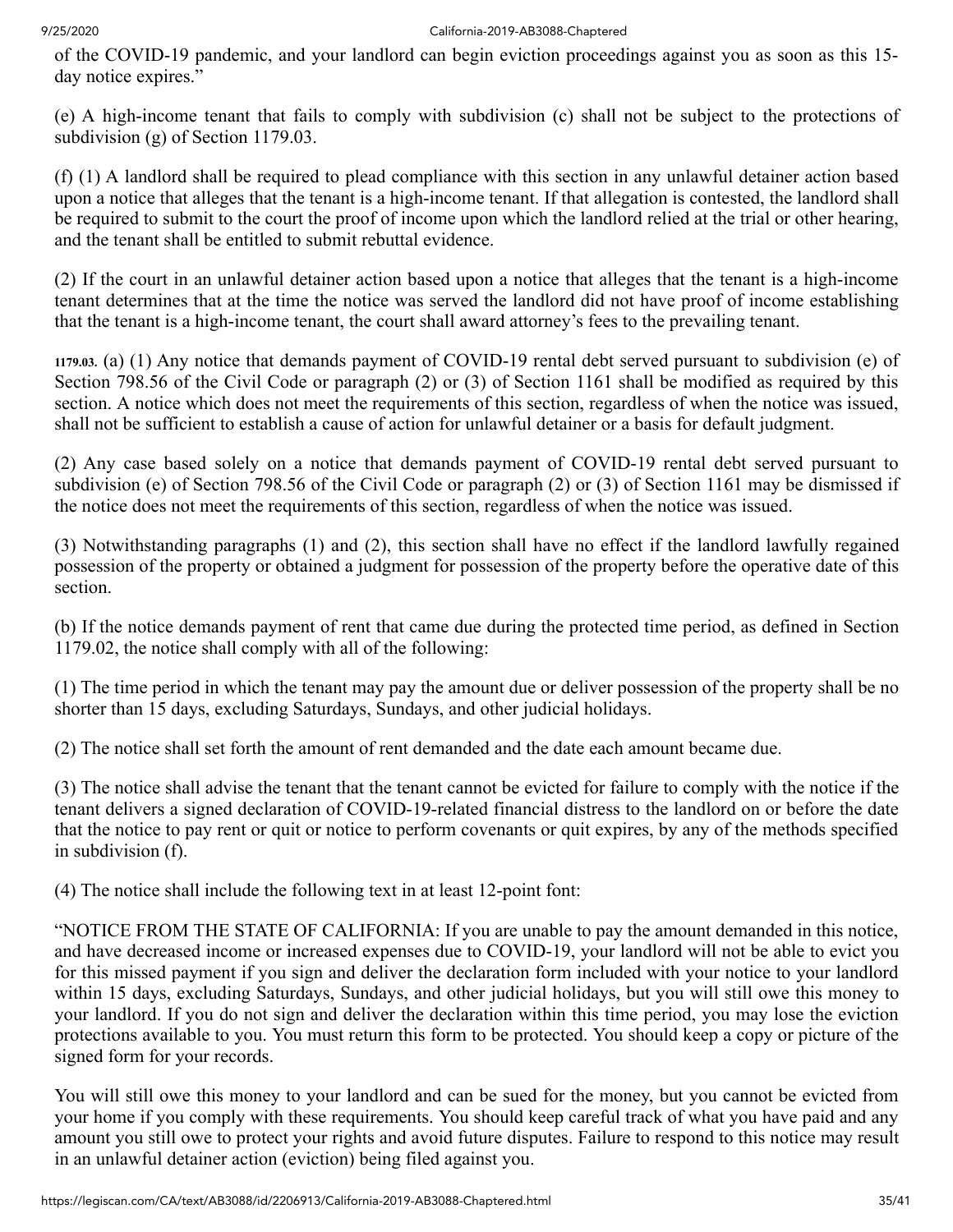For information about legal resources that may be available to you, visit lawhelpca.org."

(c) If the notice demands payment of rent that came due during the transition time period, as defined in Section 1179.02, the notice shall comply with all of the following:

(1) The time period in which the tenant may pay the amount due or deliver possession of the property shall be no shorter than 15 days, excluding Saturdays, Sundays, and other judicial holidays.

(2) The notice shall set forth the amount of rent demanded and the date each amount became due.

(3) The notice shall advise the tenant that the tenant will not be evicted for failure to comply with the notice, except as allowed by this chapter, if the tenant delivers a signed declaration of COVID-19-related financial distress to the landlord on or before the date the notice to pay rent or quit or notice to perform covenants or quit expires, by any of the methods specified in subdivision (f).

(4) The notice shall include the following text in at least 12-point font:

"NOTICE FROM THE STATE OF CALIFORNIA: If you are unable to pay the amount demanded in this notice, and have decreased income or increased expenses due to COVID-19, you may sign and deliver the declaration form included with your notice to your landlord within 15 days, excluding Saturdays, Sundays, and other judicial holidays, and your landlord will not be able to evict you for this missed payment so long as you make the minimum payment (see below). You will still owe this money to your landlord. You should keep a copy or picture of the signed form for your records.

If you provide the declaration form to your landlord as described above AND, on or before January 31, 2021, you pay an amount that equals at least 25 percent of each rental payment that came due or will come due during the period between September 1, 2020, and January 31, 2021, that you were unable to pay as a result of decreased income or increased expenses due to COVID-19, your landlord cannot evict you. Your landlord may require you to submit a new declaration form for each rental payment that you do not pay that comes due between September 1, 2020, and January 31, 2021.

For example, if you provided a declaration form to your landlord regarding your decreased income or increased expenses due to COVID-19 that prevented you from making your rental payment in September and October of 2020, your landlord could not evict you if, on or before January 31, 2021, you made a payment equal to 25 percent of September's and October's rental payment (i.e., half a month's rent). If you were unable to pay any of the rental payments that came due between September 1, 2020, and January 31, 2021, and you provided your landlord with the declarations in response to each 15-day notice your landlord sent to you during that time period, your landlord could not evict you if, on or before January 31, 2021, you paid your landlord an amount equal to 25 percent of all the rental payments due from September through January (i.e., one and a quarter month's rent).

You will still owe the full amount of the rent to your landlord, but you cannot be evicted from your home if you comply with these requirements. You should keep careful track of what you have paid and any amount you still owe to protect your rights and avoid future disputes. Failure to respond to this notice may result in an unlawful detainer action (eviction) being filed against you.

For information about legal resources that may be available to you, visit lawhelpca.org."

(d) An unsigned copy of a declaration of COVID-19-related financial distress shall accompany each notice delivered to a tenant to which subdivision (b) or (c) is applicable. If the landlord was required, pursuant to Section 1632 of the Civil Code, to provide a translation of the rental contract or agreement in the language in which the contract or agreement was negotiated, the landlord shall also provide the unsigned copy of a declaration of COVID-19-related financial distress to the tenant in the language in which the contract or agreement was negotiated. The Department of Real Estate shall make available an official translation of the text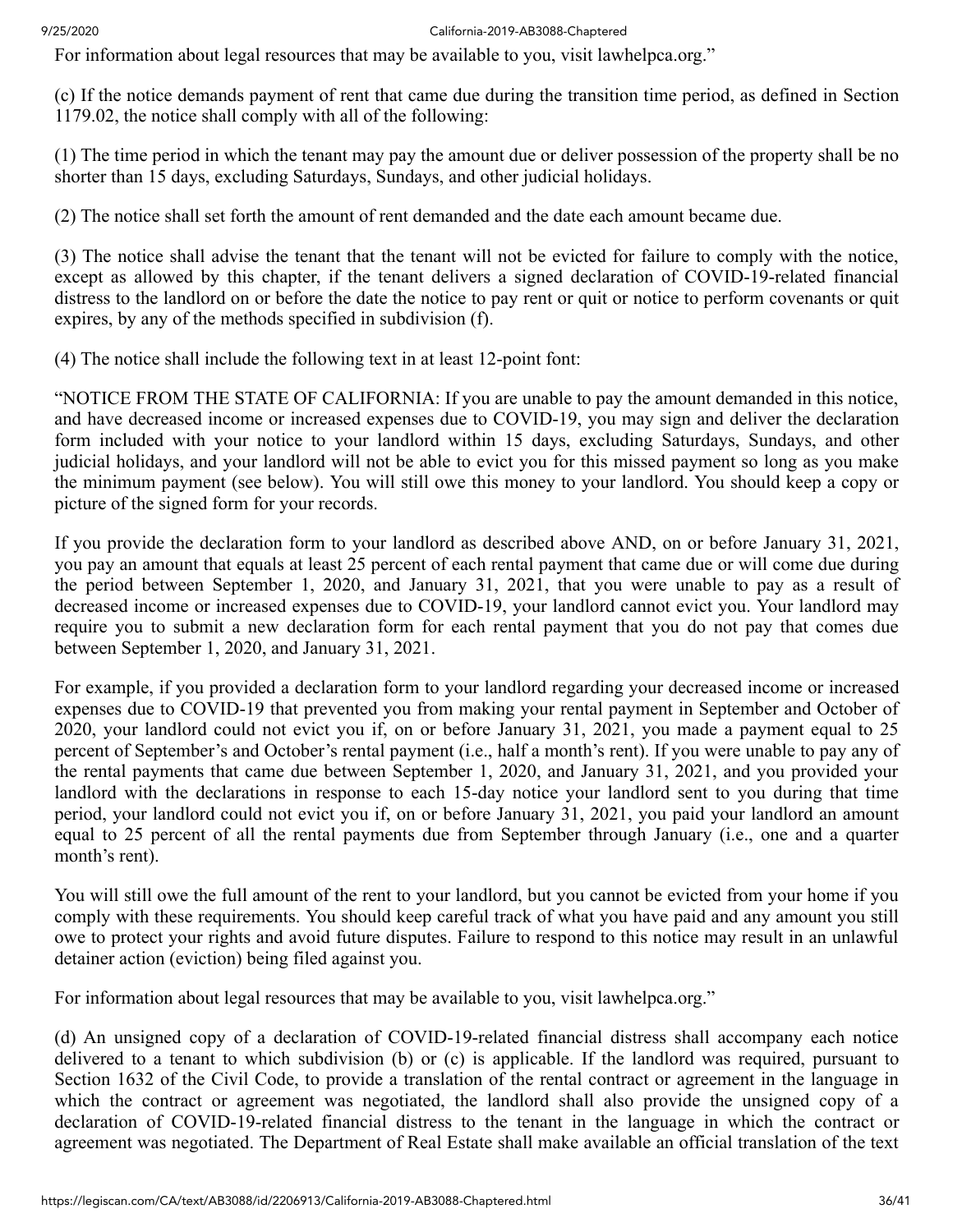required by paragraph (4) of subdivision (b) and paragraph (4) of subdivision (c) in the languages specified in Section 1632 of the Civil Code by no later than September 15, 2020.

(e) If a tenant owes a COVID-19 rental debt to which both subdivisions (b) and (c) apply, the landlord shall serve two separate notices that comply with subdivisions (b) and (c), respectively.

(f) A tenant may deliver the declaration of COVID-19-related financial distress to the landlord by any of the following methods:

(1) In person, if the landlord indicates in the notice an address at which the declaration may be delivered in person.

(2) By electronic transmission, if the landlord indicates an email address in the notice to which the declaration may be delivered.

(3) Through United States mail to the address indicated by the landlord in the notice. If the landlord does not provide an address pursuant to subparagraph (1), then it shall be conclusively presumed that upon the mailing of the declaration by the tenant to the address provided by the landlord, the declaration is deemed received by the landlord on the date posted, if the tenant can show proof of mailing to the address provided by the landlord.

(4) Through any of the same methods that the tenant can use to deliver the payment pursuant to the notice if delivery of the declaration by that method is possible.

(g) Except as provided in Section 1179.02.5, the following shall apply to a tenant who, within 15 days of service of the notice specified in subdivision (b) or (c), excluding Saturdays, Sundays, and other judicial holidays, demanding payment of COVID-19 rental debt delivers a declaration of COVID-19-related financial distress to the landlord by any of the methods provided in subdivision (f):

(1) With respect to a notice served pursuant to subdivision (b), the tenant shall not then or thereafter be deemed to be in default with regard to that COVID-19 rental debt for purposes of subdivision (e) of Section 798.56 of the Civil Code or paragraphs (2) and (3) of Section 1161.

(2) With respect to a notice served pursuant to subdivision (c), the following shall apply:

(A) Except as provided by subparagraph (B), the landlord may not initiate an unlawful detainer action before February 1, 2021.

(B) A tenant shall not be guilty of unlawful detainer, now or in the future, based upon nonpayment of COVID-19 rental debt that came due during the transition period if, on or before January 31, 2021, the tenant tenders one or more payments that, when taken together, are of an amount equal to or not less than 25 percent of each transition period rental payment demanded in one or more notices served pursuant to subsection (c) and for which the tenant complied with this subdivision by timely delivering a declaration of COVID-19-related financial distress to the landlord.

(h) (1) (A) Within the time prescribed in Section 1167, a tenant shall be permitted to file a signed declaration of COVID-19-related financial distress with the court.

(B) If the tenant files a signed declaration of COVID-19-related financial distress with the court pursuant to this subdivision, the court shall dismiss the case, pursuant to paragraph (2), if the court finds, after a noticed hearing on the matter, that the tenant's failure to return a declaration of COVID-19-related financial distress within the time required by subdivision (g) was the result of mistake, inadvertence, surprise, or excusable neglect, as those terms have been interpreted under subdivision (b) of Section 473.

(C) The noticed hearing required by this paragraph shall be held with not less than five days' notice and not more than 10 days' notice, to be given by the court, and may be held separately or in conjunction with any regularly noticed hearing in the case, other than a trial.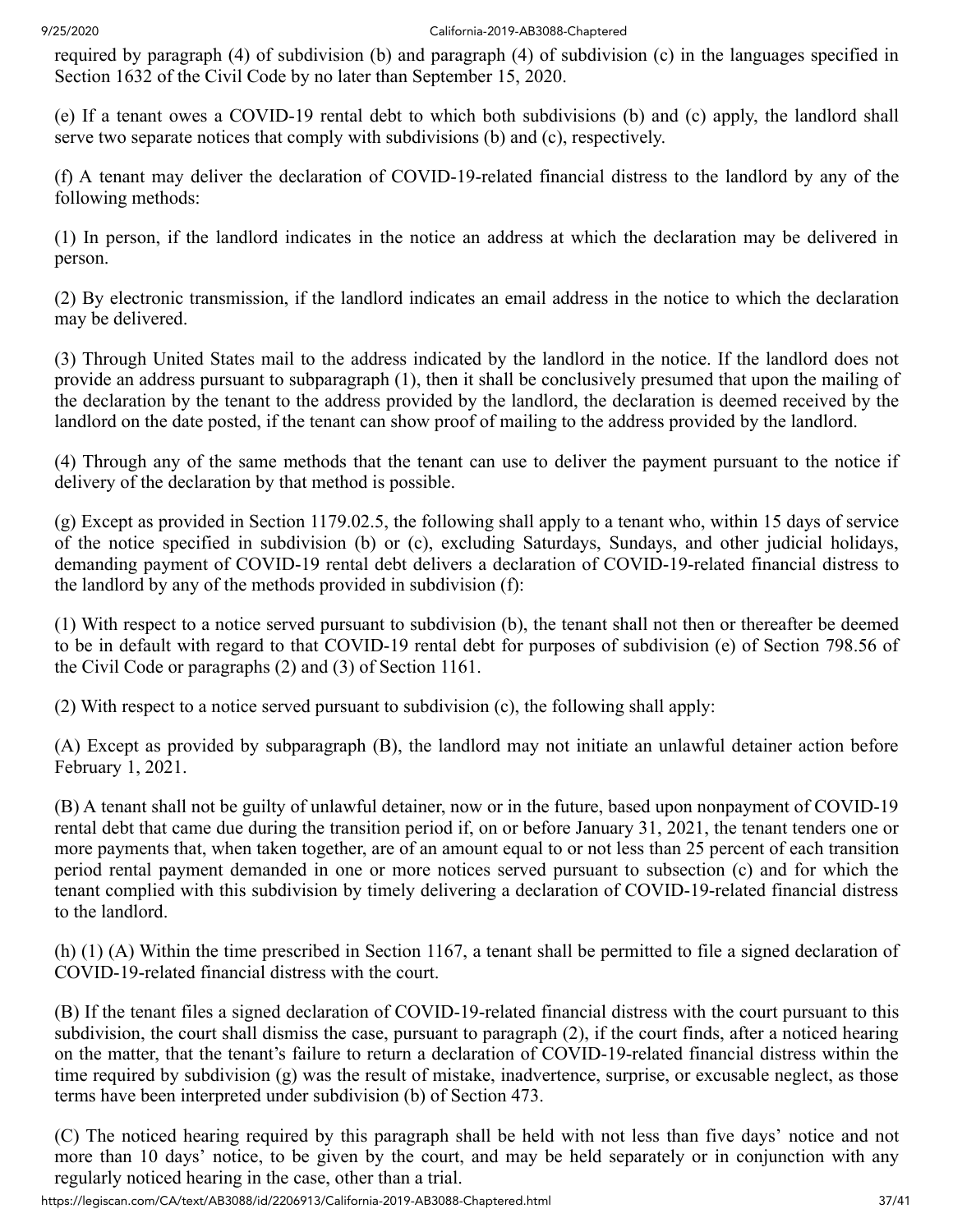(2) If the court dismisses the case pursuant to paragraph (1), that dismissal shall be without prejudice as follows:

(A) If the case was based in whole or in part upon a notice served pursuant to subdivision (b), the court shall dismiss any cause of action based on the notice served pursuant to subdivision (b).

(B) Before February 1, 2021, if the case is based in whole or in part on a notice served pursuant to subdivision (c), the court shall dismiss any cause of action based on the notice served pursuant to subdivision (c).

(C) On or after February 1, 2021, if the case is based in whole or in part on a notice served pursuant to subdivision (c), the court shall dismiss any cause of action based upon the notice served pursuant to subdivision (c) if the tenant, within five days of the court's order to do so, makes the payment required by subparagraph (B) of paragraph (1) of subdivision (g), provided that if the fifth day falls on a Saturday, Sunday, or judicial holiday the last day to pay shall be extended to the next court day.

(3) If the court dismisses the case pursuant to this subdivision, the tenant shall not be considered the prevailing party for purposes of Section 1032, any attorney's fee provision appearing in contract or statute, or any other law.

(i) Notwithstanding any other law, a notice which is served pursuant to subdivision (b) or (c) that complies with the requirements of this chapter and subdivision (e) of Section 798.56 of the Civil Code or paragraphs (2) and (3) of Section 1161, as applicable, need not include specific language required by any ordinance, resolution, regulation, or administrative action adopted by a city, county, or city and county.

**1179.03.5.** (a) Before February 1, 2021, a court may not find a tenant guilty of an unlawful detainer unless it finds that one of the following applies:

(1) The tenant was guilty of the unlawful detainer before March 1, 2020.

(2) In response to service of a notice demanding payment of COVID-19 rental debt pursuant to subdivision (e) of Section 798.56 of the Civil Code or paragraph (2) or (3) of Section 1161, the tenant failed to comply with the requirements of Section 1179.03.

(3) (A) The unlawful detainer arises because of a termination of tenancy for any of the following:

(i) An at-fault just cause, as defined in paragraph (1) of subdivision (b) of Section 1946.2 of the Civil Code.

(ii) (I) A no-fault just cause, as defined in paragraph (2) of subdivision (b) of Section 1946.2 of the Civil Code, other than intent to demolish or to substantially remodel the residential real property, as defined in subparagraph (D) of paragraph (2) of subdivision (b) of Section 1946.2.

(II) Notwithstanding subclause (I), termination of a tenancy based on intent to demolish or to substantially remodel the residential real property shall be permitted if necessary to maintain compliance with the requirements of Section 1941.1 of the Civil Code, Section 17920.3 or 17920.10 of the Health and Safety Code, or any other applicable law governing the habitability of residential rental units.

(iii) The owner of the property has entered into a contract for the sale of that property with a buyer who intends to occupy the property, and all the requirements of paragraph (8) of subdivision (e) of Section 1946.2 of the Civil Code have been satisfied.

(B) In an action under this paragraph, other than an action to which paragraph (2) also applies, the landlord shall be precluded from recovering COVID-19 rental debt in connection with any award of damages.

(b) (1) This section does not require a landlord to assist the tenant to relocate through the payment of relocation costs if the landlord would not otherwise be required to do so pursuant to Section 1946.2 of the Civil Code or any other law.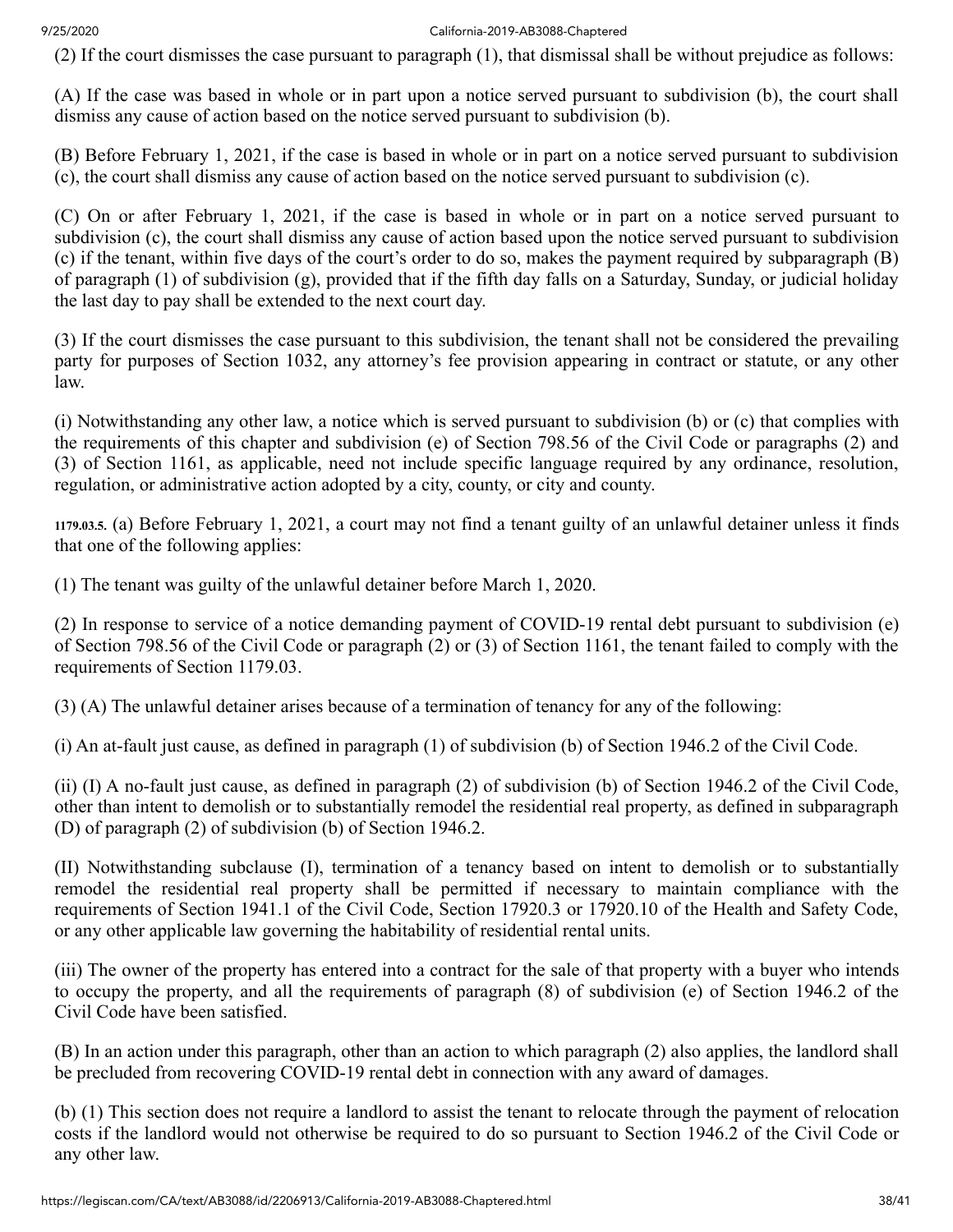(2) A landlord who is required to assist the tenant to relocate pursuant to Section 1946.2 of the Civil Code or any other law, may offset the tenant's COVID-19 rental debt against their obligation to assist the tenant to relocate.

**1179.04.** (a) On or before September 30, 2020, a landlord shall provide, in at least 12-point font, the following notice to tenants who, as of September 1, 2020, have not paid one or more rental payments that came due during the protected time period:

"NOTICE FROM THE STATE OF CALIFORNIA: The California Legislature has enacted the COVID-19 Tenant Relief Act of 2020 which protects renters who have experienced COVID-19-related financial distress from being evicted for failing to make rental payments due between March 1, 2020, and January 31, 2021.

"COVID-19-related financial distress" means any of the following:

1. Loss of income caused by the COVID-19 pandemic.

2. Increased out-of-pocket expenses directly related to performing essential work during the COVID-19 pandemic.

3. Increased expenses directly related to the health impact of the COVID-19 pandemic.

4. Childcare responsibilities or responsibilities to care for an elderly, disabled, or sick family member directly related to the COVID-19 pandemic that limit your ability to earn income.

5. Increased costs for childcare or attending to an elderly, disabled, or sick family member directly related to the COVID-19 pandemic.

6. Other circumstances related to the COVID-19 pandemic that have reduced your income or increased your expenses.

This law gives you the following protections:

1. If you failed to make rental payments due between March 1, 2020, and August 31, 2020, because you had decreased income or increased expenses due to the COVID-19 pandemic, as described above, you cannot be evicted based on this nonpayment.

2. If you are unable to pay rental payments that come due between September 1, 2020, and January 31, 2021, because of decreased income or increased expenses due to the COVID-19 pandemic, as described above, you cannot be evicted if you pay 25 percent of the rental payments missed during that time period on or before January 31, 2021.

You must provide, to your landlord, a declaration under penalty of perjury of your COVID-19-related financial distress attesting to the decreased income or increased expenses due to the COVID-19 pandemic to be protected by the eviction limitations described above. Before your landlord can seek to evict you for failing to make a payment that came due between March 1, 2020, and January 31, 2021, your landlord will be required to give you a 15-day notice that informs you of the amounts owed and includes a blank declaration form you can use to comply with this requirement.

If your landlord has proof of income on file which indicates that your household makes at least 130 percent of the median income for the county where the rental property is located, as published by the Department of Housing and Community Development in the Official State Income Limits for 2020, your landlord may also require you to provide documentation which shows that you have experienced a decrease in income or increase in expenses due to the COVID-19 pandemic. Your landlord must tell you in the 15-day notice whether your landlord is requiring that documentation. Any form of objectively verifiable documentation that demonstrates the financial impact you have experienced is sufficient, including a letter from your employer, an unemployment insurance record, or medical bills, and may be provided to satisfy the documentation requirement.

https://legiscan.com/CA/text/AB3088/id/2206913/California-2019-AB3088-Chaptered.html 39/41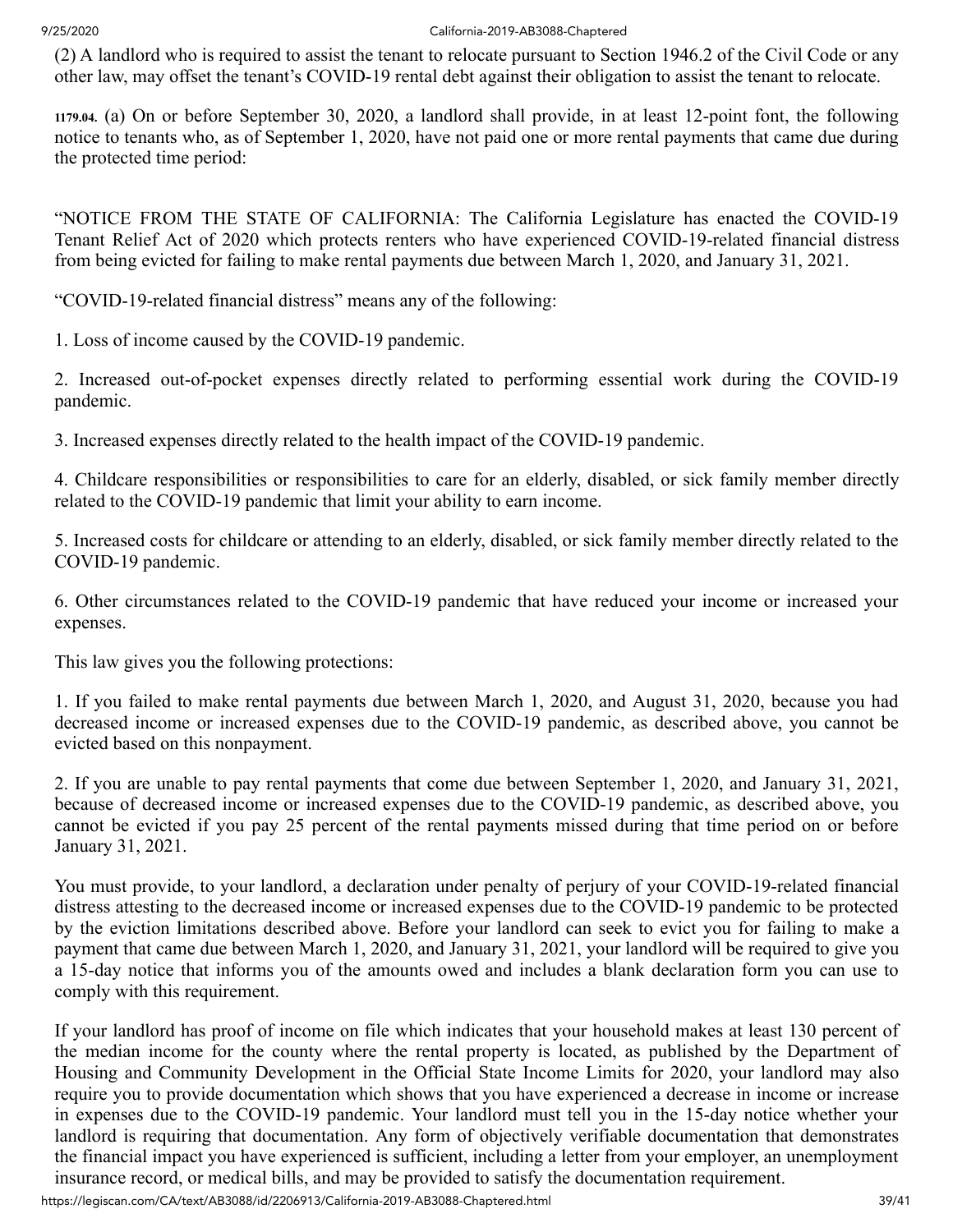It is very important you do not ignore a 15-day notice to pay rent or quit or a notice to perform covenants or quit from your landlord. If you are served with a 15-day notice and do not provide the declaration form to your landlord before the 15-day notice expires, you could be evicted. You could also be evicted beginning February 1, 2021, if you owe rental payments due between September 1, 2020, and January 31, 2021, and you do not pay an amount equal to at least 25 percent of the payments missed for that time period.

For information about legal resources that may be available to you, visit lawhelpca.org."

(b) The landlord may provide the notice required by subdivision (a) in the manner prescribed by Section 1162 or by mail.

(c) (1) A landlord may not serve a notice pursuant to subdivision (b) or (c) of Section 1179.03 before the landlord has provided the notice required by subdivision (a).

(2) The notice required by subdivision (a) may be provided to a tenant concurrently with a notice pursuant to subdivision (b) or (c) of Section 1179.03 that is served on or before September 30, 2020.

**1179.05.** (a) Any ordinance, resolution, regulation, or administrative action adopted by a city, county, or city and county in response to the COVID-19 pandemic to protect tenants from eviction is subject to all of the following:

(1) Any extension, expansion, renewal, reenactment, or new adoption of a measure, however delineated, that occurs between August 19, 2020, and January 31, 2021, shall have no effect before February 1, 2021.

(2) Any provision which allows a tenant a specified period of time in which to repay COVID-19 rental debt shall be subject to all of the following:

(A) If the provision in effect on August 19, 2020, required the repayment period to commence on a specific date on or before March 1, 2021, any extension of that date made after August 19, 2020, shall have no effect.

(B) If the provision in effect on August 19, 2020, required the repayment period to commence on a specific date after March 1, 2021, or conditioned commencement of the repayment period on the termination of a proclamation of state of emergency or local emergency, the repayment period is deemed to begin on March 1, 2021.

(C) The specified period of time during which a tenant is permitted to repay COVID-19 rental debt may not extend beyond the period that was in effect on August 19, 2020. In addition, a provision may not permit a tenant a period of time that extends beyond March 31, 2022, to repay COVID-19 rental debt.

(b) This section does not alter a city, county, or city and county's authority to extend, expand, renew, reenact, or newly adopt an ordinance that requires just cause for termination of a residential tenancy or amend existing ordinances that require just cause for termination of a residential tenancy, consistent with subdivision (g) of Section 1946.2, provided that a provision enacted or amended after August 19, 2020, shall not apply to rental payments that came due between March 1, 2020, and January 31, 2021.

(c) The one-year limitation provided in subdivision (2) of Section 1161 is tolled during any time period that a landlord is or was prohibited by any ordinance, resolution, regulation, or administrative action adopted by a city, county, or city and county in response to the COVID-19 pandemic to protect tenants from eviction based on nonpayment of rental payments from serving a notice that demands payment of COVID-19 rental debt pursuant to subdivision (e) of Section 798.56 of the Civil Code or paragraph (2) of Section 1161.

(d) It is the intent of the Legislature that this section be applied retroactively to August 19, 2020.

(e) The Legislature finds and declares that this section addresses a matter of statewide concern rather than a municipal affair as that term is used in Section 5 of Article XI of the California Constitution. Therefore, this section applies to all cities, including charter cities.